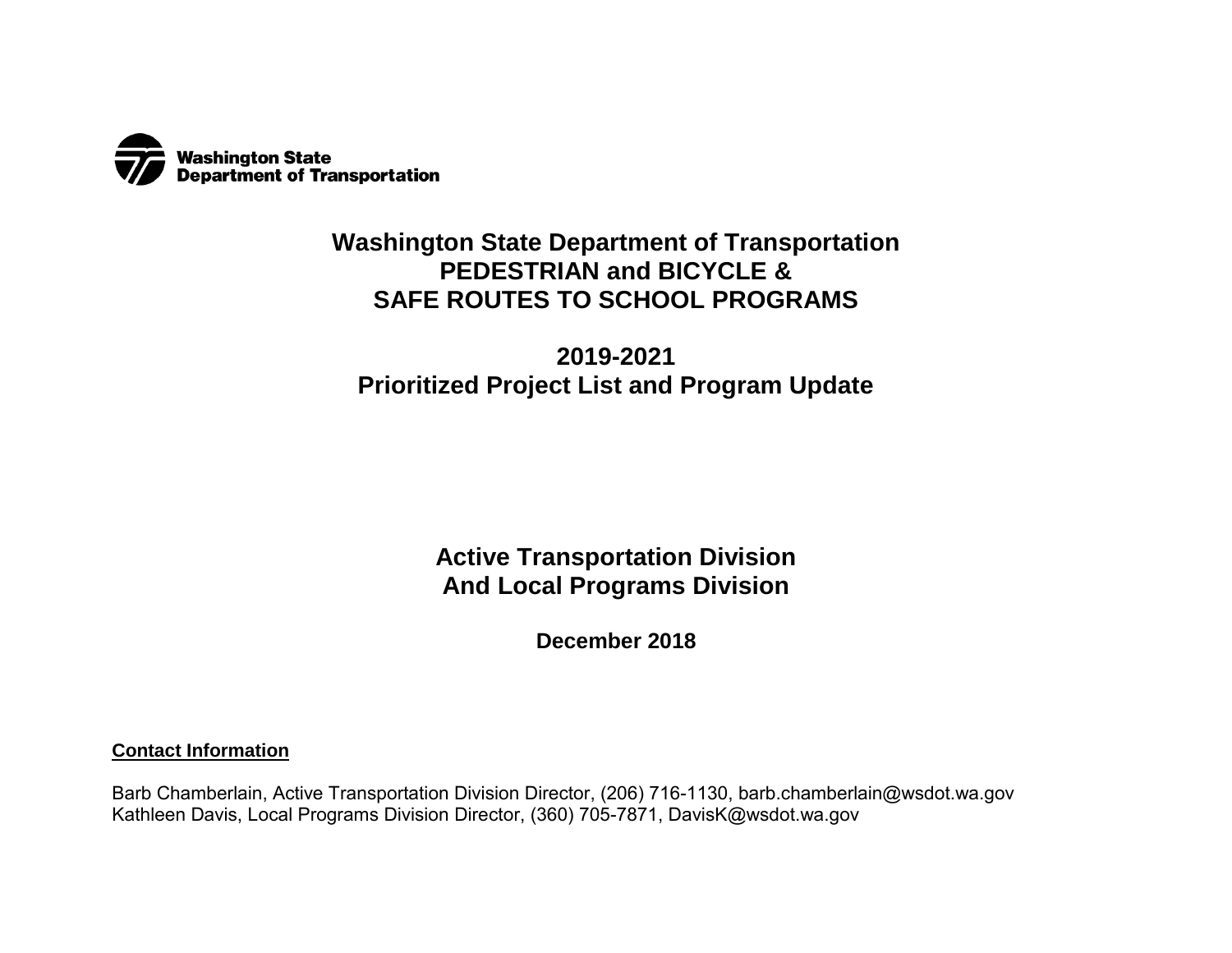# **Contents**

| <b>Introduction</b>                                                                          |    |
|----------------------------------------------------------------------------------------------|----|
| 2019-2021 Pedestrian and Bicycle Program and Safe Routes to School Program Call for Projects |    |
| <b>Selection Process</b>                                                                     |    |
| <b>Review Criteria</b>                                                                       | 2  |
| <b>Bicyclist and Pedestrian Travel Data</b>                                                  | 3  |
| <b>Pedestrian and Bicycle Program</b>                                                        | 3  |
| Map 1 - Pedestrian and Bicycle Program Proposed Priority Project Locations 2019-21           | 4  |
| Table 1 - Pedestrian and Bicycle Program Proposed Priority List for 2019-21                  |    |
| Past Performance                                                                             | 28 |
| Figure 1 - Pedestrian and Bicycle Program Funding Requested and Awarded                      | 28 |
| Figure 2 - Pedestrian and Bicycle Program Project Status                                     | 29 |
| Table 2 - Pedestrian and Bicycle Program Project Status 2007-17                              | 30 |
| <b>Safe Routes to School Program</b>                                                         | 30 |
| Map 2 - Safe Routes to School Program Proposed Priority Project Locations 2019-21            | 34 |
| Table 3 - Safe Routes to School Program Proposed Priority List for 2019-21                   | 35 |
| Past Performance                                                                             | 51 |
| Figure 3 - Safe Routes to School Program Funding Requested and Awarded                       | 51 |
| Figure 4 - Safe Routes to School Program Project Status                                      | 52 |
| Table 4 - Safe Routes to School Program Project Status 2007-17                               | 53 |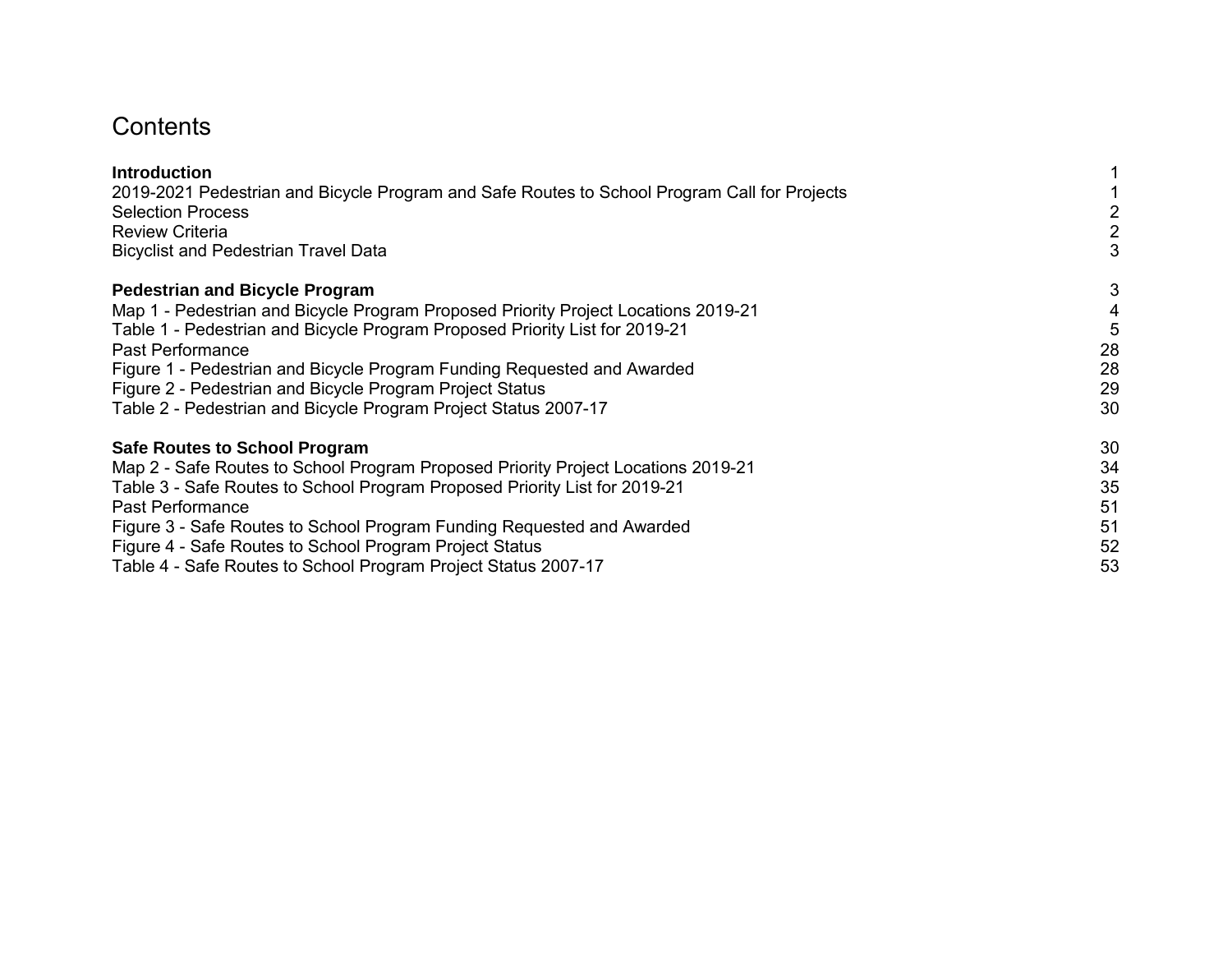#### **PEDESTRIAN & BICYCLE and SAFE ROUTES TO SCHOOL PROGRAMS**

#### <span id="page-2-0"></span>**Introduction**

The Washington State Department of Transportation (WSDOT) is pleased to present our legislative report for the 2019-2021 Pedestrian & Bicycle and Safe Routes to School (SRTS) programs. In addition to providing safer facilities and greater connectivity for people who walk or ride bicycles, these two grant programs are an ideal backdrop to advance WSDOT's strategic plan emphasis on practical solutions. The programs also provide resources to further the agency's goals to make strategic investments, advance modal integration, support equity and inclusion, and enhance community engagement through stakeholder collaboration.

Cities, counties, tribal nations, state agencies, and other public agencies are eligible for funding from both programs to support active transportation projects within their respective communities. Non-profit entities that administer transportation safety programs are also eligible for SRTS funding. Using a competitive criteria-based process to review and rank projects, WSDOT submits this report to the legislature for the purpose of providing a prioritized list of projects for inclusion in the 2019-21 transportation budget, as well as a status update on previously funded projects.

#### <span id="page-2-1"></span>**2019-2021 Pedestrian and Bicycle Program and Safe Routes to School Program Call for Projects**

In the year leading into a call for projects, WSDOT Active Transportation Division staff conduct an analysis of data for all crashes involving both drivers and people walking or bicycling. To facilitate the development of applications that will further the safety goals of the two programs, WSDOT staff used this analysis as the basis to conduct outreach and offer technical assistance, focusing on local agencies that have had higher rates of crashes involving people who walk or bike (based on population size) compared to other agencies. Recent experience with the programs and equity issues such as a higher percentage of low-income households are also considered in prioritizing outreach in order to utilize limited staff resources efficiently.

WSDOT released the call for projects for the two programs in January 2018. Information on the grant programs was provided to all cities, counties, tribal contacts, and to the Office of the Superintendent of Public Instruction for distribution to schools and school districts throughout the state. Eligible jurisdictions where encouraged to use crash data from the WSDOT Crash Portal and were offered opportunities to discuss the crash data over the phone. WSDOT Active Transportation Division staff also made outreach visits to around 35-45 jurisdictions in which staff were interested in an in-person explanation of the data, its significance, and how a data-driven approach could inform their planning and design.

To familiarize applicants with the grant programs, WSDOT provided two overview webinars in January attended by 200 participants and available afterwards as an [archive online.](http://www.wsdot.wa.gov/NR/rdonlyres/11BEC450-C693-47A8-B102-9825B63E61D4/0/Webinar2018_SRTS_PBP.pdf) To streamline the process WSDOT used one application form for both programs. Pedestrian and Bicycle grant proposals were due on May 11, 2018. Safe Routes to School grant proposals were due on April 27, 2018.

For the 2019-2021 biennium, approximately \$41 million in funding is anticipated to be awarded for the two programs. WSDOT received 253 applications requesting a total of \$185.8 million—the highest number to date in total amount requested. The Department received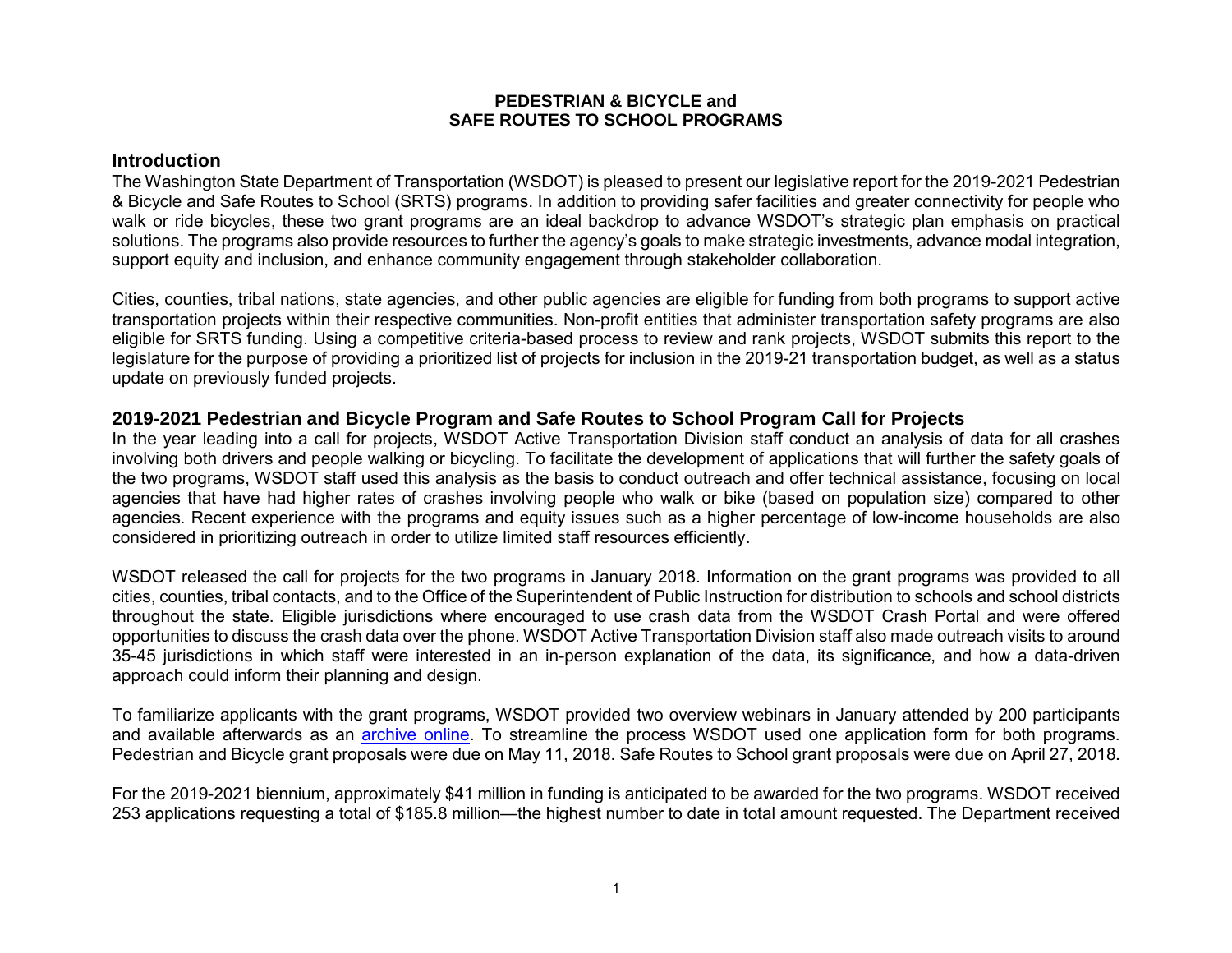135 Pedestrian and Bicycle projects from 92 agencies and organizations totaling approximately \$99.9 million, and 118 Safe Routes to School projects from 84 agencies and organizations totaling approximately \$85.8 million.

#### <span id="page-3-0"></span>**Selection Process**

WSDOT staff conducted an assessment using the quantitative criteria listed below to tier the projects into groups. An External Review Committee then evaluated the proposals and made recommendations; this committee included representatives from the Washington Traffic Safety Commission, Washington State Department of Health, Recreation and Conservation Office, Washington tribal representative, and a Metropolitan Planning Organization or Regional Transportation Planning Organization (tribal and MPO/RTPO representatives are from places not applying for a grant in this cycle). Projects that would affect state right-of-way were reviewed and approved by the Regions that would be involved if the project were to be funded; an internal committee of WSDOT staff also reviewed these projects.

Following this initial ranking process, WSDOT staff conducted site visits in coordination with the lead agencies for the higher-ranking projects and those that would address pedestrian and bicyclist safety at locations of fatal or serious injury collisions. This included field reviews of 95 project site locations to clarify the projects, enhance the potential to achieve the stated goals, discuss potential delivery issues such as right of way, and identify possible cost savings and application of Practical Solutions principles. The site visits also addressed reviewer comments, questions, and recommendations.

### <span id="page-3-1"></span>**Review Criteria**

- Extent of project need Up to 35% of ranking determination:
	- o Safety project at crash location or proactive safety project
	- o Bicyclist/pedestrian mobility and connectivity need
	- o Health equity need
- Quality of the proposed project based on potential to address the program purpose and project need. -- Up to 35% of ranking determination.
- Value defined as the cost of the project compared to the potential number of people who would be served, or population density within one mile of the project location. – Up to 10% of ranking determination.
- Deliverability -- Up to 18% of ranking determination:
	- o Consistency with community plans
	- o Community engagement used during planning and/or project development
	- o Applicant history of successful past projects
	- o Quality of proposed schedule and budget
	- o Match (not required)
- Other Considerations Up to 2% of ranking determination was based on these criteria:
	- $\circ$  ADA transition plan or ADA Compliance planning for public right-of-way
	- o Adopted greenhouse gas emissions policy (RCW 70.235.070)
	- o Adopted Complete Streets ordinance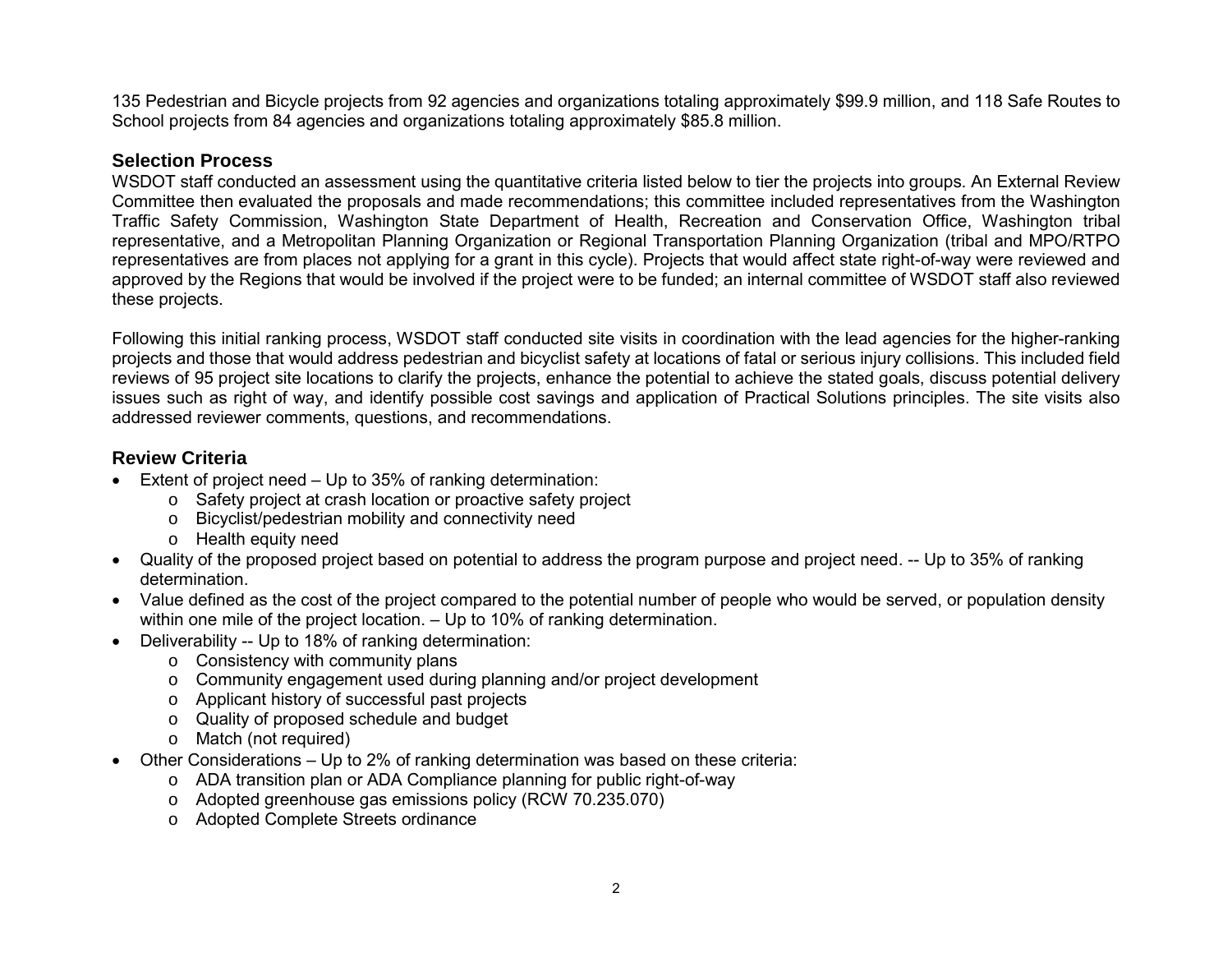o Bicycle Friendly Community ranking or application

#### <span id="page-4-0"></span>**Bicyclist and Pedestrian Wayfinding and Student Education Projects**

Administration of a multimodal transportation system requires both information about how to use the system and information about how the system is being used. These elements are already in place for motorized transportation, but not to the same extent for active transportation uses. For this reason, WSDOT and the External Review Committee recommend funding the US Bicycle Route Wayfinding and SRTS Student Education Projects. These are not typical projects in that they serve a statewide need rather than a specific local project improvement, while at the same time supporting use of local elements of the overall active transportation system.

The SRTS Student Education Project has been funded continuously since the initial pilots in 2005. To date the program has been delivered in 1,712 schools, reaching an estimated 158,540 students around the state with content and practice to support safe walking and bicycling habits. A [2013 evaluation of the curriculum](http://wabikes.org/wp-content/uploads/2013/02/SRTS_Report_and_Appendices_January2013.pdf) found that rates of both walking and bicycling to and from school increased in those schools that participated in the curriculum and collected before/after data on student transportation.

Designation of US Bicycle Routes in Washington state began in 2014 with national recognition of USBR10, which extends from Anacortes to Newport, and continued with identification of segments of three more—USBR 85, 95, and 97—in 2017. Work is ongoing to identify and designate all potential USBRs in the state; they place Washington State on the national and international map for bicycle travel/tourism, while serving as elements of a complete network incorporating regional trail networks and local bike routes and infrastructure.

## <span id="page-4-1"></span>**Pedestrian and Bicycle Program**

The purpose of this program is to aid public agencies in funding cost-effective projects that reduce driver collisions with bicyclists and pedestrians, and work to increase walking and biking. The program includes two types of eligible projects: construction projects that may include preliminary engineering, and design-only projects that allow agencies the opportunity to engage with communities and stakeholder groups to develop and design projects that are well-received and appeal to a wider range of users and stakeholders. Of the 135 requested applications, 29 are anticipated to fall within 2019-21 funding available (\$20 million).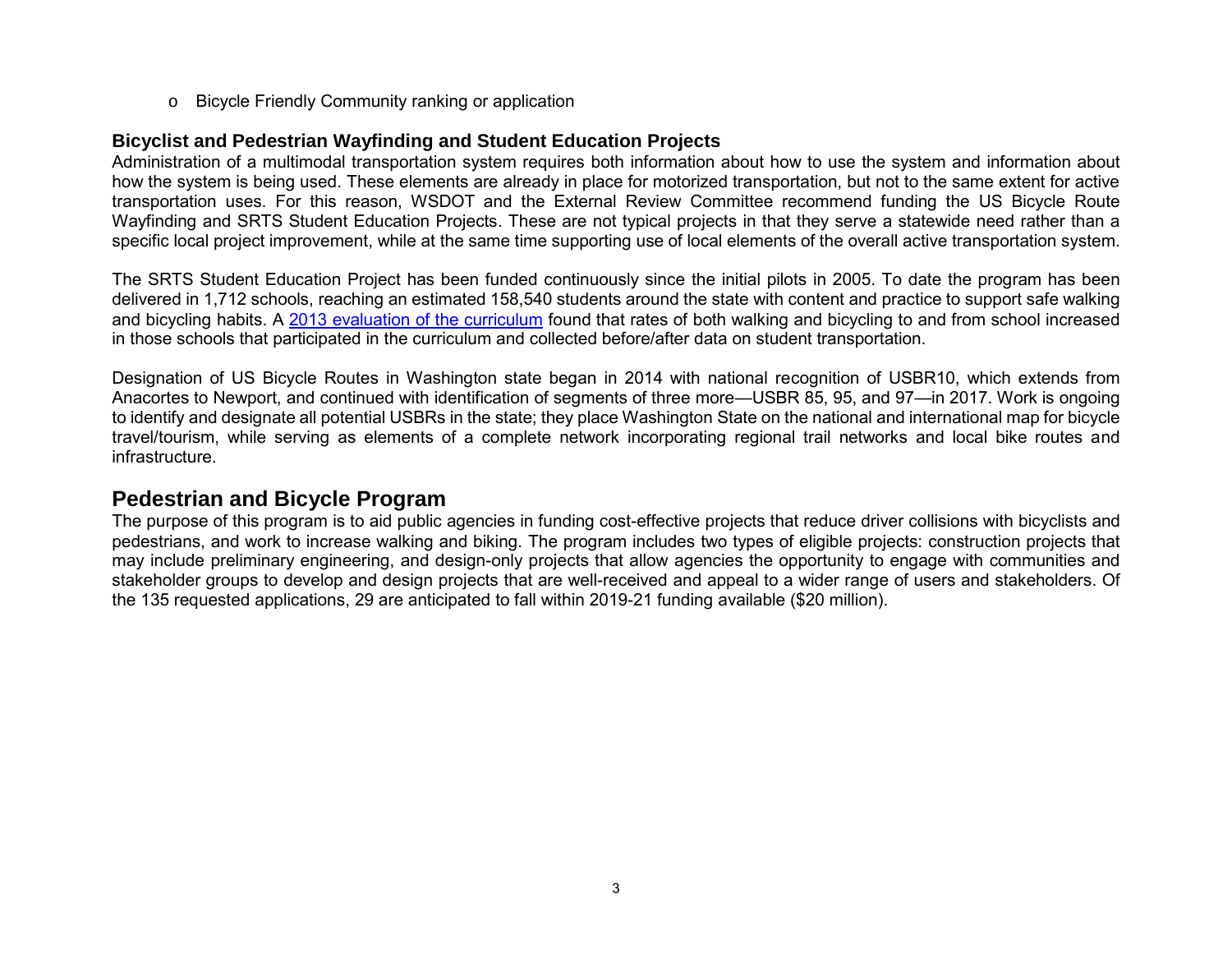<span id="page-5-0"></span>

**Map 1 - Pedestrian and Bicycle Program Proposed Priority Project Locations 2019-21**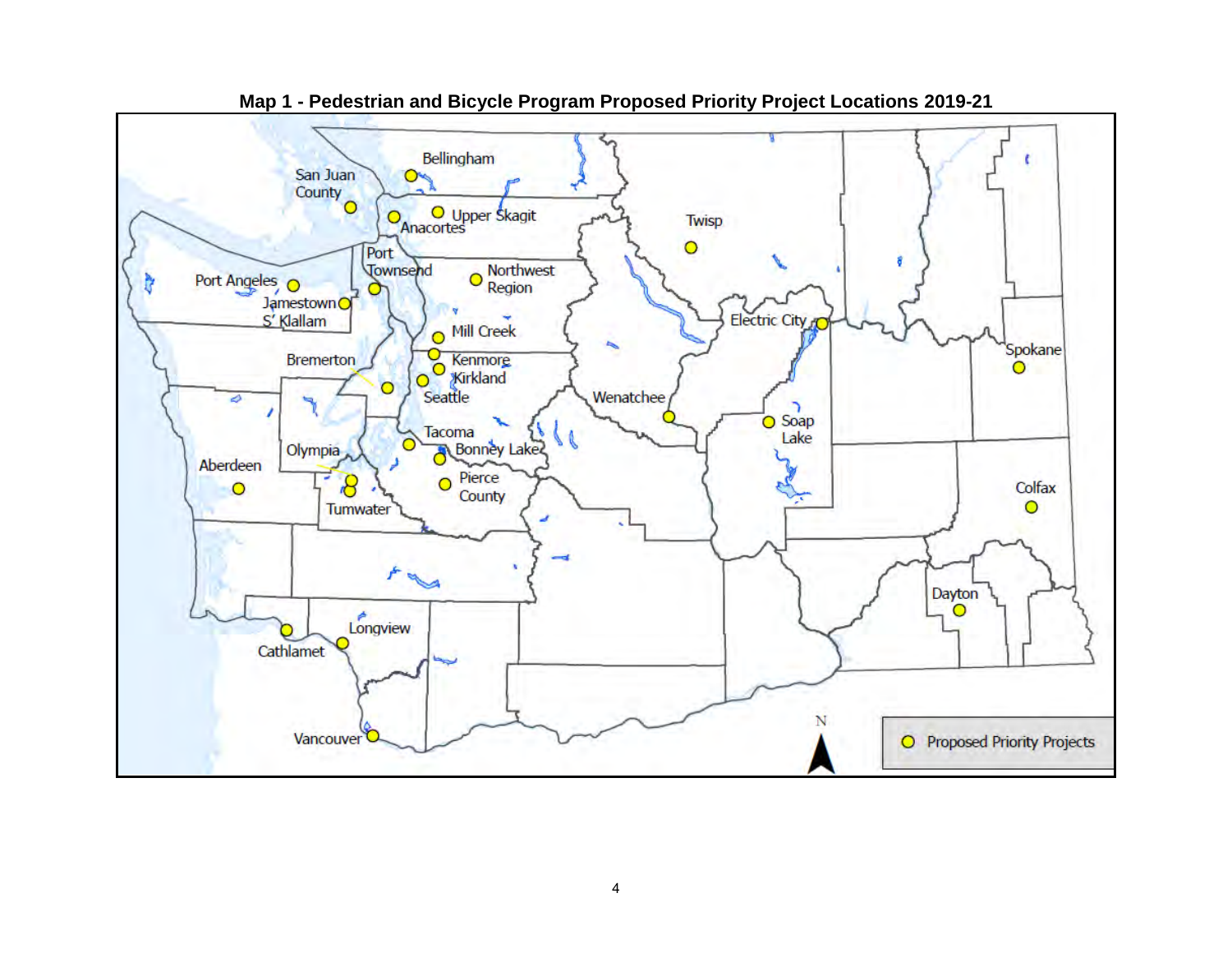#### <span id="page-6-0"></span>**Table 1 - Pedestrian and Bicycle Program Proposed Priority List for 2019-21 (Unshaded projects fall within available funding expectations)**

| <b>Agency</b>     | Leg<br><b>Dist</b> | <b>Title of Project</b>                                       | <b>Project Description</b>                                                                                                                                                                                               | <b>Design</b><br>Only | <b>Total</b><br>Project<br><b>Cost</b> | <b>Amount</b><br><b>Requested</b> | <b>Cumulative</b><br><b>Total</b> |
|-------------------|--------------------|---------------------------------------------------------------|--------------------------------------------------------------------------------------------------------------------------------------------------------------------------------------------------------------------------|-----------------------|----------------------------------------|-----------------------------------|-----------------------------------|
| Wenatchee         | 12                 | First Street Bikeway<br>Safety Improvements                   | Separated bike lanes, bike boxes, green bike<br>lane, signage, two-stage turn boxes, through<br>intersection bike lanes, traffic circle, shared<br>lane markings, contraflow bike lane, signage,<br>and video detection. |                       | \$342,800                              | \$342,800                         | \$342,800                         |
| Colfax            | 9                  | <b>Flashing Crosswalk</b><br><b>Warning Signs</b>             | Pedestrian activated flashing beacons.                                                                                                                                                                                   |                       | \$63,000                               | \$50,000                          | \$392,800                         |
| <b>WSDOT NW</b>   | 10,3<br>9,40       | <b>US Bicycle Route</b><br><b>Wayfinding Signage</b>          | Wayfinding signage and pavement markings.                                                                                                                                                                                |                       | \$150,000                              | \$150,000                         | \$542,800                         |
| Tumwater          | 22                 | Capitol Blvd Corridor,<br>Israel Rd to M St<br>Design         | Design-only project for a road<br>reconfiguration, roundabouts, and bicycle<br>facilities.                                                                                                                               | $\overline{X}$        | \$1,320,000                            | \$1,056,000                       | \$1,598,800                       |
| <b>Mill Creek</b> | 44                 | 132nd Street Mid-<br><b>Block Crossing</b>                    | Pedestrian hybrid beacon, pedestrian refuge<br>island, lighting, marked crossings.                                                                                                                                       |                       | \$750,000                              | \$675,000                         | \$2,273,800                       |
| Seattle           | 34                 | 35th Ave SW & SW<br><b>Graham St Crossing</b><br>Improvements | Installation of traffic signal with bicycle<br>detection, curb extensions, marked<br>crosswalks, diverters, wayfinding signs and<br>markings.                                                                            |                       | \$823,000                              | \$544,000                         | \$2,817,800                       |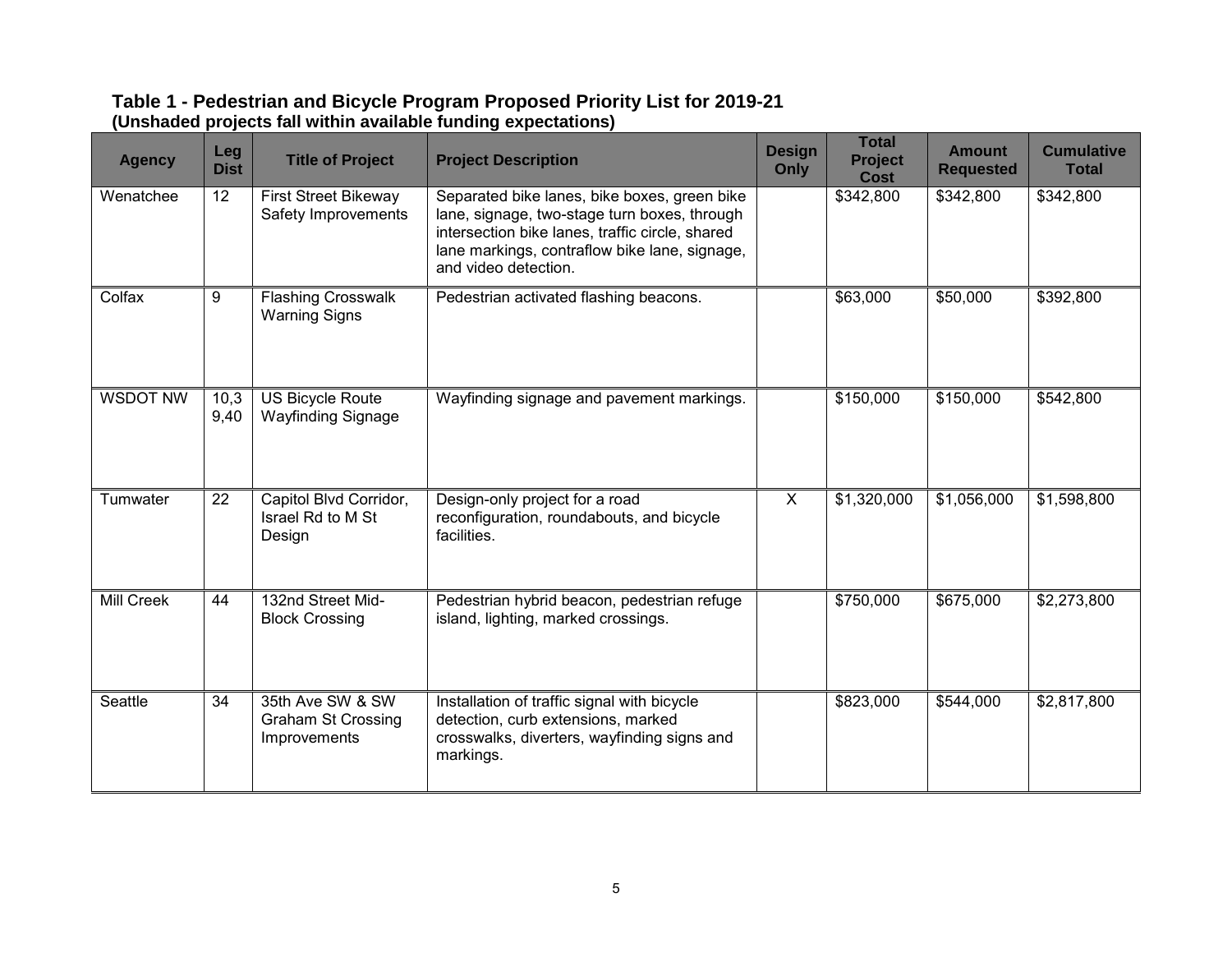| <b>Agency</b>                              | Leg<br><b>Dist</b> | <b>Title of Project</b>                                                                        | <b>Project Description</b>                                                                                                                                                                                                              | <b>Design</b><br>Only | <b>Total</b><br><b>Project</b><br><b>Cost</b> | <b>Amount</b><br><b>Requested</b> | <b>Cumulative</b><br><b>Total</b> |
|--------------------------------------------|--------------------|------------------------------------------------------------------------------------------------|-----------------------------------------------------------------------------------------------------------------------------------------------------------------------------------------------------------------------------------------|-----------------------|-----------------------------------------------|-----------------------------------|-----------------------------------|
| Aberdeen                                   | 19                 | SR 105 Pedestrian<br>and Bicycle<br>Improvements                                               | Road reconfiguration, buffered bike lanes,<br>curb, gutter, sidewalk, curb ramps,<br>crosswalks.                                                                                                                                        |                       | \$455,000                                     | \$364,000                         | \$3,181,800                       |
| Port of<br>Columbia                        | 16                 | Dayton to Waitsburg<br>Multi-Use Path                                                          | Design-only project for a shared use path.                                                                                                                                                                                              | $\overline{X}$        | \$350,000                                     | \$330,000                         | \$3,511,800                       |
| Anacortes                                  | 40                 | <b>Commercial Avenue</b><br>Corridor Plan Phase I:<br>11th Street to 13th<br><b>Street</b>     | Road reconfiguration, separated bike lanes,<br>through intersection bike lane markings, two<br>stage turn boxes, ADA sidewalk and curb<br>ramps, curb extensions with truck aprons,<br>access management, pedestrian scale<br>lighting. |                       | \$3,525,442                                   | \$1,371,188                       | \$4,882,988                       |
| Kenmore                                    | 46                 | Juanita Drive NE<br>Pedestrian and<br><b>Bicycle Improvements</b><br>Project                   | Sidewalk, planter strip, buffered bike lanes,<br>in-line bus stops with separated bike lanes,<br>storm water improvements, retaining walls,<br>utility relocation, access management,<br>roadway realignment, and lighting.             |                       | \$10,962,00<br>0                              | \$2,000,000                       | \$6,882,988                       |
| <b>Upper Skagit</b><br><b>Indian Tribe</b> | 39                 | The Nookwa-Chahbsh<br>Lane Pedestrian &<br><b>Parking Safety</b><br><b>Improvement Project</b> | Pedestrian path, curb ramps, marked<br>crosswalks, raised crosswalk, and shared<br>lane markings.                                                                                                                                       |                       | \$1,740,000                                   | \$705,000                         | \$7,587,988                       |
| Bellingham                                 | 40                 | Samish-Maple-Ellis<br><b>Multimodal Safety</b><br>Improvements                                 | Road reconfiguration, protected bike lanes,<br>green pavement at conflict areas, pedestrian<br>activated flashing beacon.                                                                                                               |                       | \$1,346,717                                   | \$1,007,000                       | \$8,594,988                       |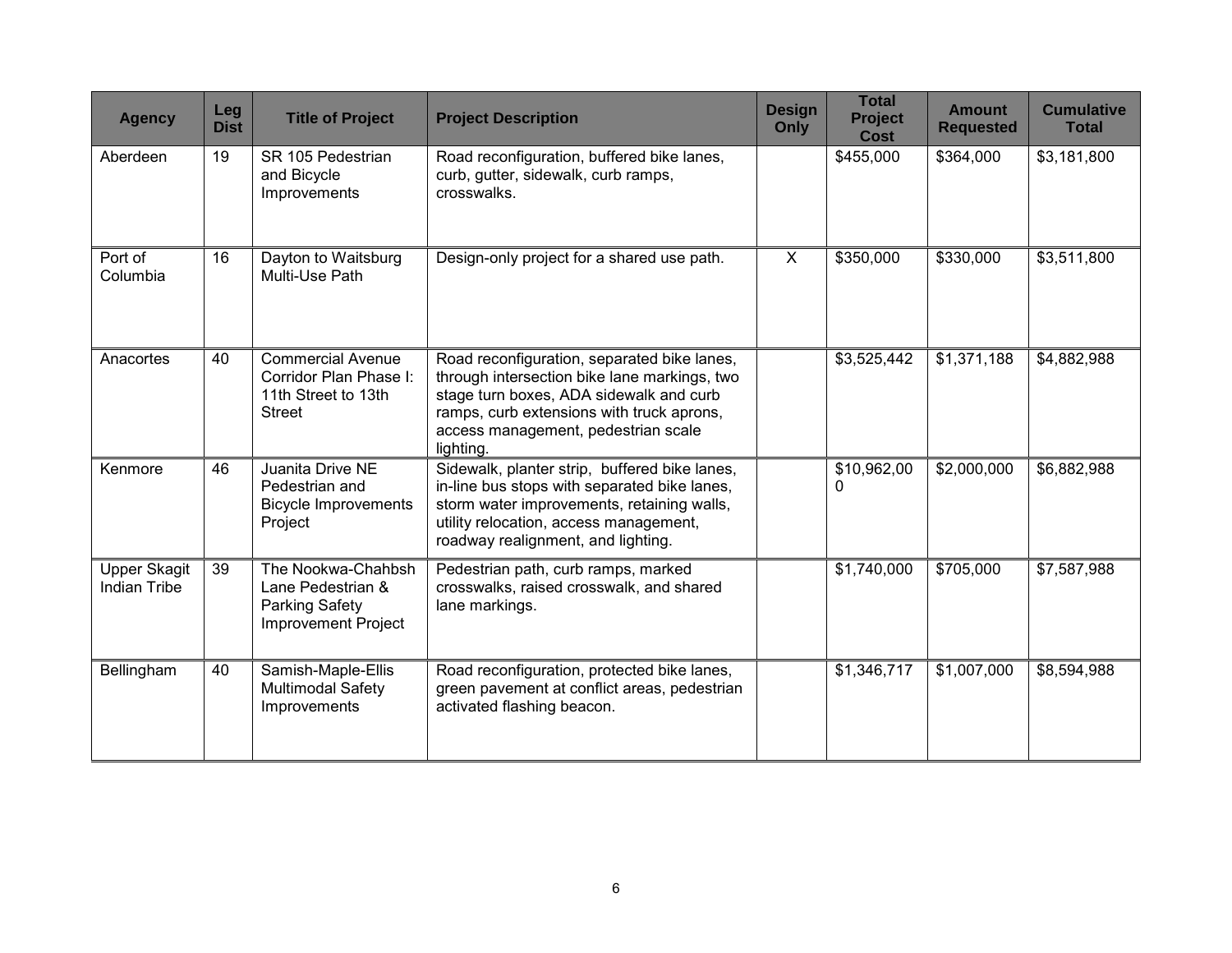| <b>Agency</b>      | Leg<br><b>Dist</b> | <b>Title of Project</b>                                                    | <b>Project Description</b>                                                                                                                                                                    | <b>Design</b><br>Only     | <b>Total</b><br><b>Project</b><br><b>Cost</b> | <b>Amount</b><br><b>Requested</b> | <b>Cumulative</b><br><b>Total</b> |
|--------------------|--------------------|----------------------------------------------------------------------------|-----------------------------------------------------------------------------------------------------------------------------------------------------------------------------------------------|---------------------------|-----------------------------------------------|-----------------------------------|-----------------------------------|
| Olympia            | 22                 | Legion Way<br>Improvements                                                 | Raised intersection, bike lanes, and shared<br>lane markings.                                                                                                                                 |                           | \$994,600                                     | \$795,680                         | \$9,390,668                       |
| San Juan<br>County | 28                 | San Juan County Bike<br>Counters                                           | <b>Bicycle Counters.</b>                                                                                                                                                                      |                           | \$62,800                                      | \$47,100                          | \$9,437,768                       |
| Cathlamet          | 19                 | SR 4 Signing and<br><b>Channelization Road</b><br>Diet Project             | Road reconfiguration, speed feedback signs,<br>school speed zone signage, crosswalks,<br>pedestrian refuge island, pedestrian<br>activated flashing beacons, buffered bike<br>lanes.          |                           | \$667,000                                     | \$617,000                         | \$10,054,768                      |
| <b>Bremerton</b>   | 26                 | Naval Ave: 1st St-15th<br>St Pedestrian and<br><b>Bicycle Enhancements</b> | Design-only project for a road<br>reconfiguration.                                                                                                                                            | $\boldsymbol{\mathsf{X}}$ | \$652,000                                     | \$619,400                         | \$10,674,168                      |
| Port Angeles       | 24                 | <b>Lincoln Street Safety</b><br>Improvements                               | Curb extensions, curb ramps, median refuge<br>island, traffic signal, pedestrian activated<br>flashing beacon, access management,<br>restriping, buffered bike land, shared lane<br>markings. |                           | \$1,385,000                                   | \$1,285,000                       | \$11,959,168                      |
| Longview           | 19                 | Pacific Way Trail<br>Crossing<br>Improvements                              | Crossing improvements with pedestrian<br>activated flashing beacons, advance stop<br>bars, signs, and striping.                                                                               |                           | \$300,000                                     | \$270,000                         | \$12,229,168                      |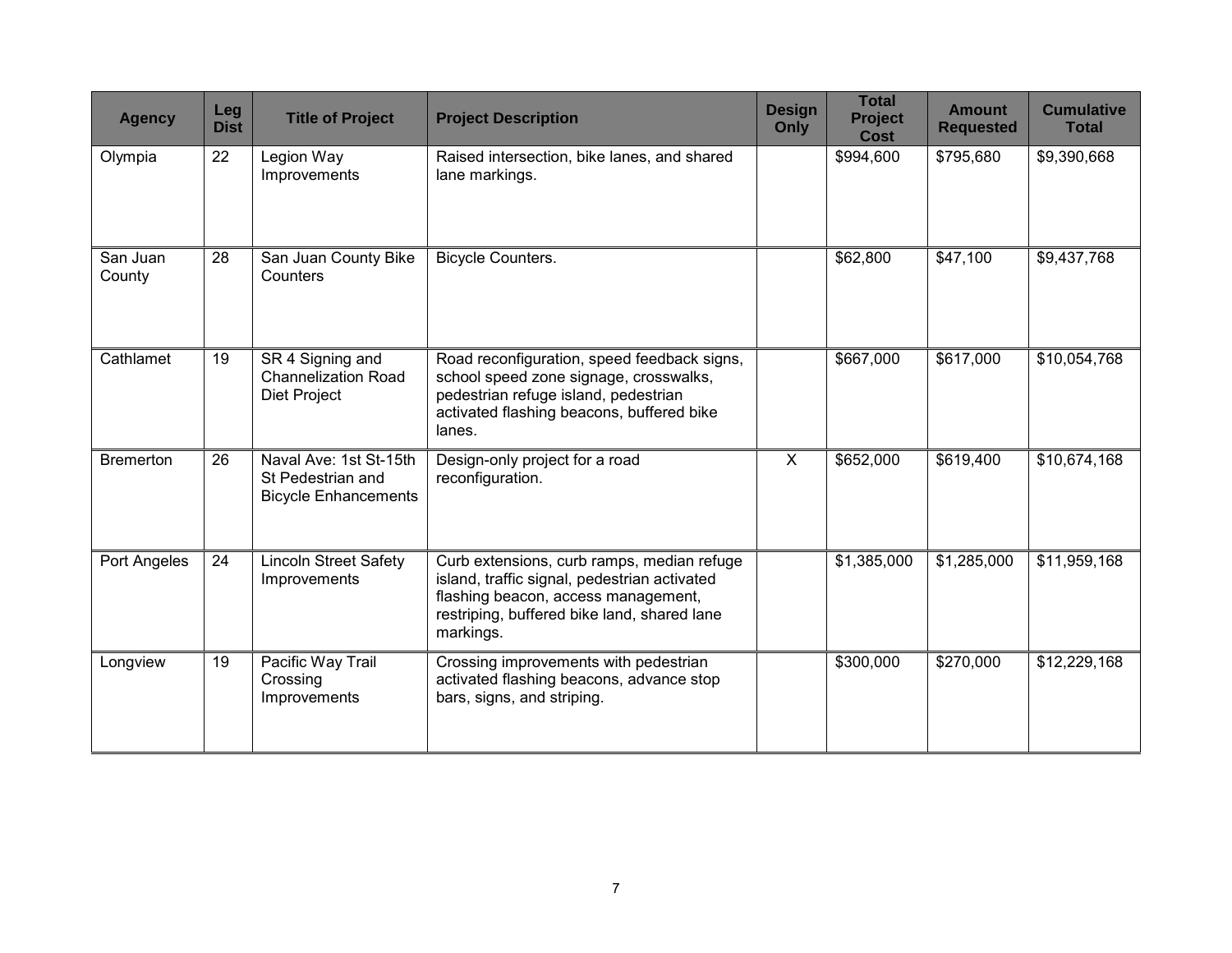| <b>Agency</b>          | Leg<br><b>Dist</b> | <b>Title of Project</b>                                              | <b>Project Description</b>                                                                                                                        | <b>Design</b><br>Only   | <b>Total</b><br><b>Project</b><br><b>Cost</b> | <b>Amount</b><br><b>Requested</b> | <b>Cumulative</b><br><b>Total</b> |
|------------------------|--------------------|----------------------------------------------------------------------|---------------------------------------------------------------------------------------------------------------------------------------------------|-------------------------|-----------------------------------------------|-----------------------------------|-----------------------------------|
| Vancouver              | 49                 | Devine Road Bicycle<br>and Pedestrian Safety<br>Improvements         | Sidewalk with curb and gutter, pedestrian<br>activated flashing beacons, shared use path,<br>bike lane, and traffic barrier.                      |                         | \$874,215                                     | \$489,000                         | \$12,718,168                      |
| Soap Lake              | 12                 | Daisy Street<br><b>Pedestrian Crossing</b><br>Improvements           | Pedestrian activated flashing beacons.                                                                                                            |                         | \$63,400                                      | \$63,400                          | \$12,781,568                      |
| Spokane                | 3                  | <b>Ben Burr Trail</b><br>Crossing<br>Improvements                    | Pedestrian activated flashing beacons,<br>pedestrian hybrid beacon, wayfinding<br>signage, bus pads, and sidewalk.                                |                         | \$1,147,944                                   | \$1,033,150                       | \$13,814,718                      |
| Jamestown<br>S'Klallam | 24                 | <b>ODT Old Olympic</b><br>Highway to Blyn<br>Road- Design Only       | Design-only project for a shared use path.                                                                                                        | $\overline{\mathsf{x}}$ | \$123,861                                     | \$105,282                         | \$13,920,000                      |
| Port<br>Townsend       | 24                 | Discovery Road Two-<br>Way Cycletrack                                | Two-way separated bike lanes, sidewalk,<br>curb ramps, pedestrian activated flashing<br>beacons, dashed green bike lane<br>intersection markings. |                         | \$1,802,603                                   | \$1,442,082                       | \$15,362,082                      |
| <b>Electric City</b>   | 12 <sup>°</sup>    | <b>Electric City Shoreline</b><br><b>Waterfront Trail</b><br>Project | Shared use path, curb ramps, storm water<br>improvements.                                                                                         |                         | \$707,800                                     | \$672,410                         | \$16,034,492                      |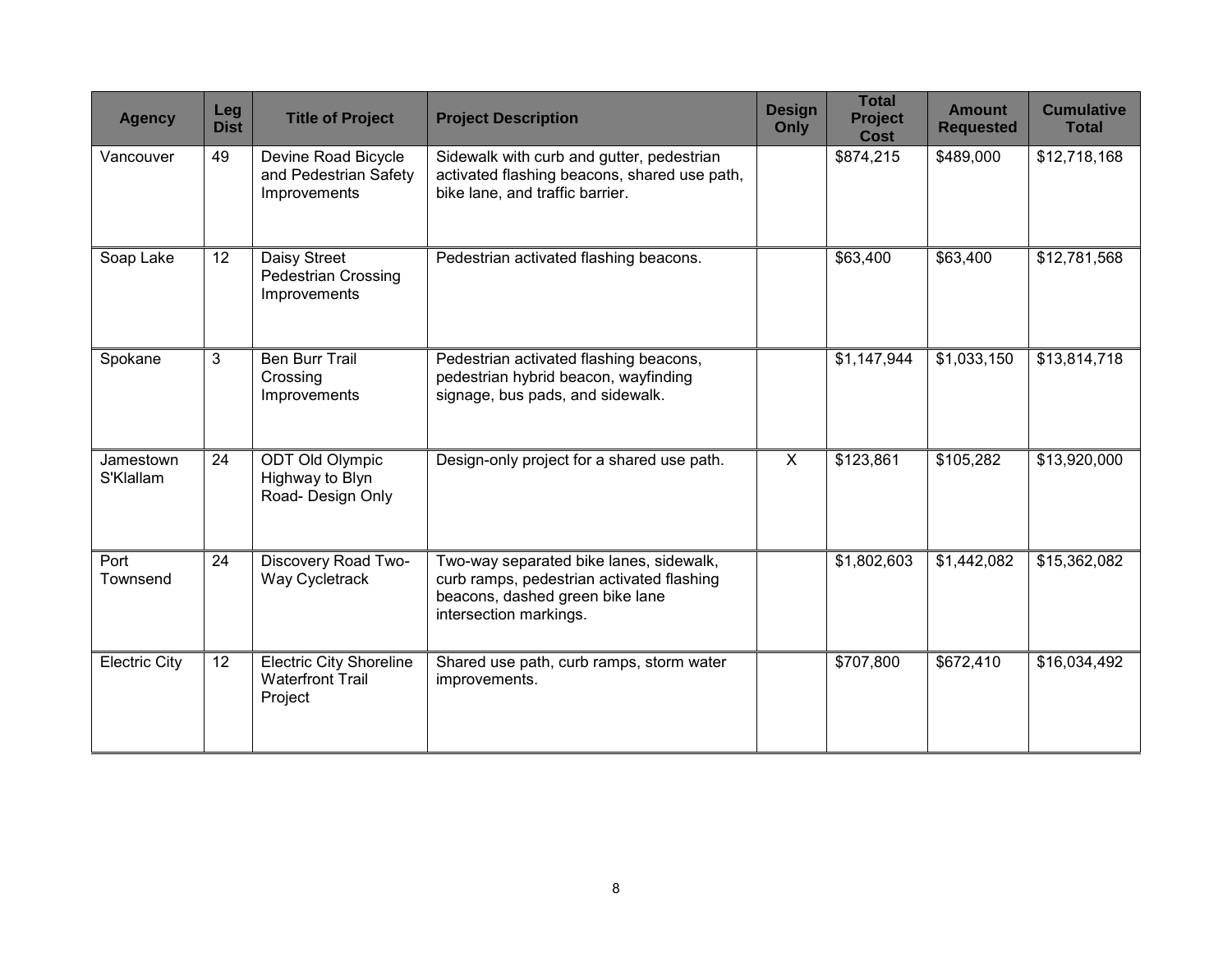| <b>Agency</b>      | Leg<br><b>Dist</b> | <b>Title of Project</b>                                                                                                                                         | <b>Project Description</b>                                                                                                                                                                       | <b>Design</b><br>Only | <b>Total</b><br><b>Project</b><br><b>Cost</b> | <b>Amount</b><br><b>Requested</b> | <b>Cumulative</b><br><b>Total</b> |
|--------------------|--------------------|-----------------------------------------------------------------------------------------------------------------------------------------------------------------|--------------------------------------------------------------------------------------------------------------------------------------------------------------------------------------------------|-----------------------|-----------------------------------------------|-----------------------------------|-----------------------------------|
| Tacoma             | 27                 | S 19th and Clay<br>Huntington                                                                                                                                   | Traffic signal, Accessible Pedestrian Signals<br>(APS), curb ramps, sidewalk, signage,<br>pavement markings, and pedestrian<br>countdown signals.                                                |                       | \$721,403                                     | \$613,193                         | \$16,647,685                      |
| Pierce<br>County   | 29                 | <b>Parkland Community</b><br>Trail                                                                                                                              | Design-only project for a shared use path.                                                                                                                                                       | $\overline{X}$        | \$675,000                                     | \$425,000                         | \$17,072,685                      |
| <b>Bonney Lake</b> | 31                 | <b>Fennel Creek Trail</b><br>Segment 2B                                                                                                                         | Shared use path, bridge, and boardwalk.                                                                                                                                                          |                       | \$2,559,650                                   | \$1,079,825                       | \$18,152,510                      |
| Kirkland           | 45,4<br>8          | Rose Hill Greenway<br><b>Network</b><br>Implementation &<br>Enhancement - 128th<br>Ave NE Greenway +<br>NE 75th & 120nd Ave<br><b>NE Raised</b><br>Intersection | Install raised intersection, crosswalks,<br>pedestrian activated flashing beacons, traffic<br>diverter, wayfinding signage, signal<br>improvements, reduced speed limits and<br>traffic calming. |                       | \$1,041,541                                   | \$692,000                         | \$18,844,510                      |
| Twisp              | 12                 | North End SR20<br>Pedestrian / Bike Path                                                                                                                        | Sidewalk, bike lanes, signage.                                                                                                                                                                   |                       | \$1,340,484                                   | \$1,340,484                       | \$20,184,994                      |
| Redmond            | 45                 | <b>Redmond Central</b><br><b>Connector Phase 3</b>                                                                                                              | Shared use path.                                                                                                                                                                                 |                       | \$4,874,000                                   | \$750,000                         | \$20,934,994                      |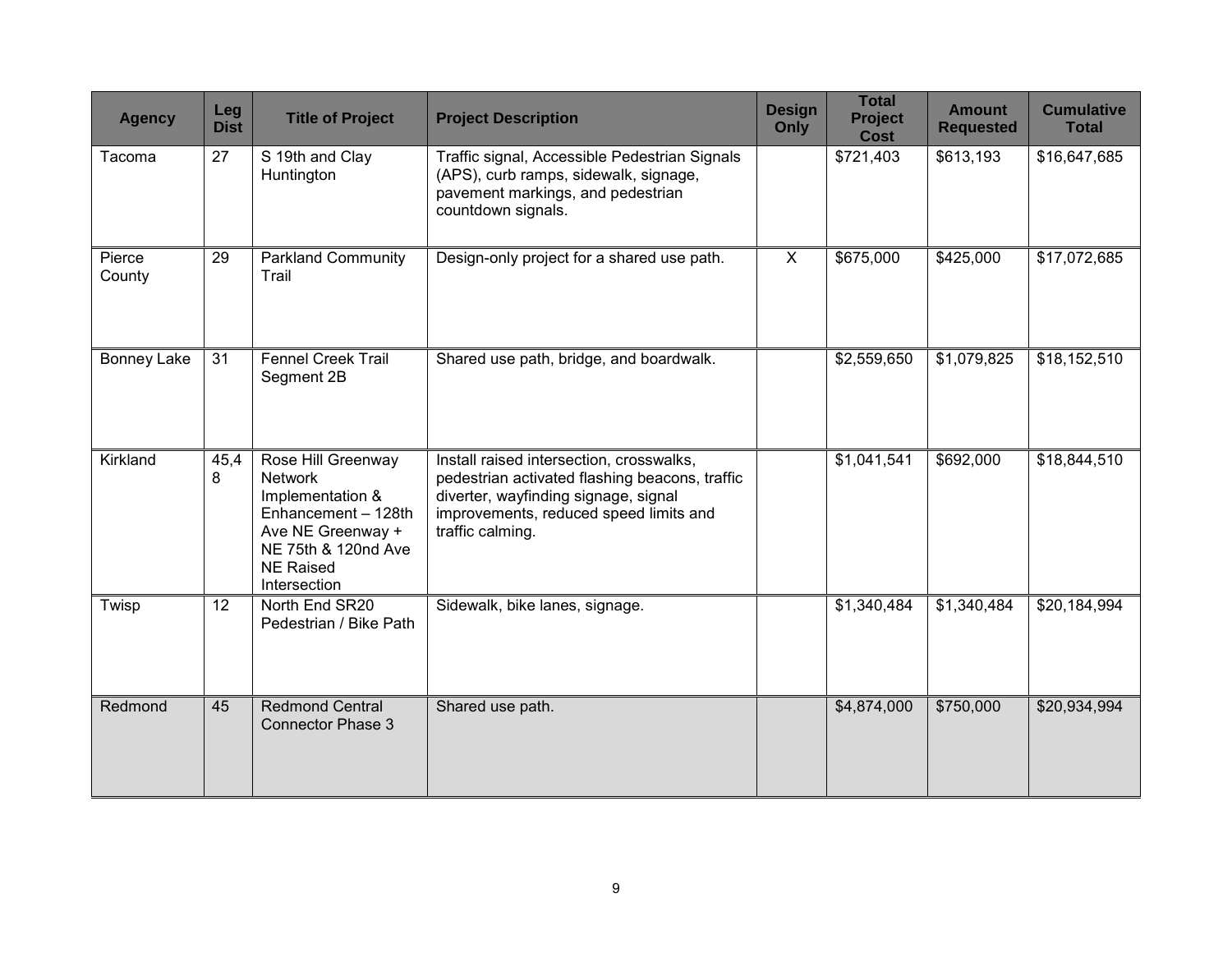| <b>Agency</b>   | Leg<br><b>Dist</b> | <b>Title of Project</b>                                                                      | <b>Project Description</b>                                                                                                                                                                                                                                                            | <b>Design</b><br>Only | <b>Total</b><br><b>Project</b><br><b>Cost</b> | <b>Amount</b><br><b>Requested</b> | <b>Cumulative</b><br><b>Total</b> |
|-----------------|--------------------|----------------------------------------------------------------------------------------------|---------------------------------------------------------------------------------------------------------------------------------------------------------------------------------------------------------------------------------------------------------------------------------------|-----------------------|-----------------------------------------------|-----------------------------------|-----------------------------------|
| <b>Bellevue</b> | 48                 | 100th Ave NE<br><b>Complete Streets</b><br>Project                                           | Bike lane, shared lane markings, side path,<br>planter strip, retaining wall, and safety railing.                                                                                                                                                                                     |                       | \$3,305,953                                   | \$960,000                         | \$21,894,994                      |
| Shoreline       | 32                 | Trail Along the Rail -<br>Phase 1 Design                                                     | Design-only project for a shared use path.                                                                                                                                                                                                                                            | $\mathsf{X}$          | \$1,088,000                                   | \$1,000,000                       | \$22,894,994                      |
| Walla Walla     | 16                 | Poplar Street and<br><b>Alder Street</b><br><b>Improvements Phase</b>                        | Road reconfiguration, bike lanes, traffic<br>signal, APS, pedestrian crossing<br>improvements, sidewalk, lighting, storm<br>water and utility improvements.                                                                                                                           |                       | \$6,483,524                                   | \$762,199                         | \$23,657,193                      |
| Shoreline       | 32                 | SR 104 & 22nd Ave<br><b>NE Crossing</b><br>Improvements                                      | Sidewalk, crosswalks, curb extensions,<br>pedestrian hybrid beacon.                                                                                                                                                                                                                   |                       | \$1,192,200                                   | \$1,152,900                       | \$24,810,093                      |
| Auburn          | 31                 | Auburn Way S (SR-<br>164) Sidewalk (17th<br>Street SE to<br>Muckleshoot Plaza<br>South Side) | Sidewalk, crosswalk, pedestrian activated<br>flashing beacon, lane width reductions,<br>median islands, and c-curbing.                                                                                                                                                                |                       | \$713,000                                     | \$605,300                         | \$25,415,393                      |
| Tumwater        | 22                 | Israel Rd and<br><b>Linderson Way</b><br>Pedestrian and Bike<br>Improvements                 | Traffic calming, sidewalk replacement,<br>pavement markings, pedestrian refuge<br>islands, lane narrowing, bike lanes, signal<br>modifications, Accessible Pedestrian Signals<br>(APS), countdown signal heads, roadway<br>resurfacing, and pedestrian activated<br>flashing beacons. |                       | \$1,420,000                                   | \$665,000                         | \$26,080,393                      |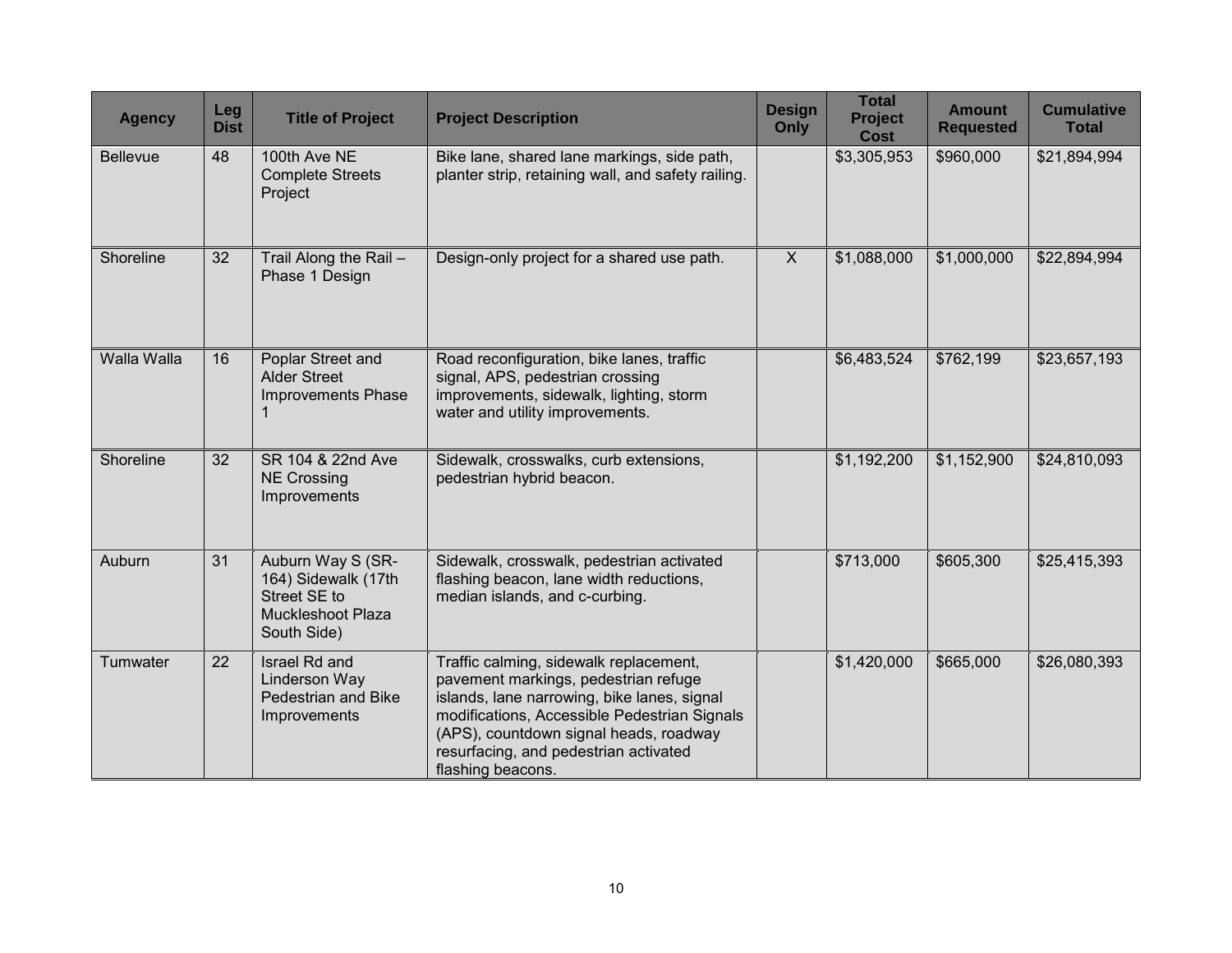| <b>Agency</b>   | Leg<br><b>Dist</b> | <b>Title of Project</b>                              | <b>Project Description</b>                                                                                                                                                                                                                          | <b>Design</b><br>Only | <b>Total</b><br><b>Project</b><br><b>Cost</b> | <b>Amount</b><br><b>Requested</b> | <b>Cumulative</b><br><b>Total</b> |
|-----------------|--------------------|------------------------------------------------------|-----------------------------------------------------------------------------------------------------------------------------------------------------------------------------------------------------------------------------------------------------|-----------------------|-----------------------------------------------|-----------------------------------|-----------------------------------|
| Rainier         | $\overline{2}$     | Binghampton<br><b>Streetscape Project</b><br>Phase 2 | Design-only project for roundabout.                                                                                                                                                                                                                 | X                     | \$500,000                                     | \$500,000                         | \$26,580,393                      |
| Issaquah        | 5,<br>41           | Newport Way NW<br><b>Improvement Project</b>         | Design-only for sidewalk with curb and<br>gutter, bike lanes, shared use path,<br>crosswalks, pedestrian activated flashing<br>beacons, planter strip, storm water facilities,<br>median, roundabout, raised intersections,<br>and speed reduction. | $\mathsf{X}$          | \$4,778,761                                   | \$1,500,000                       | \$28,080,393                      |
| Everett         | 38                 | <b>Everett Citywide</b><br><b>Bicycle Wayfinding</b> | Citywide bicycle wayfinding signage and<br>striping improvements.                                                                                                                                                                                   |                       | \$381,600                                     | \$343,400                         | \$28,423,793                      |
| Auburn          | 30,3<br>1,47       | F Street Nonmotorized                                | Raised crosswalk, pedestrian activated<br>flashing beacon, shared use path with curb,<br>gutter, landscaped buffer, curb extensions,<br>utility undergrounding, lighting, median<br>island, on-street parking.                                      |                       | \$3,264,000                                   | \$1,632,000                       | \$30,055,793                      |
| <b>WSDOT NW</b> | 11,3<br>3          | Northgate Way<br>Pedestrian<br>Improvements          | Sidewalk, curb ramps, Accessible Pedestrian<br>Signals (APS), signage, crosswalk markings.                                                                                                                                                          |                       | \$1,232,617                                   | \$1,132,617                       | \$31,188,410                      |
| <b>Seattle</b>  | 46                 | South King Street<br>Safety Improvements             | Install curb extensions, curb ramps, raised<br>crosswalk, Accessible Pedestrian Signals<br>(APS), Leading pedestrian interval, widened<br>sidewalk, speed cushions, lighting, and<br>protected bicycle crossing.                                    |                       | \$1,237,800                                   | \$480,000                         | \$31,668,410                      |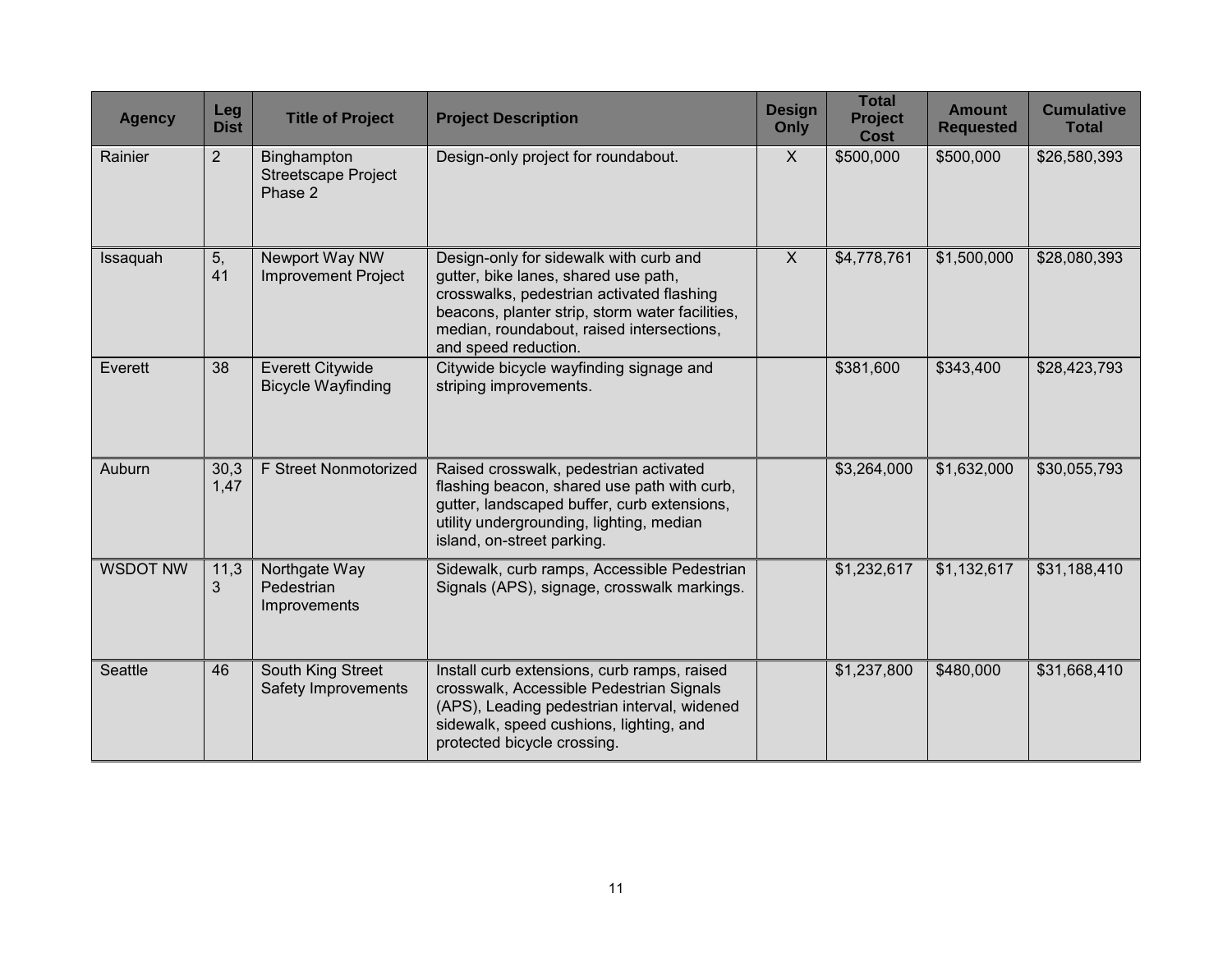| <b>Agency</b>      | Leg<br><b>Dist</b> | <b>Title of Project</b>                                                                                                    | <b>Project Description</b>                                                                                                                                  | <b>Design</b><br>Only | <b>Total</b><br><b>Project</b><br><b>Cost</b> | <b>Amount</b><br><b>Requested</b> | <b>Cumulative</b><br><b>Total</b> |
|--------------------|--------------------|----------------------------------------------------------------------------------------------------------------------------|-------------------------------------------------------------------------------------------------------------------------------------------------------------|-----------------------|-----------------------------------------------|-----------------------------------|-----------------------------------|
| Seattle            | 46                 | 8th Ave NE and NE<br>Northgate Way<br><b>Crossing Improvement</b>                                                          | Install new traffic signal, curb ramps, marked<br>crosswalk, median diverter, lighting, and<br>protected bicycle crossing.                                  |                       | \$389,000                                     | \$268,000                         | \$31,936,410                      |
| Kent               | 33                 | Meet Me on Meeker<br><b>West Segment</b>                                                                                   | Design-only project.                                                                                                                                        | $\mathsf{X}$          | \$370,000                                     | \$320,050                         | \$32,256,460                      |
| <b>Seattle</b>     | 37,4<br>3          | Lake Washington<br>Loop Bike Route Re-<br>alignment & Safety<br>Improvements                                               | Traffic signal, two-way separated bike lanes,<br>traffic circle, speed cushions, and curb<br>ramps.                                                         |                       | \$1,104,000                                   | \$706,000                         | \$32,962,460                      |
| <b>WSDOT NW</b>    | 11,3<br>3          | SR 99/ SR 518<br>Pedestrian Safety<br>Improvements                                                                         | Sidewalk, crosswalk markings, pedestrian<br>activated flashing beacons, Accessible<br>Pedestrian Signals (APS), signage.                                    |                       | \$892,213                                     | \$892,213                         | \$33,854,673                      |
| <b>King County</b> | 37                 | <b>Renton Avenue</b><br>Sidewalks-Phase 3                                                                                  | Sidewalk, walk path, bike lanes, curb ramps,<br>retaining walls, handrail, storm water<br>facilities, transit amenities, and driveway<br>approaches/aprons. |                       | \$2,810,000                                   | \$2,220,000                       | \$36,074,673                      |
| <b>WSDOT SW</b>    | 49                 | North-south<br>Pedestrian and<br><b>Bicycle connectivity</b><br>design - SR 500/NE<br>42nd Ave and NE 54th<br>Ave vicinity | Design-only project for a shared-use<br>overpass.                                                                                                           | $\mathsf{X}$          | \$850,000                                     | \$650,000                         | \$36,724,673                      |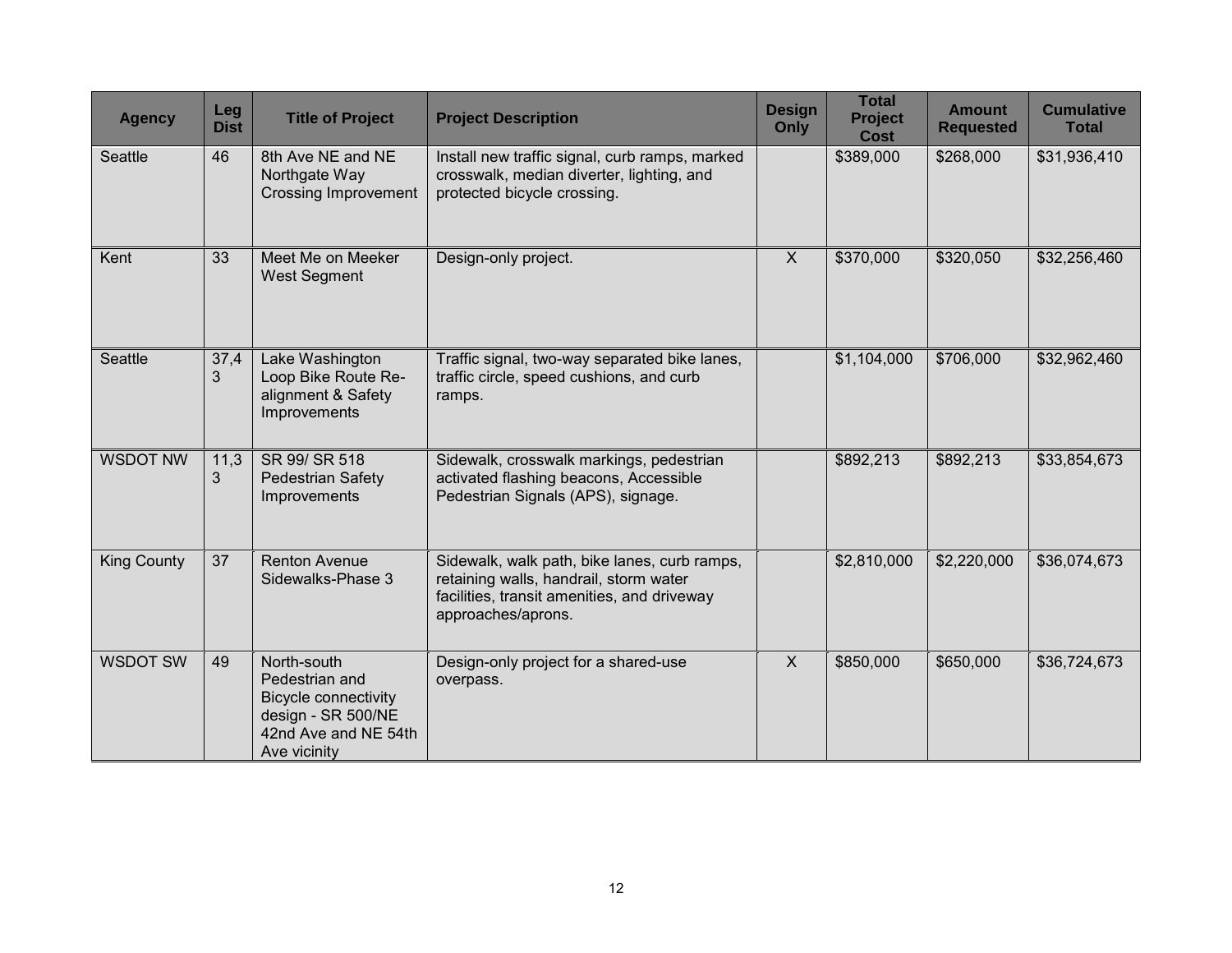| <b>Agency</b>          | Leg<br><b>Dist</b> | <b>Title of Project</b>                                                                              | <b>Project Description</b>                                                                                                        | <b>Design</b><br>Only | <b>Total</b><br><b>Project</b><br><b>Cost</b> | <b>Amount</b><br><b>Requested</b> | <b>Cumulative</b><br><b>Total</b> |
|------------------------|--------------------|------------------------------------------------------------------------------------------------------|-----------------------------------------------------------------------------------------------------------------------------------|-----------------------|-----------------------------------------------|-----------------------------------|-----------------------------------|
| <b>Naches</b>          | 14                 | Naches Trail Lighting--<br><b>Final Phase</b>                                                        | Trail lighting.                                                                                                                   |                       | \$299,940                                     | \$299,940                         | \$37,024,613                      |
| Kenmore                | 46                 | 68th Avenue NE<br>Pedestrian and<br><b>Bicycle Improvements</b><br>Project                           | Sidewalk, bike lanes, lane narrowing, storm<br>water improvements, retaining walls,<br>landscaping, utility relocation, lighting. |                       | \$8,486,000                                   | \$2,000,000                       | \$39,024,613                      |
| Lacey                  | 22                 | <b>College Street</b><br>Corridor<br><b>Improvements Phase</b><br>4                                  | Design-only project for a roundabout,<br>sidewalk, lighting, and medians.                                                         | $\mathsf{X}$          | \$1,000,000                                   | \$865,000                         | \$39,889,613                      |
| Cle Elum               | 13                 | <b>Stafford Street and</b><br>South Cle Elum Way<br>Pedestrian<br>Improvements                       | Curb, gutter, sidewalk with curb ramps,<br>shared-use path, lighting, crosswalks,<br>pedestrian activated flashing beacon.        |                       | \$1,131,000                                   | \$1,131,000                       | \$41,020,613                      |
| Tacoma                 | 27,2<br>9          | Cedar/Pine Pedestrian<br>Improvements                                                                | Sidewalks, curb ramps and driveways,<br>Accessible Pedestrian Signals (APS), push-<br>buttons and countdown pedestrian signals.   |                       | \$1,470,755                                   | \$1,250,142                       | \$42,270,755                      |
| Lower Elwha<br>Klallam | 24                 | <b>Olympic Discovery</b><br><b>Trail Elwha River</b><br>Bridge to SR 112 and<br>SR 112 Left Tum Lane | Shared use path, roadway widening for left<br>turn lane on SR 112.                                                                |                       | \$1,112,056                                   | \$977,056                         | \$43,247,811                      |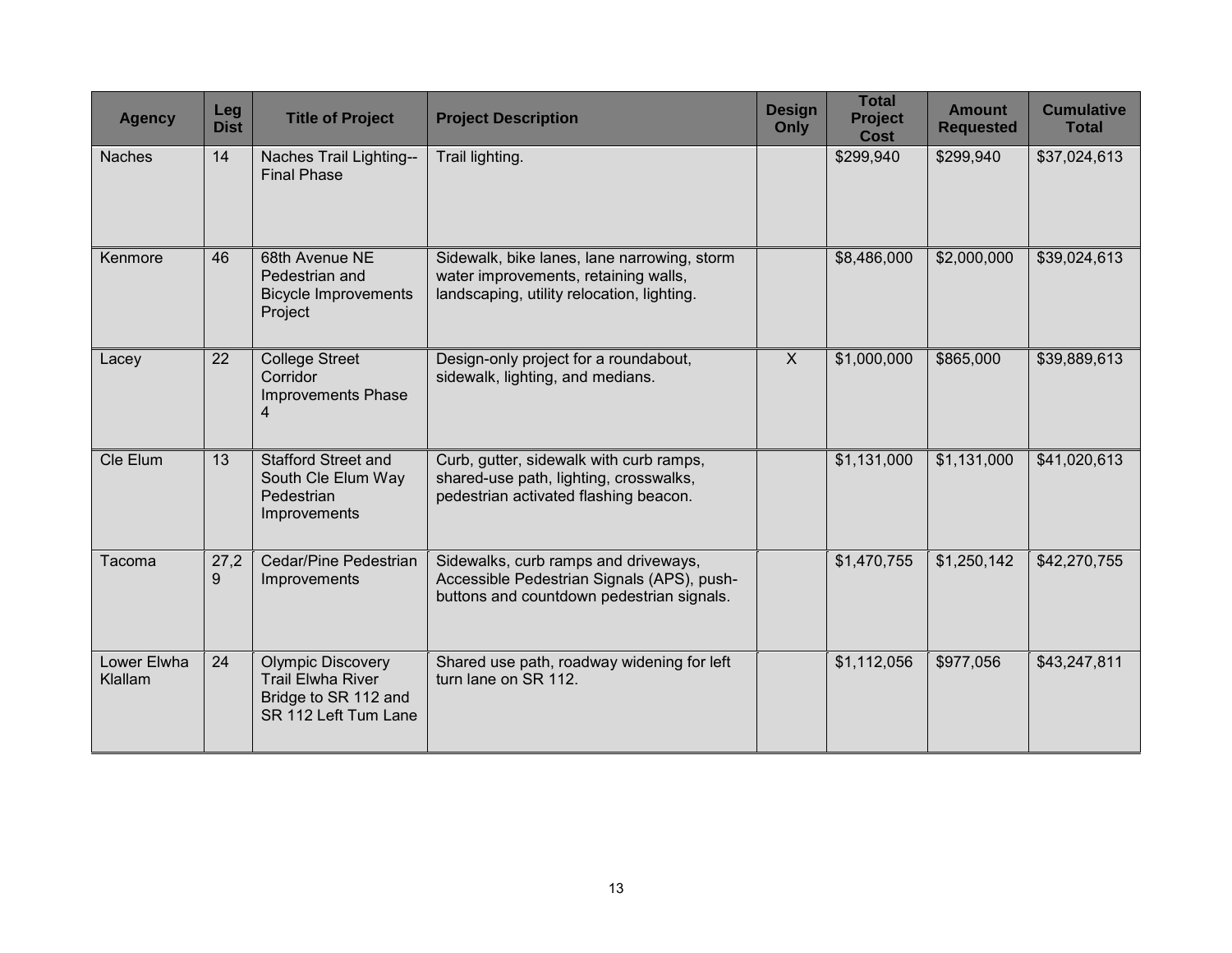| <b>Agency</b>  | Leg<br><b>Dist</b> | <b>Title of Project</b>                                                             | <b>Project Description</b>                                                                                                                                                                                                        | <b>Design</b><br>Only | <b>Total</b><br><b>Project</b><br><b>Cost</b> | <b>Amount</b><br><b>Requested</b> | <b>Cumulative</b><br><b>Total</b> |
|----------------|--------------------|-------------------------------------------------------------------------------------|-----------------------------------------------------------------------------------------------------------------------------------------------------------------------------------------------------------------------------------|-----------------------|-----------------------------------------------|-----------------------------------|-----------------------------------|
| <b>Edmonds</b> | 21                 | Maplewood Dr<br>Walkway from Main St<br>to 200th St SW                              | Design-only project for sidewalk with curb<br>and gutter, curb ramps, speed feedback sign,<br>crosswalk with curb extensions, pedestrian<br>activated flashing beacon, lighting, shared<br>lane markings, storm water facilities. | X                     | \$436,000                                     | \$242,000                         | \$43,489,811                      |
| Colville       | $\overline{7}$     | Ft. Colville Elementary<br><b>Sidewalks Project</b>                                 | Shared use path, sidewalk, curb, and<br>pedestrian ramps.                                                                                                                                                                         |                       | \$600,700                                     | \$570,665                         | \$44,060,476                      |
| Port Angeles   | 24                 | <b>Olympic Discovery</b><br>Trail: Hill Street<br>Segment                           | Shared use path, crosswalks, and roadway<br>narrowing.                                                                                                                                                                            |                       | \$3,748,745                                   | \$2,117,997                       | \$46,178,473                      |
| Carnation      | 5                  | Tolt Ave (SR 203)<br><b>CBD Pedestrian</b><br>Safety & Connectivity<br>Improvements | ADA compliant crosswalk with colored<br>pavement, curb extensions, pedestrian scale<br>lighting, festival street.                                                                                                                 |                       | \$829,638                                     | \$691,338                         | \$46,869,811                      |
| Lakewood       | 29                 | $112th/111th -$<br><b>Bridgeport to Kendrick</b>                                    | Sidewalk with curb and gutter, bicycle lanes,<br>street lighting, HMA overlay, and associated<br>storm drainage.                                                                                                                  |                       | \$1,360,000                                   | \$950,000                         | \$47,819,811                      |
| Bellingham     | 40                 | Lincoln-Byron<br><b>Multimodal Safety</b><br>Improvements                           | Sidewalk, traffic signal, left turn lane,<br>pedestrian hybrid beacon, green pavement<br>bike lane enhancements.                                                                                                                  |                       | \$2,293,703                                   | \$1,793,000                       | \$49,612,811                      |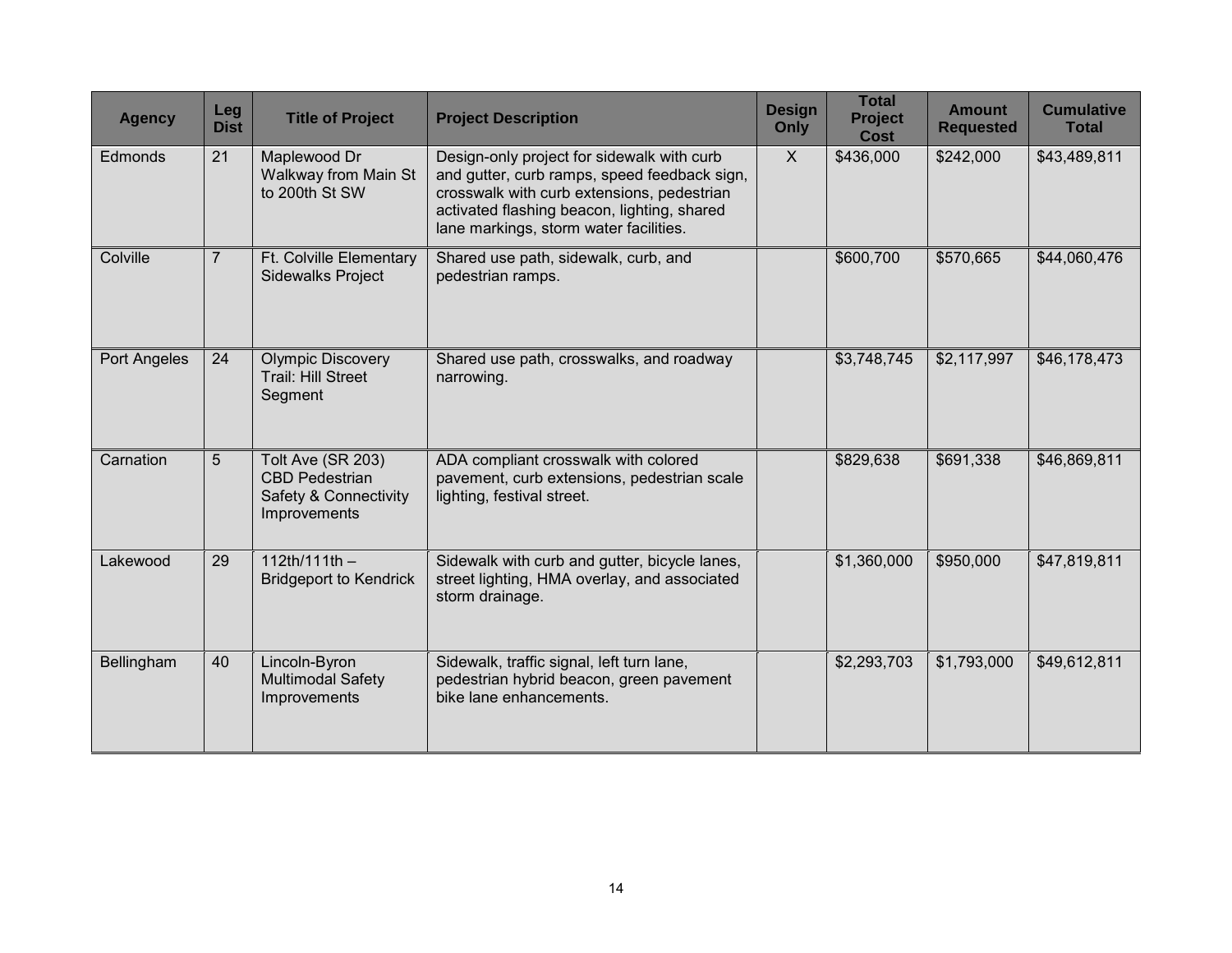| <b>Agency</b>     | Leg<br><b>Dist</b> | <b>Title of Project</b>                                          | <b>Project Description</b>                                                                                                                                                                          | <b>Design</b><br>Only | <b>Total</b><br><b>Project</b><br><b>Cost</b> | <b>Amount</b><br><b>Requested</b> | <b>Cumulative</b><br><b>Total</b> |
|-------------------|--------------------|------------------------------------------------------------------|-----------------------------------------------------------------------------------------------------------------------------------------------------------------------------------------------------|-----------------------|-----------------------------------------------|-----------------------------------|-----------------------------------|
| Spokane<br>Valley | $\overline{4}$     | Sprague Ave and<br><b>Barker Rd Intersection</b><br>Improvements | Roundabout, sidewalks, curb ramps,<br>crosswalks with pedestrian safety islands at<br>medians, and ramps for bicycles to exit<br>shared travel lanes.                                               |                       | \$1,600,000                                   | \$504,295                         | \$50,117,106                      |
| Cashmere          | 12                 | Pioneer Avenue,<br>Tigner Rd to S<br><b>Division St</b>          | Crosswalk marking, crosswalk flashing<br>beacons, advanced crosswalk flashing<br>beacon signs, and curb ramps.                                                                                      |                       | \$181,662                                     | \$171,662                         | \$50,288,768                      |
| Monroe            | 39                 | US Hwy 2 Non-<br>motorized Shared-use<br>Path                    | Shared-use path, curb ramps, fencing,<br>retaining wall, and box culvert or non-<br>motorized bridge, evaluate pedestrian-scale<br>lighting needs and upgrade accordingly, and<br>landscape buffer. |                       | \$635,250                                     | \$432,500                         | \$50,721,268                      |
| Snohomish         | 44                 | 10th Street<br>Pedestrian and<br><b>Bicycle Improvements</b>     | Design-only project.                                                                                                                                                                                | $\mathsf{X}$          | \$495,000                                     | \$445,500                         | \$51,166,768                      |
| Edmonds           | 21                 | 80th Ave W Walkway<br>from 212th St. SW to<br>206th St SW        | Sidewalk with curb and gutter, curb ramps,<br>speed feedback sign, pedestrian activated<br>flashing beacon, shared lane markings,<br>storm water facilities.                                        |                       | \$1,996,000                                   | \$1,199,000                       | \$52,365,768                      |
| Spokane<br>Valley | $\overline{4}$     | Park Road Pedestrian<br>and Bicycle<br>Improvements              | Design-only project.                                                                                                                                                                                | $\sf X$               | \$285,000                                     | \$246,500                         | \$52,612,268                      |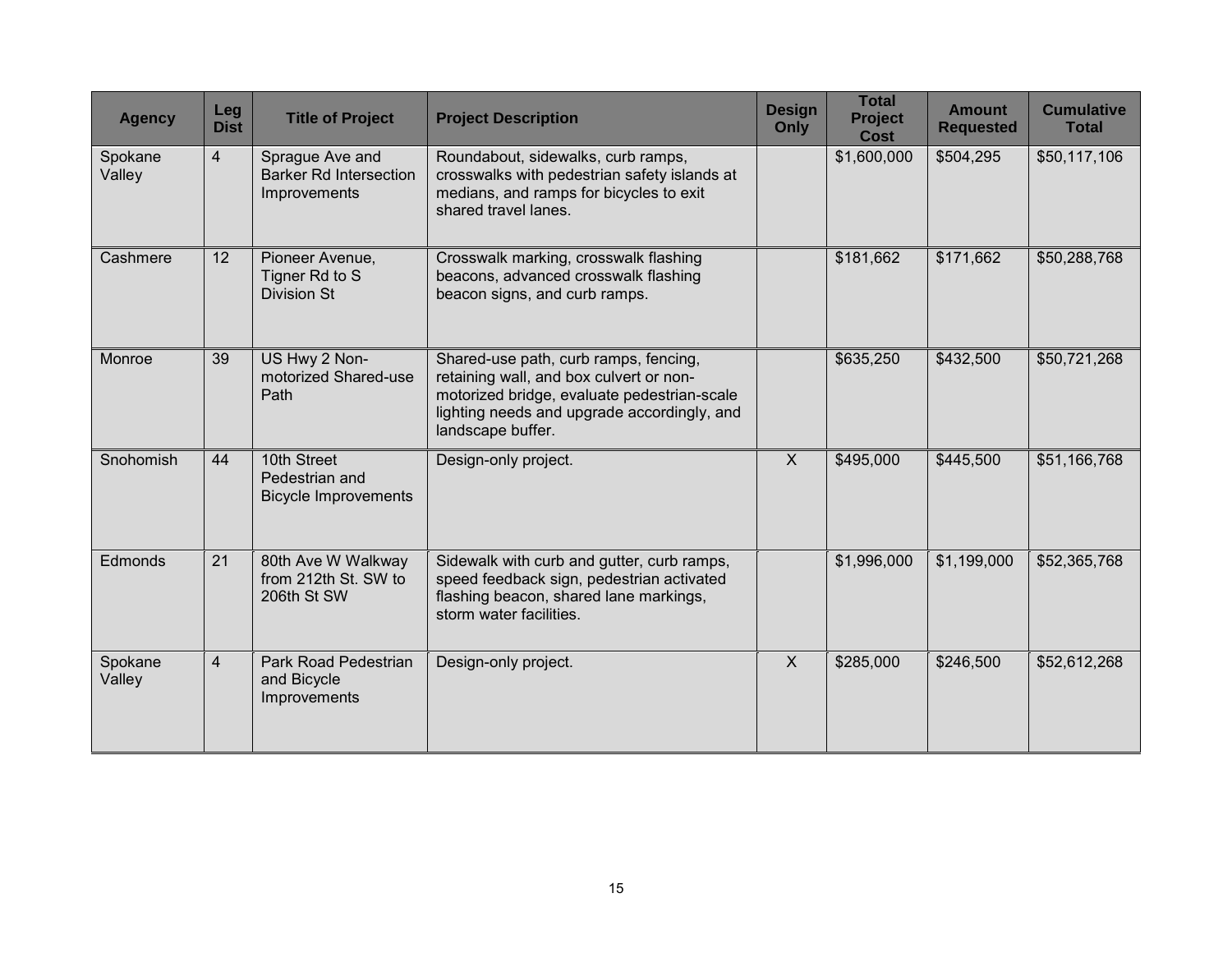| <b>Agency</b>                                   | Leg<br><b>Dist</b> | <b>Title of Project</b>                                                                       | <b>Project Description</b>                                                                                                | <b>Design</b><br>Only | <b>Total</b><br><b>Project</b><br><b>Cost</b> | <b>Amount</b><br><b>Requested</b> | <b>Cumulative</b><br><b>Total</b> |
|-------------------------------------------------|--------------------|-----------------------------------------------------------------------------------------------|---------------------------------------------------------------------------------------------------------------------------|-----------------------|-----------------------------------------------|-----------------------------------|-----------------------------------|
| Sumner                                          | 31                 | <b>Rivergrove Community</b><br>Pedestrian Bridge                                              | Design-only project.                                                                                                      | $\mathsf{X}$          | \$544,000                                     | \$494,000                         | \$53,106,268                      |
| Washington<br><b>State</b><br><b>University</b> | 9                  | Mainstreet (SR 270)<br>Shared Path: Bishop<br><b>Blvd to Stadium Way</b>                      | Shared use path, sidewalk replacement, curb<br>ramps, lighting, and pedestrian activated<br>flashing beacons.             |                       | \$966,531                                     | \$788,851                         | \$53,895,119                      |
| <b>Island County</b>                            | 10                 | Clinton SR 525 Non-<br>motorized Network<br>Connections                                       | Crosswalk, pedestrian activated flashing<br>beacons, signage, and roadway<br>channelization.                              |                       | \$900,000                                     | \$900,000                         | \$54,795,119                      |
| Spokane<br>County                               | 6                  | <b>West Plain Transit</b><br><b>Center Pedestrian</b><br>Connections                          | Sidewalk, crosswalks, and curb ramps.                                                                                     |                       | \$321,000                                     | \$256,800                         | \$55,051,919                      |
| Friday Harbor                                   | 40                 | Marguerite Place<br>Pedestrian and<br><b>Bicycle Improvements</b>                             | Sidewalk, bike lanes, shared lanes,<br>crosswalk, pedestrian activated flashing<br>beacons, and storm water improvements. |                       | \$1,157,235                                   | \$1,041,512                       | \$56,093,431                      |
| Snohomish                                       | 44                 | <b>Second Street</b><br>Pedestrian and<br><b>Bicycle Safety</b><br><b>Improvement Project</b> | Sidewalks, bike routes, medians, curb<br>extensions, landscaping, seating, lighting.                                      |                       | \$2,000,000                                   | \$1,800,000                       | \$57,893,431                      |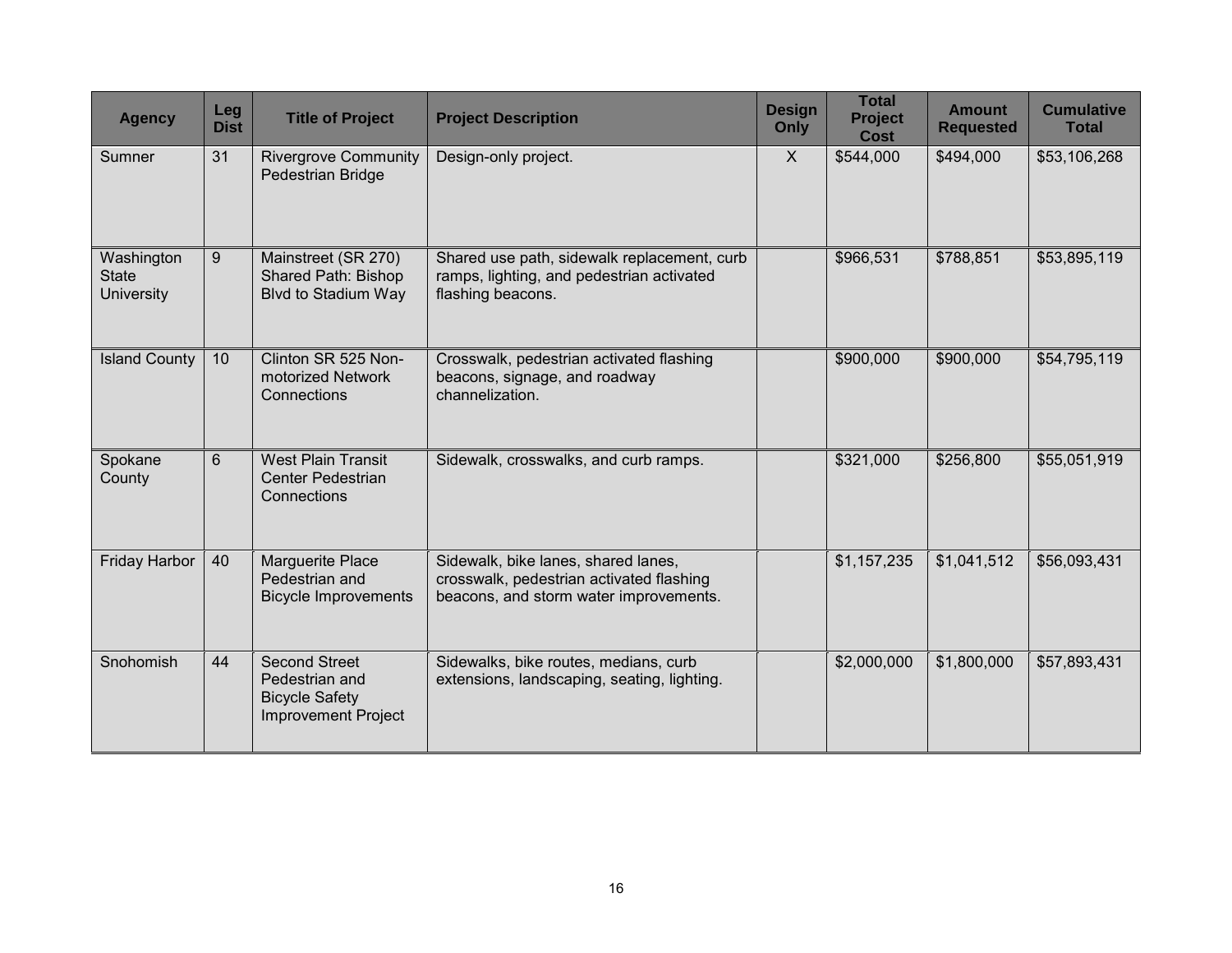| <b>Agency</b>       | Leg<br><b>Dist</b> | <b>Title of Project</b>                                                                                                 | <b>Project Description</b>                                                                                                                                                                       | <b>Design</b><br><b>Only</b> | <b>Total</b><br><b>Project</b><br><b>Cost</b> | <b>Amount</b><br><b>Requested</b> | <b>Cumulative</b><br><b>Total</b> |
|---------------------|--------------------|-------------------------------------------------------------------------------------------------------------------------|--------------------------------------------------------------------------------------------------------------------------------------------------------------------------------------------------|------------------------------|-----------------------------------------------|-----------------------------------|-----------------------------------|
| Newport             | $\overline{7}$     | <b>SR 2 Pedestrian</b><br><b>Route Extension</b>                                                                        | Sidewalk with curb and gutter, planter strip,<br>retaining wall, lighting, driveway approaches.                                                                                                  |                              | \$592,300                                     | \$562,685                         | \$58,456,116                      |
| <b>Bothell</b>      | 1                  | North Creek Trail<br>Section 4 Phase 1                                                                                  | Shared use path, planter strip, retaining<br>walls, traffic signal equipment relocation,<br>utility relocation, Accessible Pedestrian<br>Signals (APS), curb ramps, and pedestrian<br>crossings. |                              | \$3,376,000                                   | \$832,000                         | \$59,288,116                      |
| Spokane<br>Valley   | $\overline{4}$     | <b>Baker Road Shared</b><br>Use Path                                                                                    | Shared use path, curb, gutter, and<br>landscaped buffer.                                                                                                                                         |                              | \$787,300                                     | \$681,015                         | \$59,969,131                      |
| Jefferson<br>County | 24                 | SR19 Pedestrian and<br><b>Bicycle Improvements</b><br>from Chimacum<br>Crossroads to HJ<br><b>Carroll Regional Park</b> | Design-only project                                                                                                                                                                              | $\mathsf{X}$                 | \$198,000                                     | \$193,000                         | \$60,162,131                      |
| Olympia             | 22                 | <b>Elliott Avenue</b><br>Sidewalk                                                                                       | Design-only project for a sidewalk.                                                                                                                                                              | $\sf X$                      | \$350,000                                     | \$290,000                         | \$60,452,131                      |
| Zillah              | 15.0<br>0          | <b>Vintage Valley</b><br>Parkway Multi-use<br>Pathway                                                                   | Shared use path.                                                                                                                                                                                 |                              | \$562,110                                     | \$489,730                         | \$60,941,861                      |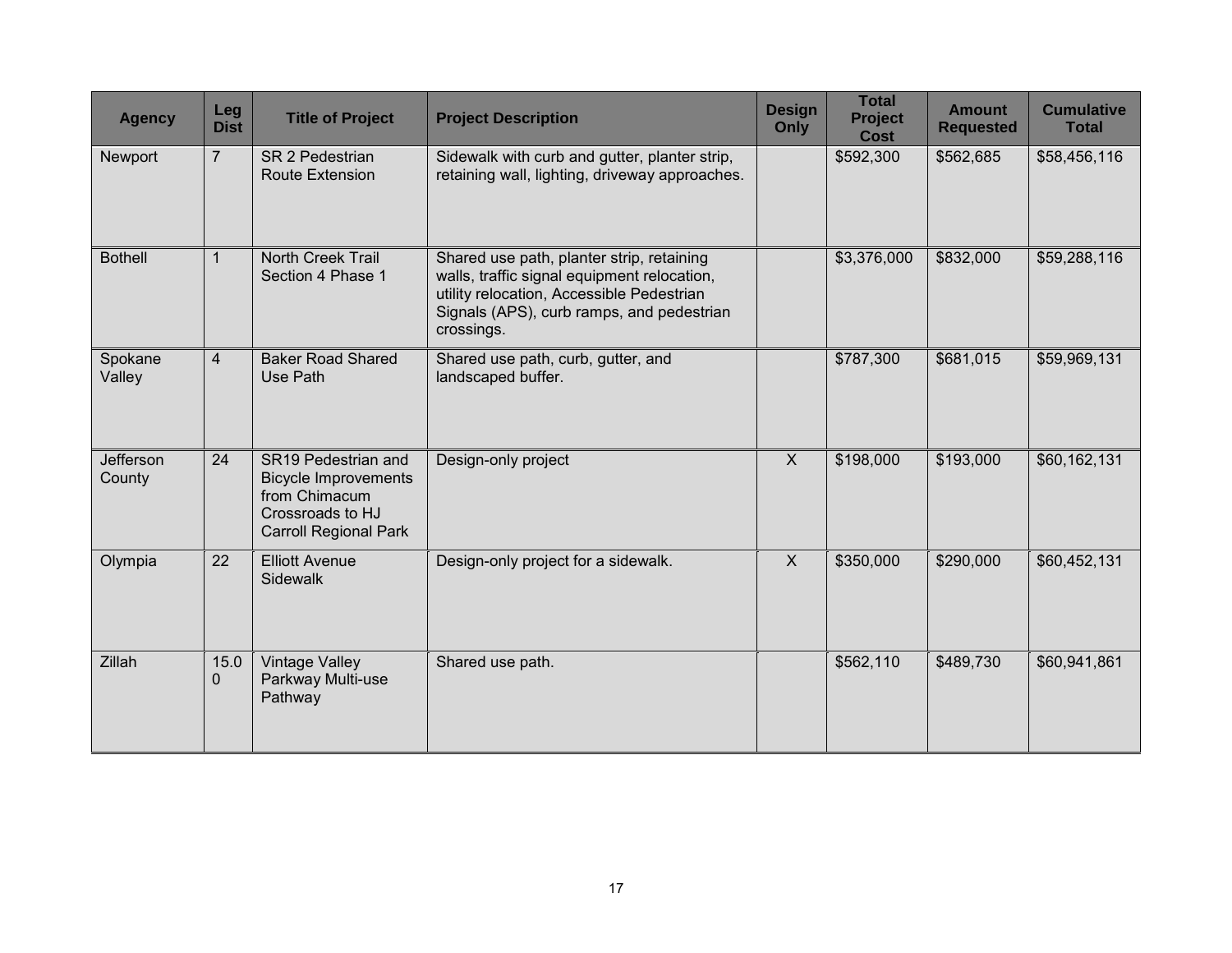| <b>Agency</b> | Leg<br><b>Dist</b> | <b>Title of Project</b>                                                             | <b>Project Description</b>                                                                                                                                                     | <b>Design</b><br>Only | <b>Total</b><br><b>Project</b><br><b>Cost</b> | <b>Amount</b><br><b>Requested</b> | <b>Cumulative</b><br><b>Total</b> |
|---------------|--------------------|-------------------------------------------------------------------------------------|--------------------------------------------------------------------------------------------------------------------------------------------------------------------------------|-----------------------|-----------------------------------------------|-----------------------------------|-----------------------------------|
| Lakewood      | 29                 | 47th Avenue SW<br>Sidewalks - 121st St<br>SW to Pacific Highway<br><b>SW</b>        | Sidewalk with curb and gutter, pedestrian<br>scale lighting, bridge widening for sidewalk,<br>storm water improvements.                                                        |                       | \$486,640                                     | \$389,640                         | \$61,331,501                      |
| Renton        | 11                 | 116th Ave SE<br>Improvements                                                        | Design-only project for walkway and bikeway<br>improvements.                                                                                                                   | $\mathsf{X}$          | \$1,000,000                                   | \$750,000                         | \$62,081,501                      |
| Renton        | 11                 | Logan Ave S and<br><b>Airport Way S</b><br><b>Pedestrian Safety</b><br>Improvements | Relocate crosswalks, redesign of<br>refuge/median islands, upgrade existing<br>traffic signalization and lighting, install new<br>pavement markings, and upgrade curb<br>ramps |                       | \$650,000                                     | \$600,000                         | \$62,681,501                      |
| Leavenworth   | 12                 | <b>Chumstick/Titus Trail</b><br>Connection                                          | Shared use path, storm water facilities,<br>lighting, and wayfinding.                                                                                                          |                       | \$693,574                                     | \$624,217                         | \$63,305,718                      |
| Othello       | 9                  | Scootney/Shady<br>Intersection<br><b>Improvement Project</b>                        | Design-only project for intersection<br>improvements.                                                                                                                          | $\mathsf{X}$          | \$164,000                                     | \$156,500                         | \$63,462,218                      |
| Lakewood      | 28                 | Phillips Rd SW:<br>Steilacoom Boulevard<br>SW to Onyx Drive SW                      | Sidewalk with curb and gutter, bike lane,<br>street lighting, and storm water facilities.                                                                                      |                       | \$2,000,000                                   | \$1,625,000                       | \$65,087,218                      |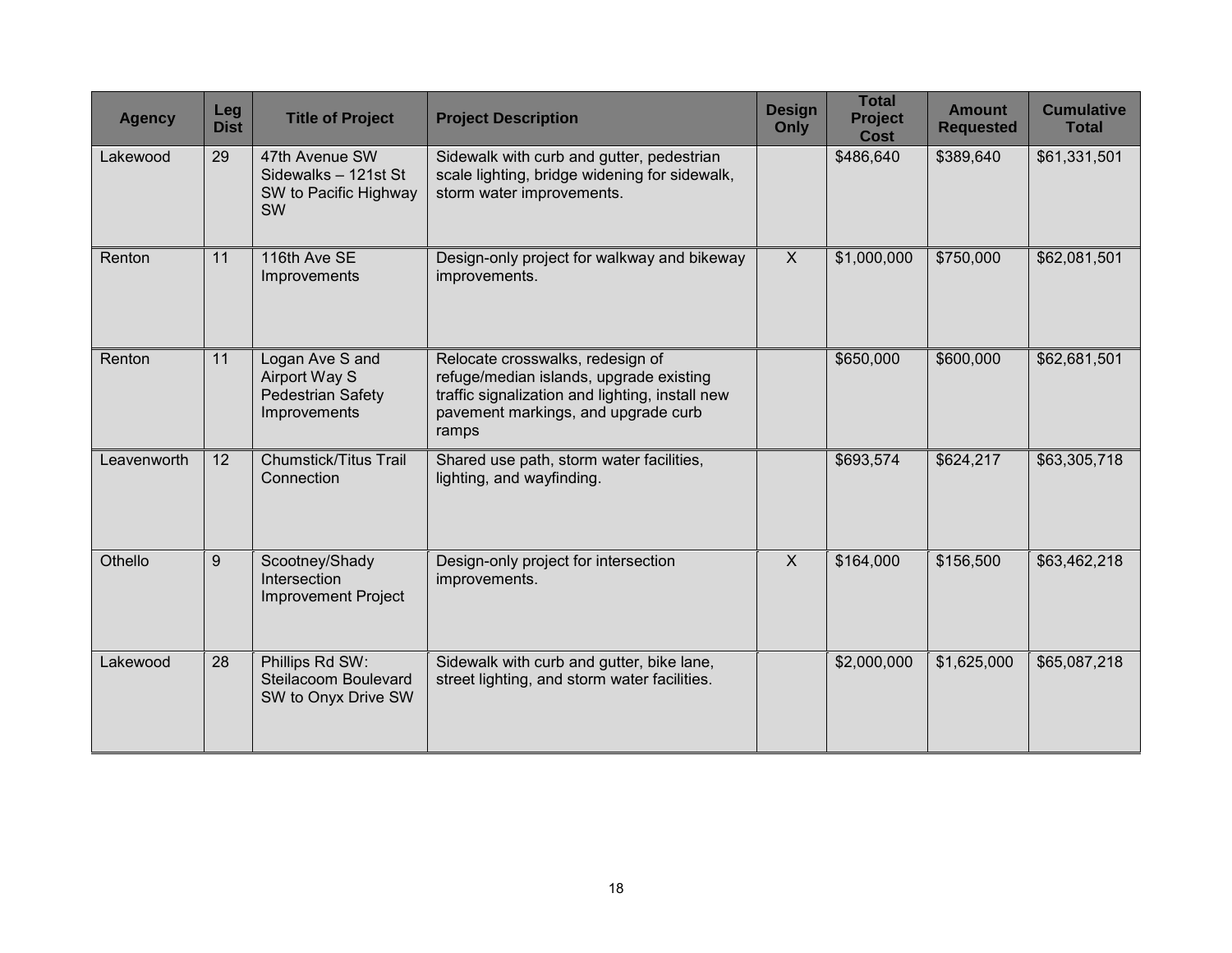| <b>Agency</b>       | Leg<br><b>Dist</b> | <b>Title of Project</b>                                                                                          | <b>Project Description</b>                                                                                                                                                            | <b>Design</b><br>Only | <b>Total</b><br><b>Project</b><br><b>Cost</b> | <b>Amount</b><br><b>Requested</b> | <b>Cumulative</b><br><b>Total</b> |
|---------------------|--------------------|------------------------------------------------------------------------------------------------------------------|---------------------------------------------------------------------------------------------------------------------------------------------------------------------------------------|-----------------------|-----------------------------------------------|-----------------------------------|-----------------------------------|
| Tukwila             | 11                 | Macadam Rd S<br><b>Complete Streets</b><br>Project                                                               | Roadway widening and re-channelization to<br>add bike lanes and sidewalks on both sides<br>of the roadway, lighting, curb, and storm<br>drainage.                                     |                       | \$2,770,316                                   | \$2,310,316                       | \$67,397,534                      |
| Seattle             | 46                 | 30th Ave NE<br><b>Sidewalks</b>                                                                                  | Install sidewalks, planter strips, curb ramps,<br>and leading pedestrian interval.                                                                                                    |                       | \$573,281                                     | \$307,000                         | \$67,704,534                      |
| Olympia             | 22                 | Kaiser Road to<br><b>Harrison Avenue</b><br><b>Multi-Modal Trail</b><br>through Grass Lake<br><b>Nature Park</b> | Shared-use path, paved and boardwalk<br>sections, trailhead, neighborhood<br>connections, crosswalk, pedestrian activated<br>crossing beacons, sidewalk and bike lane<br>connections. |                       | \$3,595,000                                   | \$450,000                         | \$68,154,534                      |
| Spokane<br>County   | $\overline{4}$     | <b>Centennial Trail from</b><br>Boulder Beach to<br>Maringo Drive                                                | Design-only project.                                                                                                                                                                  | $\mathsf{X}$          | \$125,000                                     | \$100,000                         | \$68,254,534                      |
| Sedro-<br>Woolley   | 39                 | John Liner Road,<br>Reed to Township<br><b>Bicycle/Pedestrian</b><br><b>Improvements Project</b>                 | Shared use path, drainage, and lighting                                                                                                                                               |                       | \$579,000                                     | \$492,150                         | \$68,746,684                      |
| Jefferson<br>County | 24                 | Quilcene Complete<br>Streets - Phase 2                                                                           | Sidewalk, bike lanes, crosswalks, pedestrian<br>refuge islands, lighting, storm water<br>improvements, transit accommodation, and<br>intersection realignment.                        |                       | \$1,296,600                                   | \$1,296,600                       | \$70,043,284                      |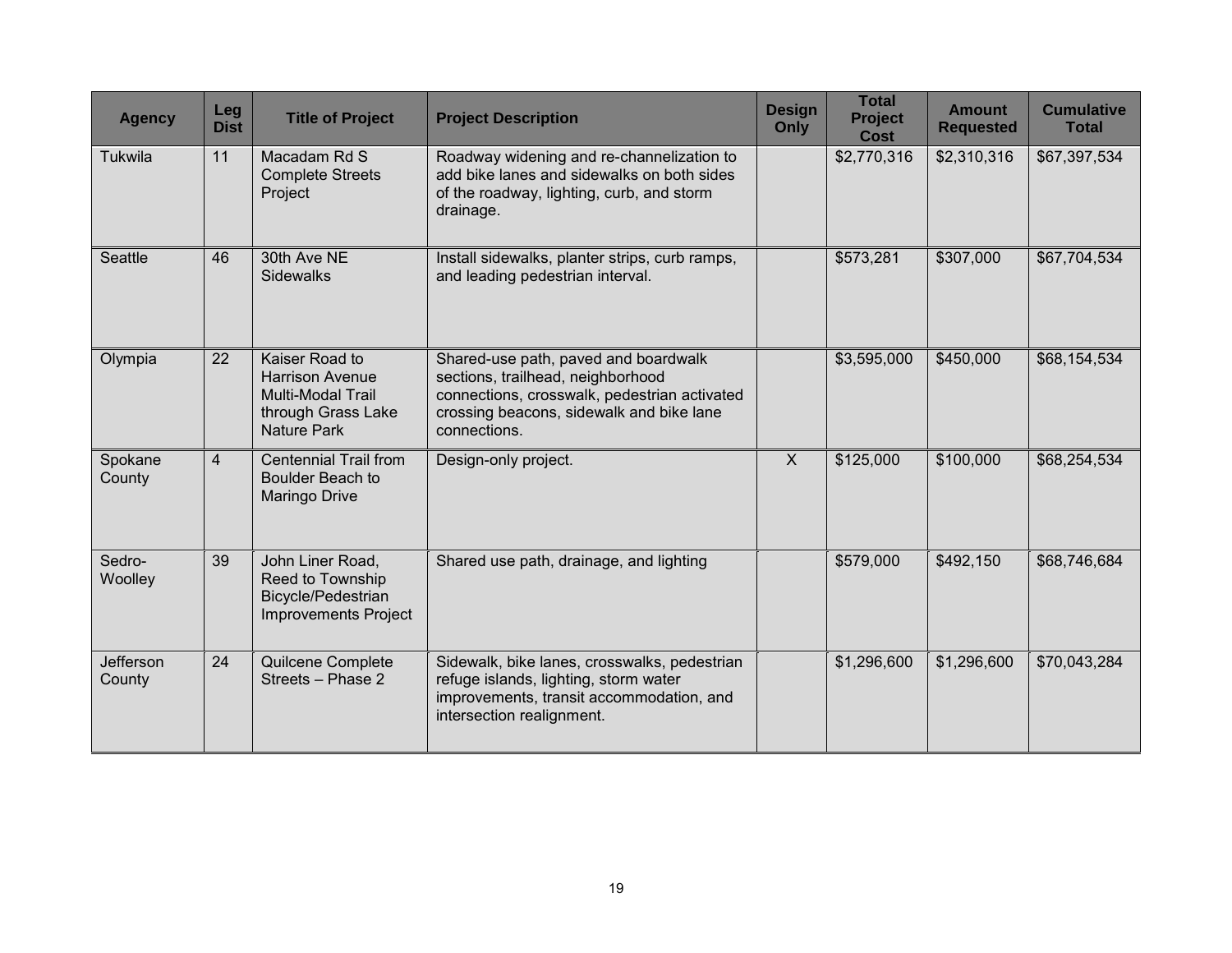| <b>Agency</b>        | <b>Leg</b><br><b>Dist</b> | <b>Title of Project</b>                                                                   | <b>Project Description</b>                                                                                                       | <b>Design</b><br>Only     | <b>Total</b><br><b>Project</b><br><b>Cost</b> | <b>Amount</b><br><b>Requested</b> | <b>Cumulative</b><br><b>Total</b> |
|----------------------|---------------------------|-------------------------------------------------------------------------------------------|----------------------------------------------------------------------------------------------------------------------------------|---------------------------|-----------------------------------------------|-----------------------------------|-----------------------------------|
| Mountlake<br>Terrace | 1,32                      | <b>Veteran's Memorial</b><br>Park Trail Light Rail<br>Access                              | Design-only project for a shared use path<br>and bridge.                                                                         | $\mathsf{X}$              | \$239,786                                     | \$219,786                         | \$70,263,070                      |
| Snohomish            | 44                        | Bickford Avenue /<br>Avenue D Pedestrian<br>and Bike Safety<br><b>Planning and Design</b> | Design-only project.                                                                                                             | $\boldsymbol{\mathsf{X}}$ | \$1,550,000                                   | \$1,395,000                       | \$71,658,070                      |
| Edmonds              | 32                        | <b>Edmonds Street</b><br><b>Waterfront Connector</b>                                      | Design-only for grade- separated shared-use<br>bridge with EMT access.                                                           | $\mathsf{X}$              | \$3,817,000                                   | \$1,000,000                       | \$72,658,070                      |
| Montesano            | 19                        | Lake Sylvia Road<br><b>Sidewalk</b>                                                       | Sidewalk with curb and gutter, curb ramps,<br>raised crosswalk, curb extensions, high<br>visibility crosswalk markings.          |                           | \$450,000                                     | \$422,500                         | \$73,080,570                      |
| Clyde Hill           | 48                        | 84th Ave NE<br>Pedestrian Safety<br>Improvements                                          | Sidewalk, walkway preservation, curb ramps,<br>pedestrian activated flashing beacons, storm<br>water improvements, and lighting. |                           | \$1,658,321                                   | \$1,061,150                       | \$74,141,720                      |
| Snohomish            | 44                        | Pine Avenue<br>Pedestrian and<br><b>Bicycle Improvements</b>                              | Design-only project.                                                                                                             | $\sf X$                   | \$640,000                                     | \$576,000                         | \$74,717,720                      |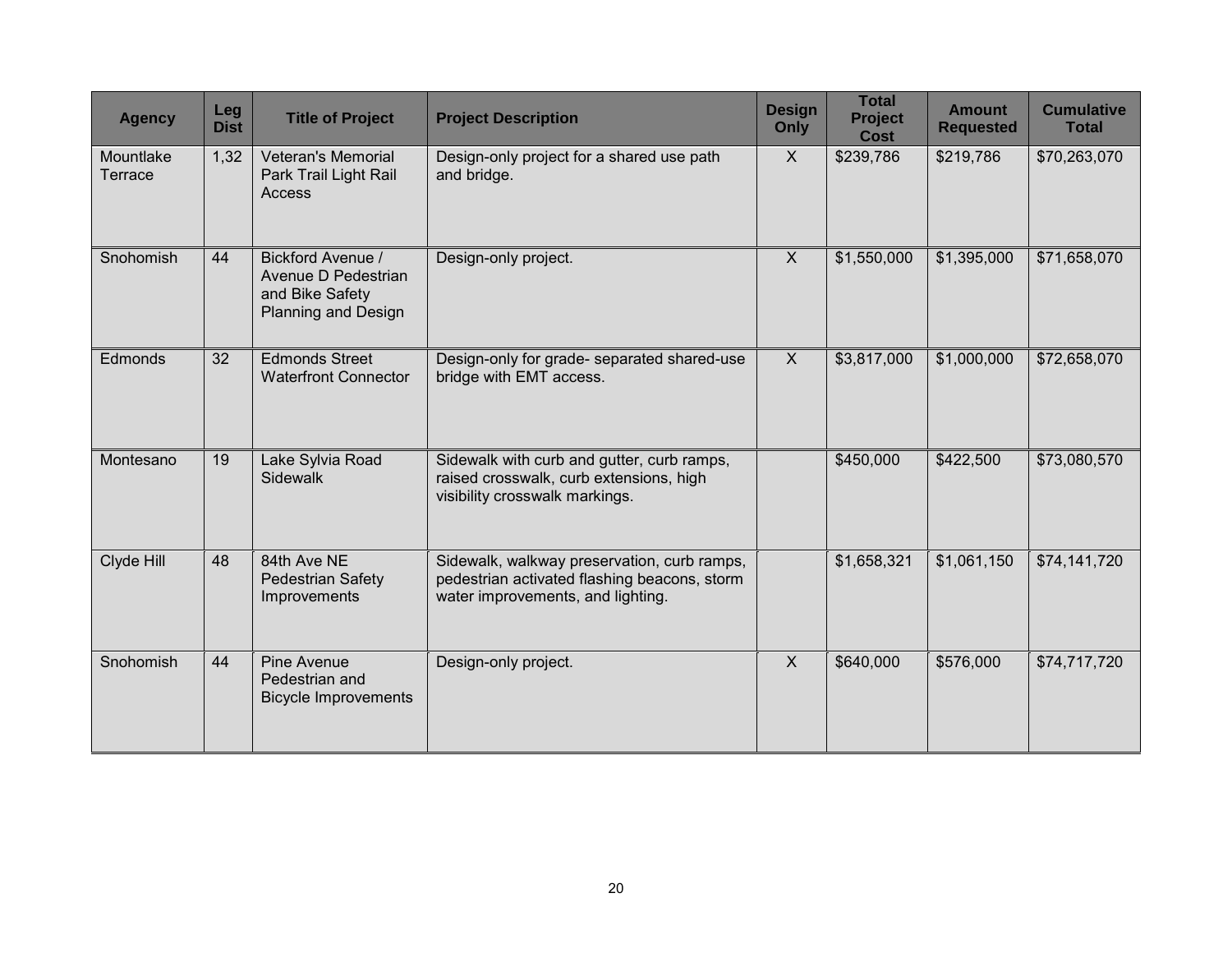| <b>Agency</b>       | Leg<br><b>Dist</b> | <b>Title of Project</b>                                                           | <b>Project Description</b>                                                                                                      | <b>Design</b><br>Only | <b>Total</b><br><b>Project</b><br><b>Cost</b> | <b>Amount</b><br><b>Requested</b> | <b>Cumulative</b><br><b>Total</b> |
|---------------------|--------------------|-----------------------------------------------------------------------------------|---------------------------------------------------------------------------------------------------------------------------------|-----------------------|-----------------------------------------------|-----------------------------------|-----------------------------------|
| Snohomish<br>County | 1                  | <b>Meadow Road</b><br>Pedestrian<br>Improvements                                  | Shared use path with curb and gutter, bike<br>lane, curb ramps, marked crosswalk, and<br>pedestrian activated flashing beacons. |                       | \$711,000                                     | \$411,000                         | \$75,128,720                      |
| <b>Seattle</b>      | 46                 | Sand Point Way NE<br><b>Sidewalks and Safety</b><br>Improvement                   | Sidewalks, curb extensions, signal upgrades,<br>marked crosswalk, speed limit reduction, and<br>signal backplates.              |                       | \$2,651,087                                   | \$700,000                         | \$75,828,720                      |
| SeaTac              | 33                 | South 200th Street<br>Pedestrian and<br><b>Bicycle Shared-Use</b><br>Path Project | Shared use path, curb ramps, lighting, and<br>storm water improvements.                                                         |                       | \$1,618,000                                   | \$970,800                         | \$76,799,520                      |
| La Center           | 18                 | <b>Brezee Creek Bridge</b><br>and Trail                                           | Design-only project for a shared use path<br>and bridge.                                                                        | $\mathsf{X}$          | \$332,972                                     | \$166,486                         | \$76,966,006                      |
| Monroe              | 39                 | Chain Lake Road                                                                   | Shared use path.                                                                                                                |                       | \$3,600,000                                   | \$1,179,308                       | \$78,145,314                      |
| Edgewood            | 31                 | Meridian Ave: 36th St<br>to 24th St                                               | Design-only project for pavement widening,<br>bike lane, lighting, curb, gutter, sidewalk, and<br>utility undergrounding.       | $\mathsf{X}$          | \$477,000                                     | \$381,600                         | \$78,526,914                      |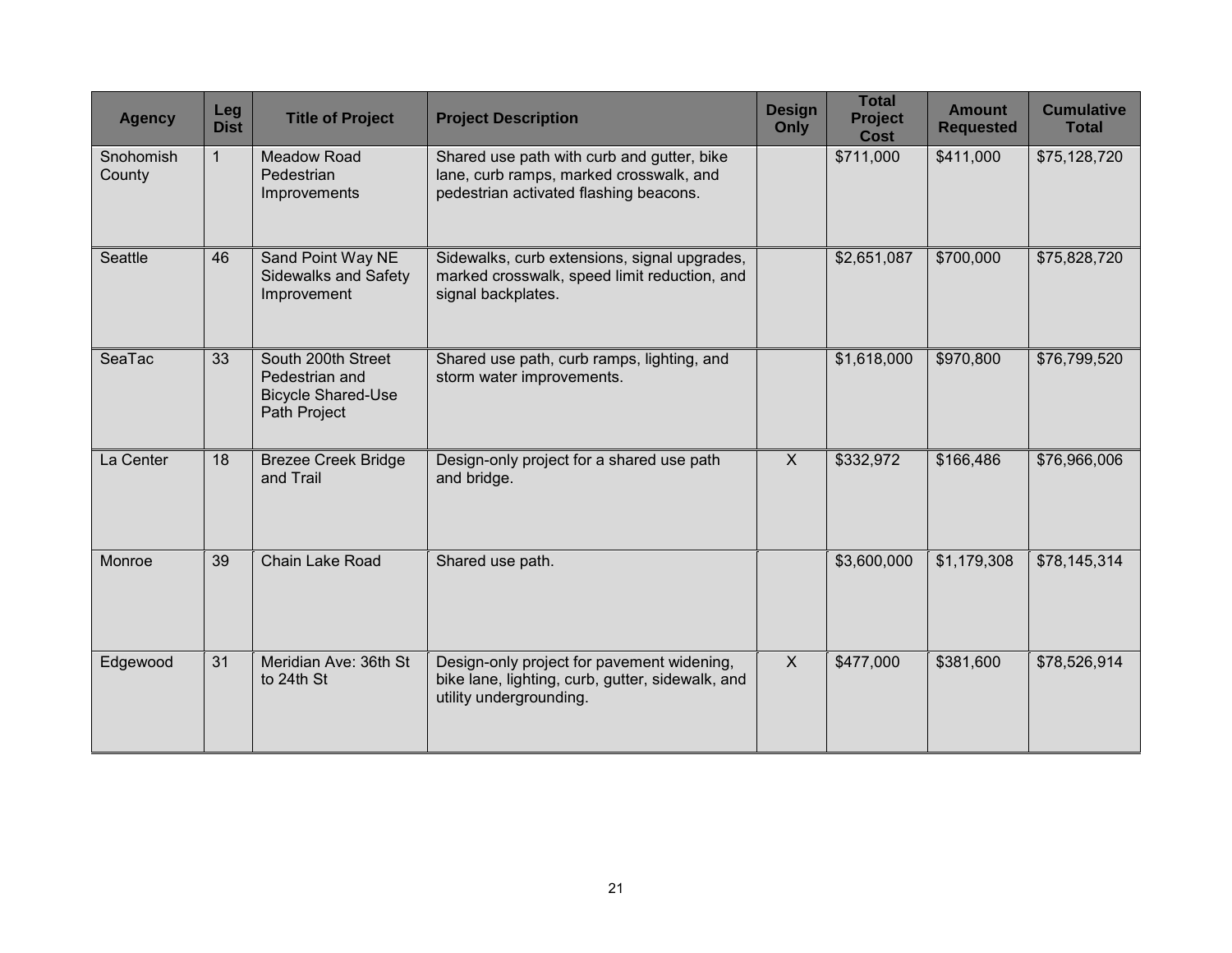| <b>Agency</b>   | Leg<br><b>Dist</b>     | <b>Title of Project</b>                         | <b>Project Description</b>                                                                                                                     | <b>Design</b><br>Only | <b>Total</b><br><b>Project</b><br><b>Cost</b> | <b>Amount</b><br><b>Requested</b> | <b>Cumulative</b><br><b>Total</b> |
|-----------------|------------------------|-------------------------------------------------|------------------------------------------------------------------------------------------------------------------------------------------------|-----------------------|-----------------------------------------------|-----------------------------------|-----------------------------------|
| Poulsbo         | 23                     | SR 305 Pedestrian<br>Tunnel                     | Shared use path, tunnel, crosswalks,<br>pedestrian activated flashing beacons.                                                                 |                       | \$2,000,000                                   | \$450,000                         | \$78,976,914                      |
| Seattle         | 37                     | Accessible Mount<br><b>Baker Phase 1 Design</b> | Design-only project.                                                                                                                           | $\overline{X}$        | \$1,500,000                                   | \$1,200,000                       | \$80,176,914                      |
| Olympia         | 22                     | <b>Franklin Street</b><br>Improvements          | Sidewalk replacement, landscaping, and<br>curb extensions.                                                                                     |                       | \$2,015,200                                   | \$1,007,600                       | \$81,184,514                      |
| <b>WSDOT NW</b> | 11,3<br>$\overline{7}$ | SR 900 Pedestrian<br>Safety Improvements        | Sidewalk with curb and gutter.                                                                                                                 |                       | \$529,000                                     | \$529,000                         | \$81,713,514                      |
| Yakima          | 14                     | 24th Avenue Road<br><b>Diet</b>                 | Road reconfiguration.                                                                                                                          |                       | \$242,500                                     | \$242,500                         | \$81,956,014                      |
| Everett         | 38                     | Downtown Everett<br><b>Pedestrian Safety</b>    | Upgrade signal infrastructure, flashing yellow<br>arrow, leading pedestrian intervals, signal<br>interconnect, and traffic monitoring cameras. |                       | \$1,021,912                                   | \$919,721                         | \$82,875,735                      |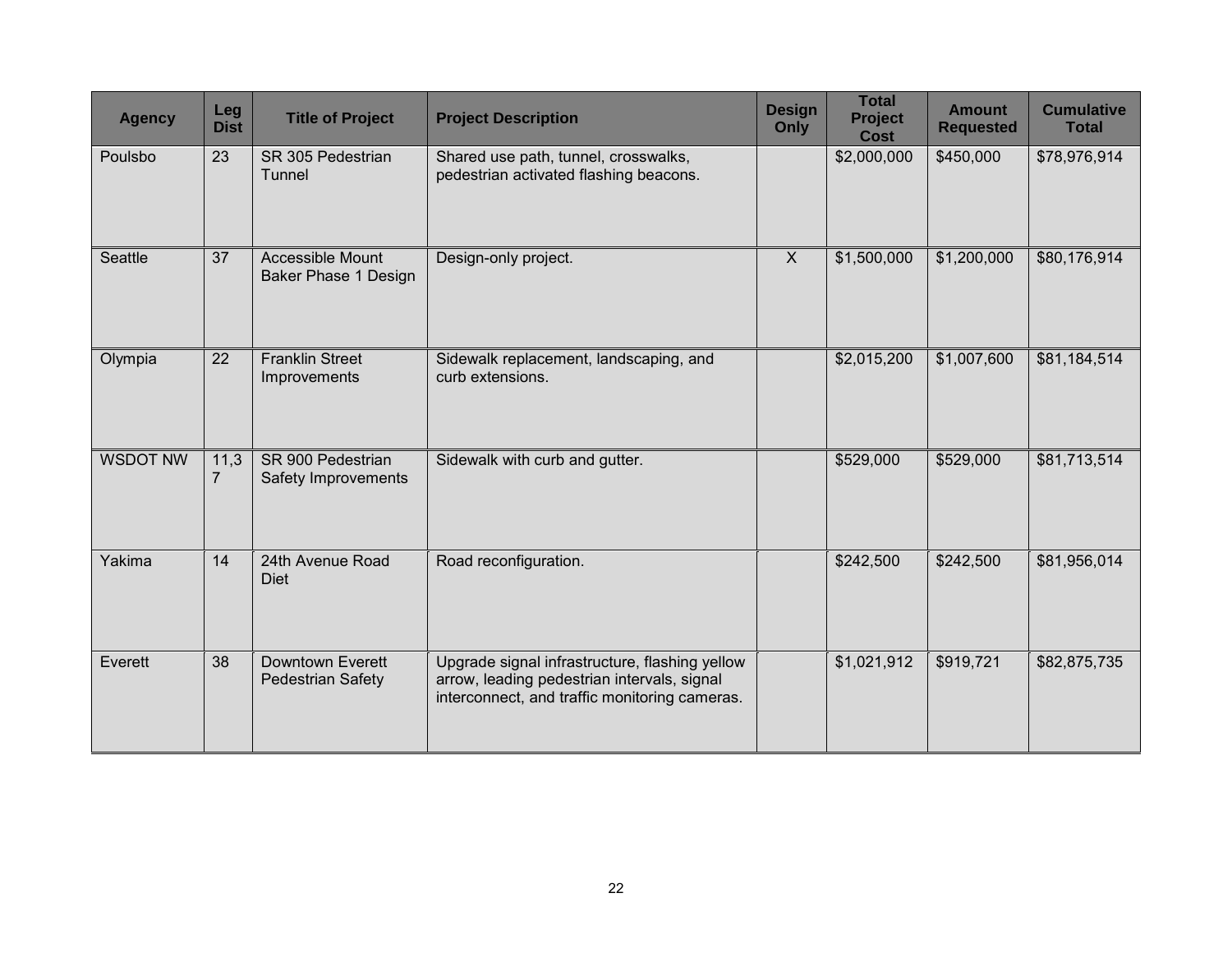| <b>Agency</b>                            | Leg<br><b>Dist</b> | <b>Title of Project</b>                                                          | <b>Project Description</b>                                                                                                                                                                            | <b>Design</b><br>Only | <b>Total</b><br><b>Project</b><br><b>Cost</b> | <b>Amount</b><br><b>Requested</b> | <b>Cumulative</b><br><b>Total</b> |
|------------------------------------------|--------------------|----------------------------------------------------------------------------------|-------------------------------------------------------------------------------------------------------------------------------------------------------------------------------------------------------|-----------------------|-----------------------------------------------|-----------------------------------|-----------------------------------|
| <b>Clark County</b>                      | 49                 | <b>NE Hazel Dell Avenue</b><br><b>Sidewalk</b><br>Improvements                   | Sidewalk, curb ramps, and retaining wall                                                                                                                                                              |                       | \$710,000                                     | \$400,000                         | \$83,275,735                      |
| Everett                                  | 38                 | <b>Everett Ave-</b><br><b>Broadway to Rucker</b><br><b>Ave Pedestrian Safety</b> | Upgrade signal infrastructure, flashing yellow<br>arrow, leading pedestrian intervals,<br>Accessible Pedestrian Signals (APS), curb<br>ramps, signal interconnect, and traffic<br>monitoring cameras. |                       | \$710,610                                     | \$639,549                         | \$83,915,284                      |
| Tukwila                                  | 11                 | S 144th St Bridge<br><b>Sidewalks</b>                                            | Design of pedestrian improvements on<br>overpass.                                                                                                                                                     | $\mathsf{X}$          | \$416,000                                     | \$389,000                         | \$84,304,284                      |
| Sequim                                   | 24                 | Roundabout<br>Pedestrian and<br><b>Bicycle Retrofit</b>                          | Retrofit roundabout truck apron, pedestrian<br>crossings, curb/gutter and ADA ramps,<br>striping/signage, sidewalk, bicycle access<br>ramps, pedestrian lighting, and storm<br>drainage.              |                       | \$807,530                                     | \$645,650                         | \$84,949,934                      |
| <b>Fall City Park</b><br><b>District</b> | 5                  | <b>West Side Trail</b>                                                           | Design only project for a shared use path.                                                                                                                                                            | $\mathsf{X}$          | \$184,000                                     | \$165,000                         | \$85,114,934                      |
| Yakima                                   | 14                 | Powerhouse Bike<br>Lanes and Sidewalk                                            | Bike lanes, sidewalk, and crosswalk<br>improvements                                                                                                                                                   |                       | \$872,000                                     | \$772,000                         | \$85,886,934                      |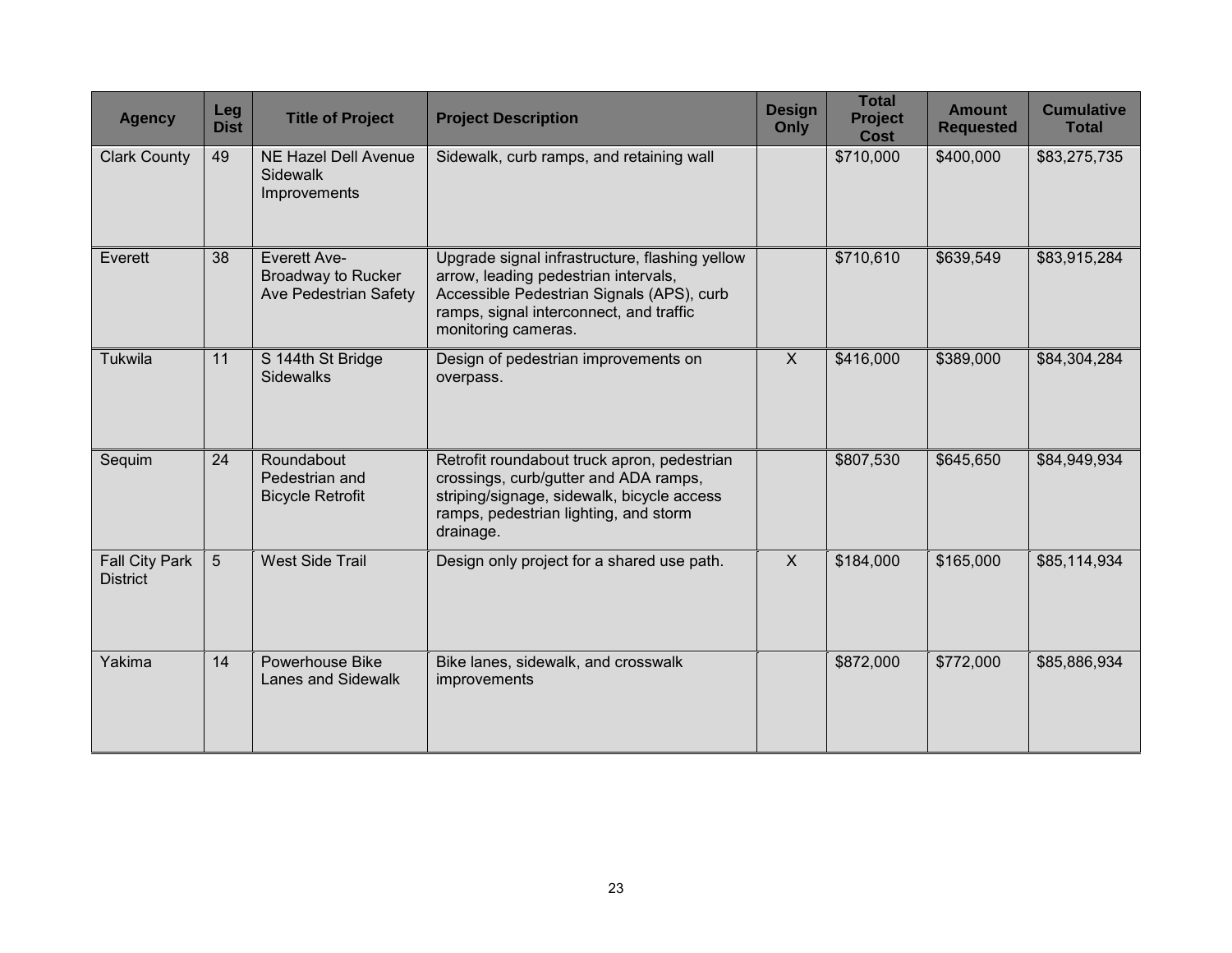| <b>Agency</b>      | Leg<br><b>Dist</b> | <b>Title of Project</b>                                              | <b>Project Description</b>                                                                     | <b>Design</b><br>Only | <b>Total</b><br><b>Project</b><br><b>Cost</b> | <b>Amount</b><br><b>Requested</b> | <b>Cumulative</b><br><b>Total</b> |
|--------------------|--------------------|----------------------------------------------------------------------|------------------------------------------------------------------------------------------------|-----------------------|-----------------------------------------------|-----------------------------------|-----------------------------------|
| College<br>Place   | 16                 | <b>NE Damson Avenue</b><br>Pedestrian and<br><b>Bicycle Upgrades</b> | Sidewalk, curb ramps, driveway aprons,<br>roadway pavement for shared-use lane.                |                       | \$98,900                                      | \$90,900                          | \$85,977,834                      |
| Kitsap<br>County   | 26                 | <b>Markwick Trail</b>                                                | Shared use path.                                                                               |                       | \$1,214,791                                   | \$886,444                         | \$86,864,278                      |
| Tumwater           | 22                 | Henderson Blvd<br><b>Bridge Design</b>                               | Design-only project.                                                                           | $\sf X$               | \$400,000                                     | \$360,000                         | \$87,224,278                      |
| Marysville         | 38,3<br>9          | 8th Street Pedestrian<br>and Bicycle<br>Improvements                 | Sidewalk, bike lanes, curb extensions,<br>repaving, railroad crossing with pedestrian<br>gate. |                       | \$895,000                                     | \$495,500                         | \$87,719,778                      |
| San Juan<br>County | 28                 | <b>Bailer Hill Trail</b>                                             | Shared use path, shoulder widening.                                                            |                       | \$1,287,767                                   | \$1,030,214                       | \$88,749,992                      |
| Dupont             | 28                 | <b>Street Trees and</b><br>Sidewalk Team                             | Sidewalk repair, tree removal and planting.                                                    |                       | \$2,170,600                                   | \$100,000                         | \$88,849,992                      |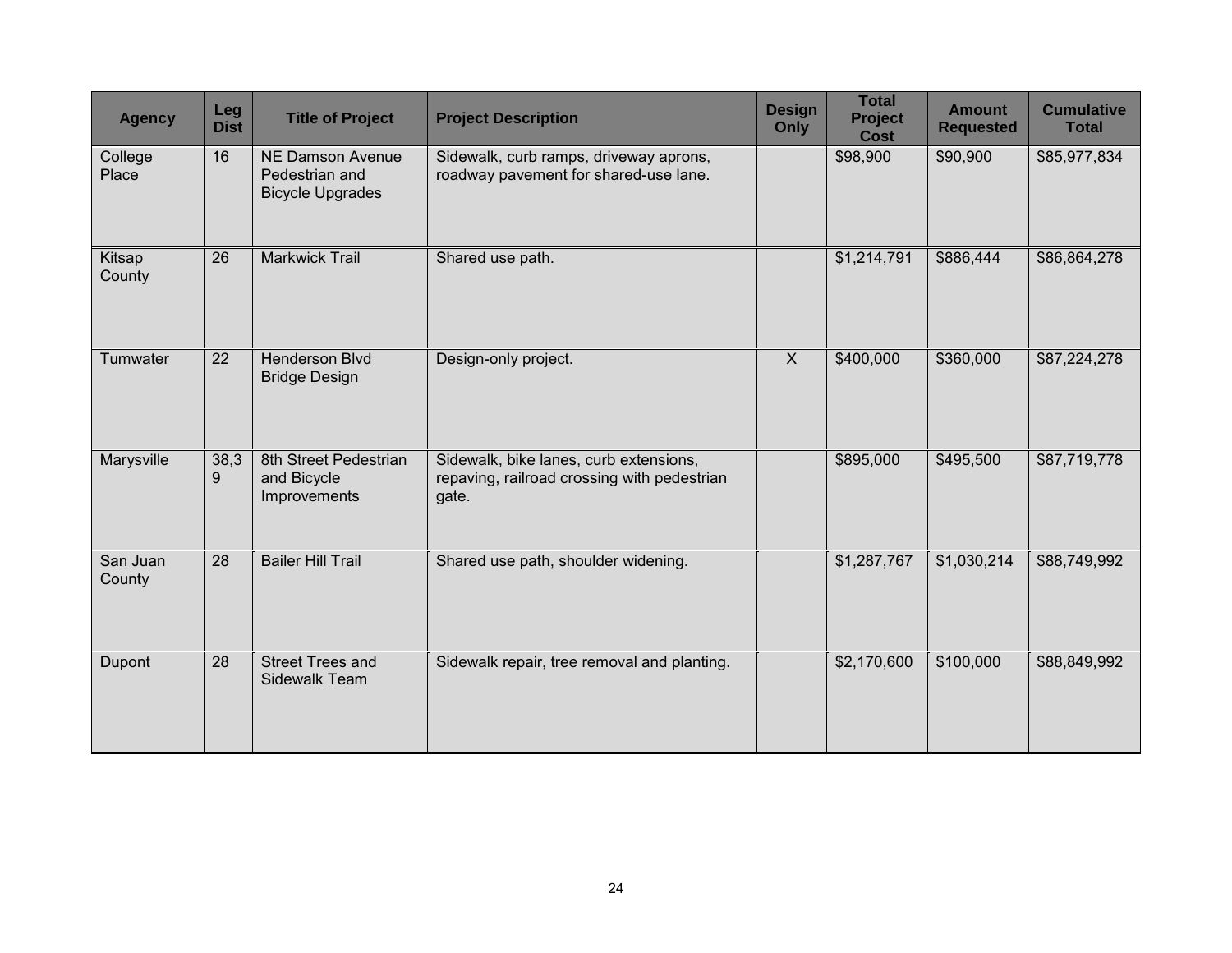| <b>Agency</b>                    | Leg<br><b>Dist</b> | <b>Title of Project</b>                                       | <b>Project Description</b>                                          | <b>Design</b><br>Only     | <b>Total</b><br><b>Project</b><br><b>Cost</b> | <b>Amount</b><br><b>Requested</b> | <b>Cumulative</b><br><b>Total</b> |
|----------------------------------|--------------------|---------------------------------------------------------------|---------------------------------------------------------------------|---------------------------|-----------------------------------------------|-----------------------------------|-----------------------------------|
| Port of<br>Kalama                | 20                 | Design of<br>Pedestrian/Bicycle<br>Overpass                   | Design-only project for a shared-use<br>overpass.                   | $\mathsf{X}$              | \$500,000                                     | \$500,000                         | \$89,349,992                      |
| Everett                          | 38                 | <b>Sharon Dr Sidewalk</b><br>Improvements                     | Sidewalk with curb and gutter, curb ramps,<br>signing improvements. |                           | \$1,308,877                                   | \$1,177,989                       | \$90,527,981                      |
| Skagit<br>County                 | 10                 | <b>Bayview Ridge</b><br>Shared-use Path                       | Design-only project.                                                | $\boldsymbol{\mathsf{X}}$ | \$210,000                                     | \$160,000                         | \$90,687,981                      |
| Spokane<br>County                | 6                  | <b>Crestline Street</b><br>Sidewalk-- 63rd Ave to<br>57th Ave | Sidewalk and curb ramps.                                            |                           | \$382,000                                     | \$305,600                         | \$90,993,581                      |
| Skagit<br>County                 | 10                 | <b>Guemes Island Trail</b>                                    | Design-only project.                                                | $\mathsf{X}$              | \$150,000                                     | \$140,000                         | \$91,133,581                      |
| Snohomish<br><b>County Parks</b> | 10                 | Whitehorse Regional<br><b>Trail Repair and</b><br>Resurfacing | Design-only project.                                                | $\mathsf{X}$              | \$500,000                                     | \$300,000                         | \$91,433,581                      |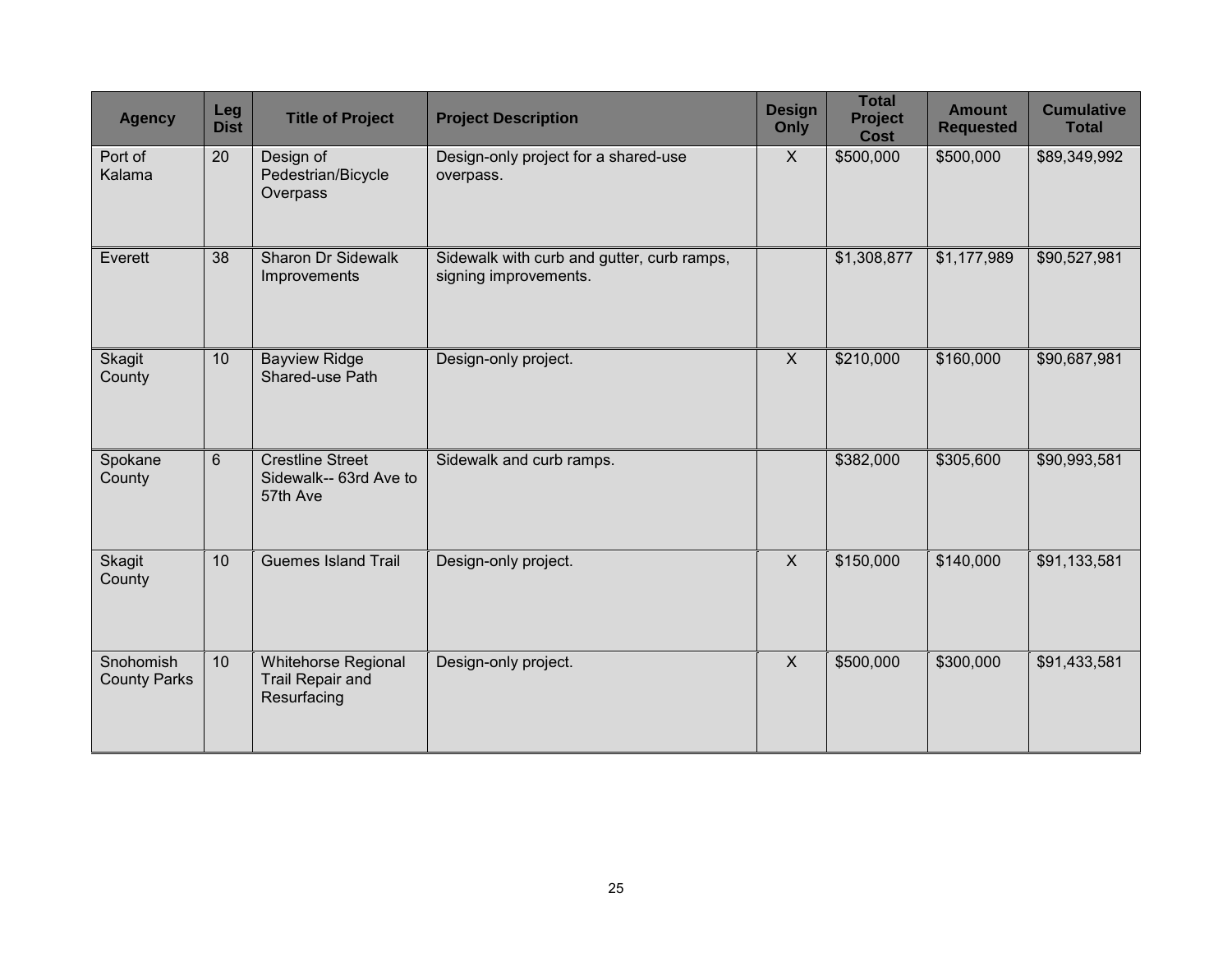| <b>Agency</b>           | Leg<br><b>Dist</b> | <b>Title of Project</b>                                                 | <b>Project Description</b>                                                                                                                                                                                                 | <b>Design</b><br>Only | <b>Total</b><br><b>Project</b><br><b>Cost</b> | <b>Amount</b><br><b>Requested</b> | <b>Cumulative</b><br><b>Total</b> |
|-------------------------|--------------------|-------------------------------------------------------------------------|----------------------------------------------------------------------------------------------------------------------------------------------------------------------------------------------------------------------------|-----------------------|-----------------------------------------------|-----------------------------------|-----------------------------------|
| Woodland                | 20                 | SR 503 Pedestrian<br><b>Safety Project</b>                              | Sidewalk with planter strip, curb ramps,<br>storm water facilities, bicycle facilities,<br>education/encouragement.                                                                                                        |                       | \$1,316,591                                   | \$1,174,091                       | \$92,607,672                      |
| Chelan<br>County        | 12                 | <b>Totem Pole Road</b><br><b>Improvement Project</b>                    | Design-only project for curb, gutter, sidewalk,<br>roadway widening, paving, retaining walls,<br>pedestrian fence/rails, storm water<br>improvements, crosswalk improvements, and<br>pedestrian activated flashing beacon. | $\mathsf{X}$          | \$584,414                                     | \$484,414                         | \$93,092,086                      |
| Richland                | 8                  | Vantage Highway<br>Pathway-- Phase 2                                    | Shared use path, undercrossing, pedestrian<br>hybrid beacon.                                                                                                                                                               |                       | \$885,200                                     | \$796,680                         | \$93,888,766                      |
| Ephrata                 | 13                 | C Street Sidewalk<br>Improvements                                       | Sidewalk with curb and gutter, restripe<br>roadway corridor, and safety education<br>program.                                                                                                                              |                       | \$534,500                                     | \$507,775                         | \$94,396,541                      |
| <b>Asotin</b><br>County | 9                  | 6th Avenue Sidewalk<br>Project                                          | Design-only project for curb, gutter, sidewalk,<br>curb ramps, storm water improvements,<br>crosswalk improvements including signage<br>and pavement markings.                                                             | $\mathsf{X}$          | \$340,000                                     | \$306,000                         | \$94,702,541                      |
| Medina                  | 48                 | NE 12th Street Bicycle<br>and Pedestrian<br><b>Improvements Project</b> | Sidewalk reconstruction, curb extensions,<br>utility relocation, narrow travel lanes, shared<br>lane markings, and parking lane markings.                                                                                  |                       | \$871,000                                     | \$621,000                         | \$95,323,541                      |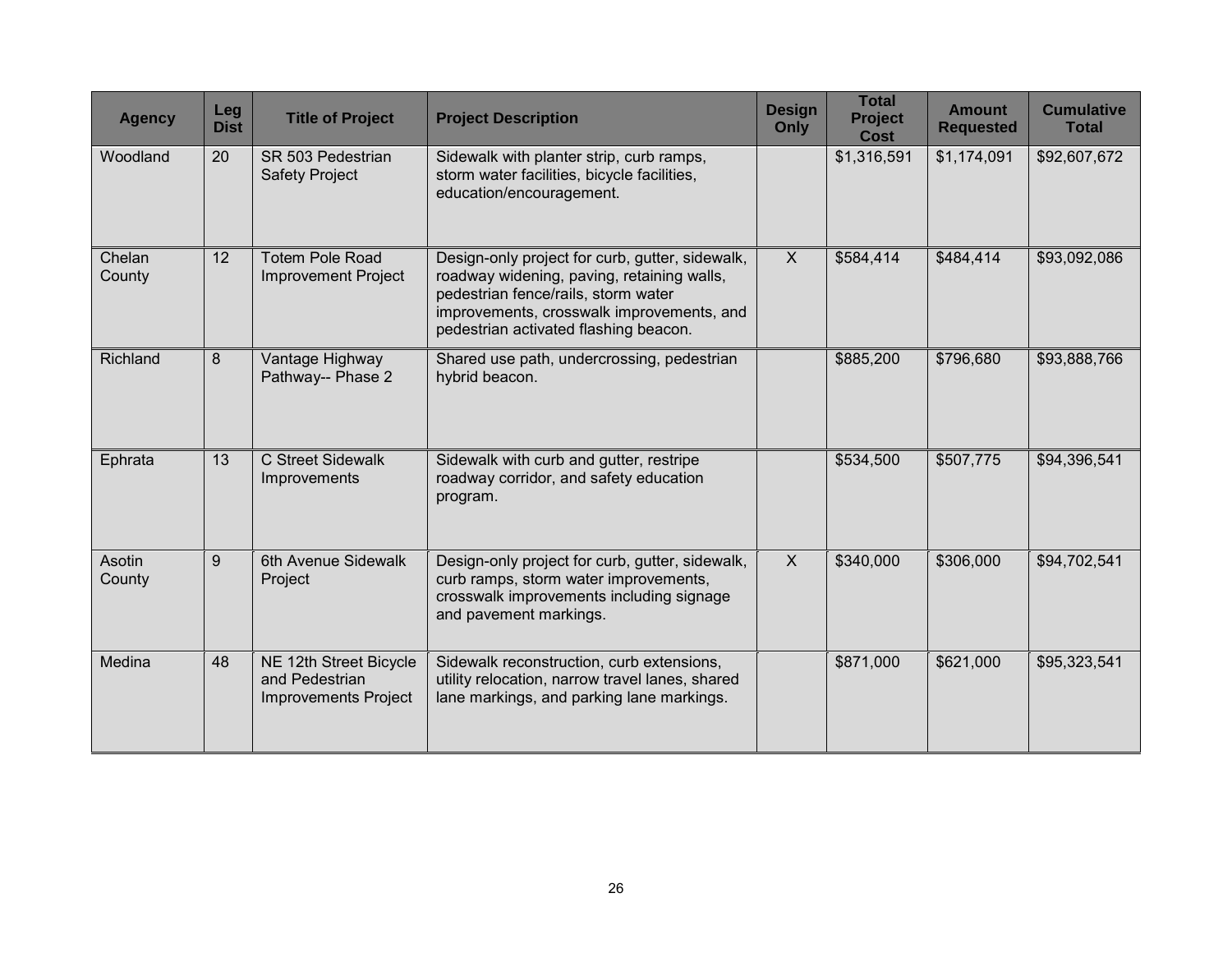| <b>Agency</b>           | Leg<br><b>Dist</b> | <b>Title of Project</b>                                                                               | <b>Project Description</b>                                                                                                                                                                                     | <b>Design</b><br>Only | <b>Total</b><br><b>Project</b><br><b>Cost</b> | <b>Amount</b><br><b>Requested</b> | <b>Cumulative</b><br><b>Total</b> |
|-------------------------|--------------------|-------------------------------------------------------------------------------------------------------|----------------------------------------------------------------------------------------------------------------------------------------------------------------------------------------------------------------|-----------------------|-----------------------------------------------|-----------------------------------|-----------------------------------|
| Everett                 | 38                 | 16th St and Chestnut<br><b>St Sidewalk</b><br>Improvements                                            | Sidewalk with curb and gutter, curb ramps,<br>and striping.                                                                                                                                                    |                       | \$601,000                                     | \$540,900                         | \$95,864,441                      |
| Snohomish<br>County     |                    | Larch Way Pedestrian<br>Improvements                                                                  | Sidewalk with curb, gutter, and planter strip.                                                                                                                                                                 |                       | \$882,000                                     | \$732,000                         | \$96,596,441                      |
| Normandy<br>Park        | 33                 | Normandy Park Drive<br>SW Improvements                                                                | Sidewalk, planter strip, curb, gutter, lighting,<br>roadway widening, and shared lanes.                                                                                                                        |                       | \$1,782,000                                   | \$1,538,810                       | \$98,135,251                      |
| <b>Benton</b><br>County | 16                 | <b>Badger Road Bike</b><br>Lanes 1 (I-82 to<br>Cottonwood Drive)                                      | Multimodal lanes.                                                                                                                                                                                              |                       | \$280,000                                     | \$224,900                         | \$98,360,151                      |
| <b>Benton</b><br>County | 16                 | <b>Badger Road Bike</b><br>Lanes 2 (Cottonwood<br>Drive to Dallas Road)                               | Multimodal lanes.                                                                                                                                                                                              |                       | \$780,000                                     | \$702,000                         | \$99,062,151                      |
| Shoreline               | 32                 | SR 104 Interurban<br><b>Trail Crossing</b><br>Improvements &<br>Meridian Ave N Bike<br>Lane Extension | Project withdrawn per applicant - Bike lanes,<br>curb extensions, signal poles and mast arms,<br>Accessible Pedestrian Signals (APS),<br>lighting, bicycle signal detection, pavement<br>markings and signage. |                       | \$931,428                                     | \$901,069                         | \$99,963,220                      |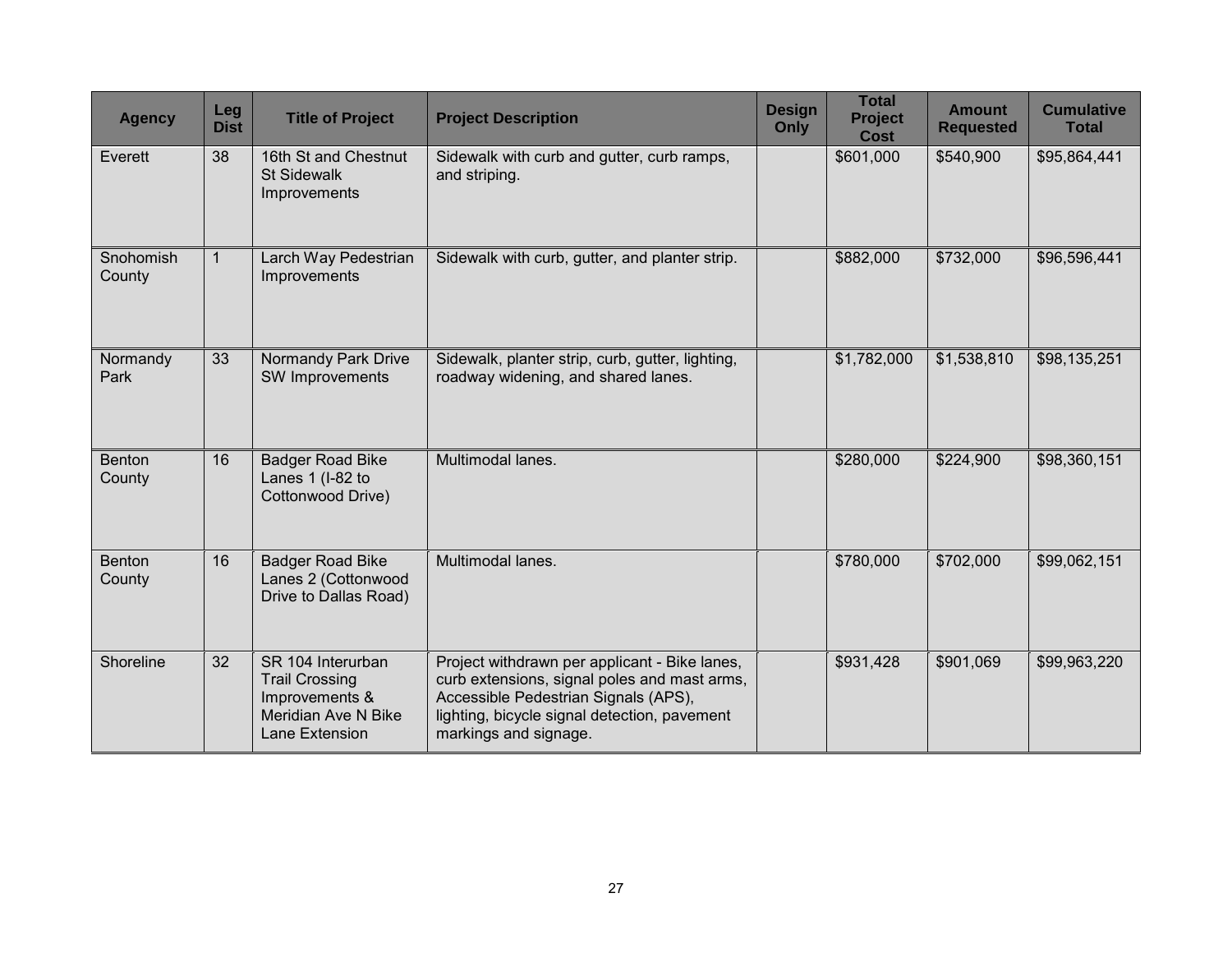### <span id="page-29-0"></span>**Past Performance**

- Since this program was created in 2005 (ESSB 6091), funding requests have consistently exceeded funding amounts provided.
- Between 2005 and 2019, over \$72 million was made available for 158 projects.

<span id="page-29-1"></span>

**Figure 1 - Pedestrian and Bicycle Program Funding Requested and Awarded 2005-2018**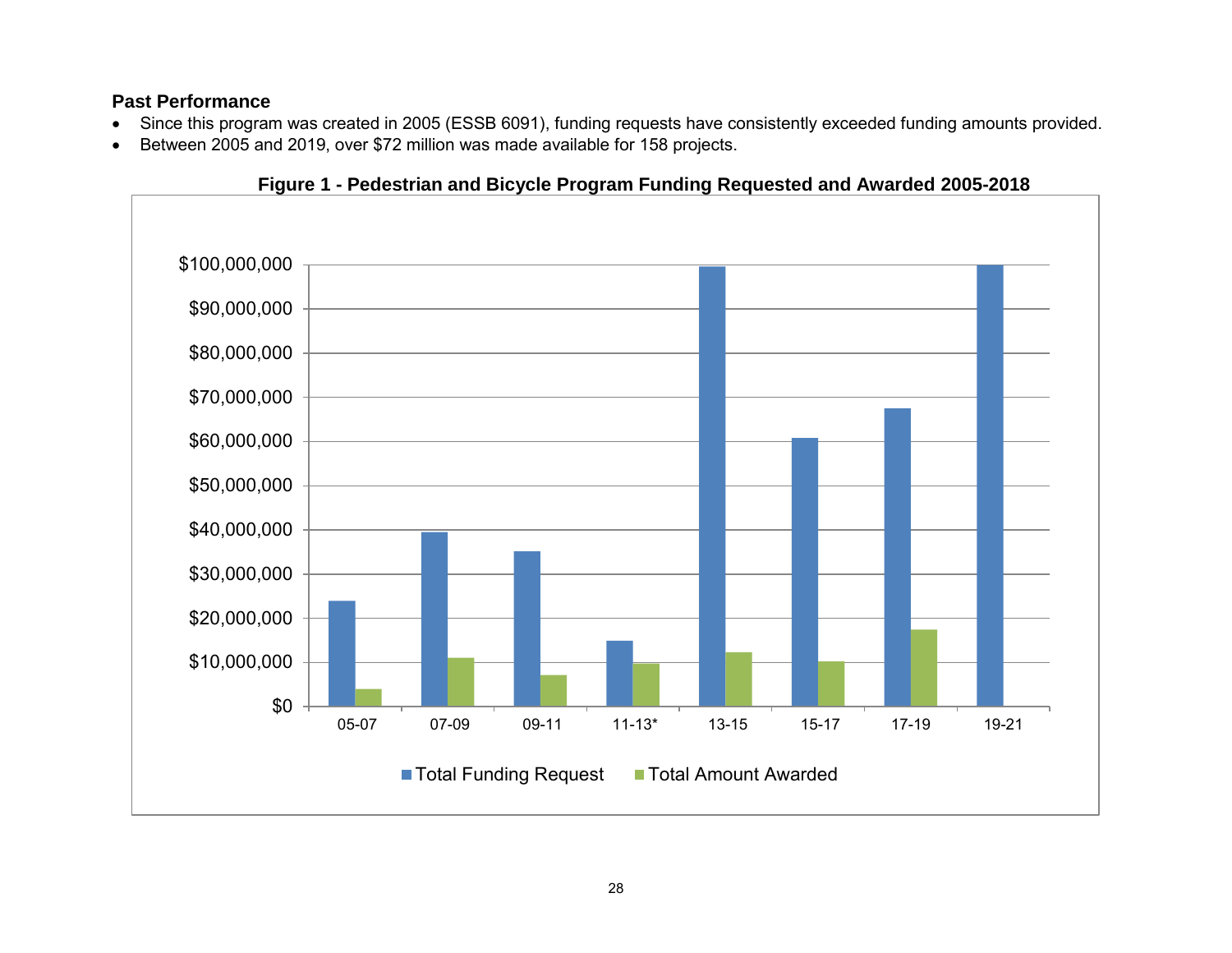- 56% of projects awarded between 2013 and 2015 have been completed.
- To date, 107 projects have been completed, 49 are under way, and two were cancelled.

<span id="page-30-0"></span>

**Figure 2 - Pedestrian and Bicycle Program Project Status 2007-2017**

 Below is a list of previously awarded Pedestrian and Bicycle Program projects that are completed, and/or underway. It does not include closed projects reported in previous years' reports. For more detailed information about these and other state and federal transportation projects administered by [WSDOT Local](http://webpub1.wsdot.wa.gov/LocalPrograms/Projects/Dashboard/ProjectMapWA.aspx) Programs visit the WSDOT Local Programs Find a Local Project page. This report updates information provided to the legislature in July 2018 as part of the 2019-21 Transportation Addendum June 2018.

**\*** The 2011-13 project selection for PBP was conducted as an invitation-only process to focus on known crash locations with proven solutions addressing the circumstances.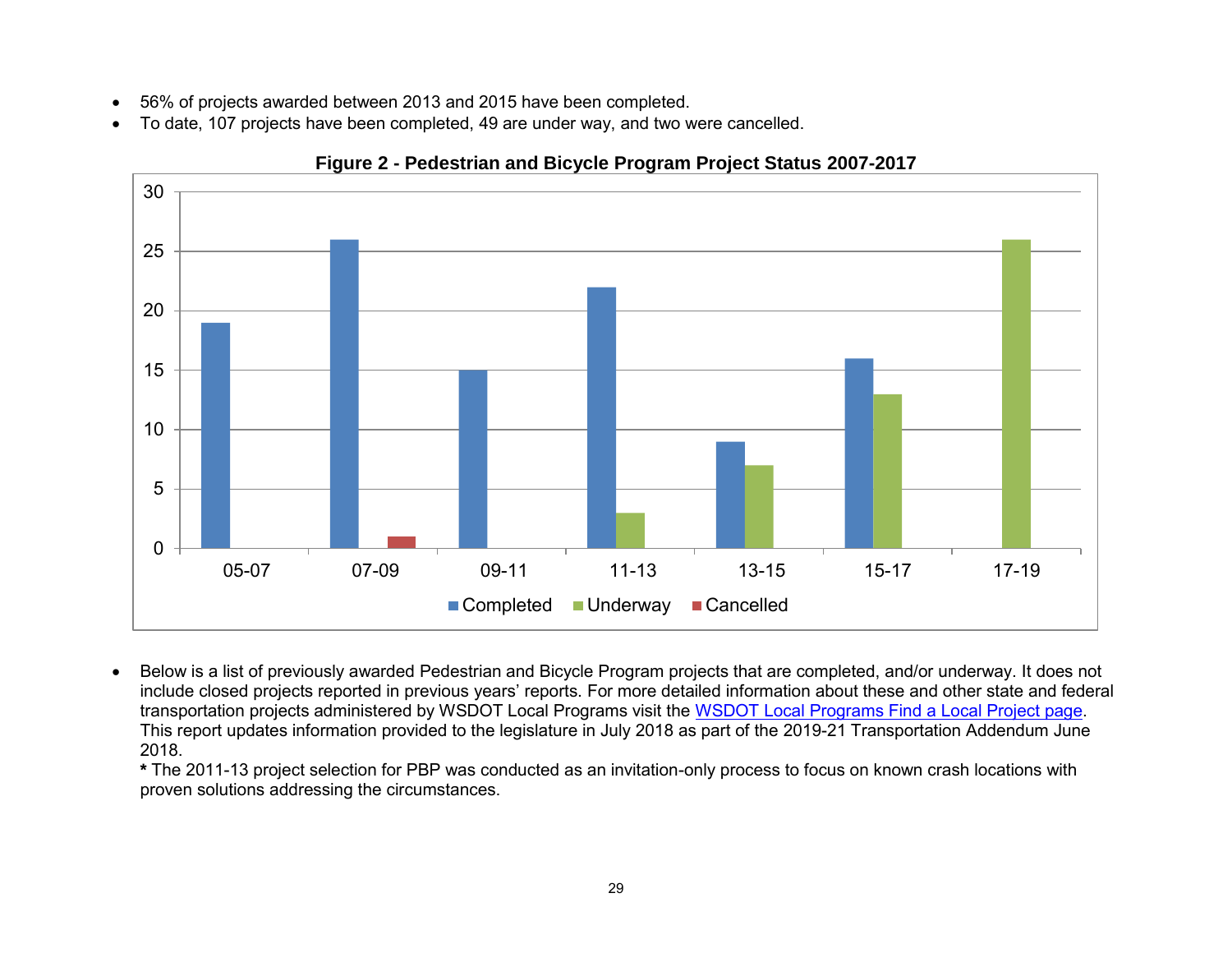<span id="page-31-1"></span>

| <b>Agency</b>                   | <b>Status</b>   | <b>Title of Project</b>                                                                      | <b>Selection</b><br>Year | <b>Selection</b><br><b>Amount</b> |
|---------------------------------|-----------------|----------------------------------------------------------------------------------------------|--------------------------|-----------------------------------|
| Auburn                          | Completed       | 22nd Street NE and I street NE Intersection Improvements                                     | 2015                     | 200,000                           |
| Bainbridge Island               | Underway        | <b>Olympic Drive Non-Motorized Improvements</b>                                              | 2013                     | 764,200                           |
| <b>Battle Ground</b>            | <b>Underway</b> | SR 503 Shared Use Pathway                                                                    | 2017                     | 906,707                           |
| Bellevue                        | Underway        | Northup Way Non-Motorized Safety Improvements                                                | 2017                     | 595,186                           |
| Bellingham                      | Underway        | Lakeway & Lincoln Pedestrian and Bicycle Safety and Mobility<br>Improvements                 | 2017                     | 1,250,000                         |
| Bonney Lake                     | <b>Underway</b> | Fennel Creek Trail - Segment 2A                                                              | 2017                     | 1,501,805                         |
| <b>Bremerton</b>                | Completed       | Washington Avenue/11th Street Sidewalk Connector                                             | 2013                     | 1,700,000                         |
| <b>Burien</b>                   | Underway        | Highline High School and Moshier Park Pedestrian Safety Improvement<br>Project               | 2017                     | 285,000                           |
| Burlington                      | Underway        | Burlington 5-Way Pedestrian Intersection                                                     | 2017                     | 800,000                           |
| <b>Clark County</b>             | Underway        | Highway 99-- Klineline Sidewalk                                                              | 2017                     | 410,000                           |
| <b>Clark County</b>             | Underway        | Highway 99 Pedestrian/Bicycle Improvements                                                   | 2015                     | 725,000                           |
| Ellensburg                      | Completed       | Ellensburg Bike Boulevard                                                                    | 2015                     | 120,000                           |
| Ellensburg                      | Underway        | Wildcat Way and Dean Nicholson Blvd Pedestrian Crossing Improvements                         | 2017                     | 96,500                            |
| Everett                         | Underway        | Everett Downtown Streetscape Improvements - Phase II                                         | 2013                     | 554,520                           |
| Everett                         | Completed       | Evergreen Way (SR99) Airport Rd to 112th Street Pedestrian Safety                            | 2011                     | 390,000                           |
| Everett                         | Underway        | Pacific Avenue to Interurban Trail Bicycle Safety                                            | 2017                     | 366,550                           |
| Everett                         | Underway        | W Marine View Dr. and Alverson Blvd Pedestrian Safety                                        | 2015                     | 400,200                           |
| <b>Fall City Parks District</b> | Underway        | <b>West Side Trail</b>                                                                       | 2015                     | 180,000                           |
| Fife                            | Underway        | Pacific Highway E (SR 99) Pedestrian and Bicycle Safety Improvements                         | 2013                     | 1,660,800                         |
| <b>Island County</b>            | Underway        | Clinton Non-Motorized Improvements: Community Engagement                                     | 2015                     | 120,000                           |
| Jamestown S'Klallam             | Completed       | Hwy 101 Olympic Discovery Trail-Diamond Point Road West Shared Path<br><b>Safety Project</b> | 2015                     | 290,100                           |
| Jefferson County                | Underway        | Quilcene Complete Streets Project                                                            | 2013                     | 884,165                           |
| Jefferson County                | Completed       | Rick Tollefson Trail (Chimacum Valley)                                                       | 2009                     | 441,514                           |
| Kenmore                         | Underway        | Juanita Drive Pedestrian and Bicycle Improvements                                            | 2017                     | 525,600                           |
| Kennewick                       | Completed       | Columbia Park East -Bike/ Pedestrian Enhancements                                            | 2015                     | 320,000                           |
| Kennewick                       | Underway        | Washington Street/6th Avenue Pedestrian Safety Improvements                                  | 2017                     | 225,000                           |
| Kent                            | Underway        | Kent Kangley Pedestrian Safety                                                               | 2011                     | 416,200                           |
| <b>King County</b>              | Underway        | Renton Avenue Sidewalks - Phase 3                                                            | 2017                     | 590,000                           |
| Kirkland                        | Underway        | Juanita Drive Quick Wins                                                                     | 2015                     | 62,605                            |
| Kirkland                        | Underway        | Lakefront Pedestrian and Bicycle Improvements                                                | 2015                     | 10,600                            |

# <span id="page-31-0"></span>Table 2 - Pedestrian and Bicycle Program Project Status 2009-17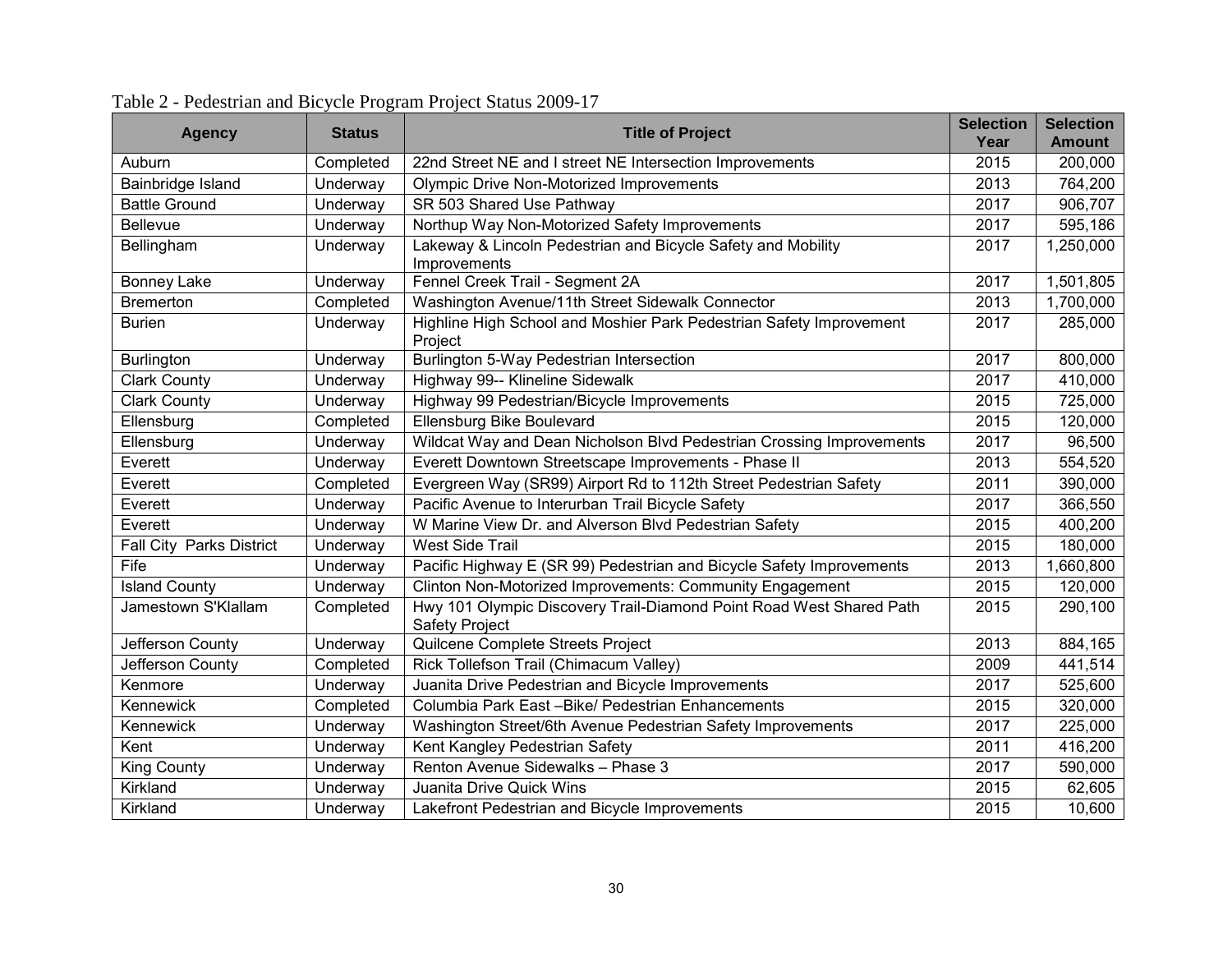| <b>Agency</b>            | <b>Status</b>   | <b>Title of Project</b>                                                                     | <b>Selection</b><br>Year | <b>Selection</b><br><b>Amount</b> |
|--------------------------|-----------------|---------------------------------------------------------------------------------------------|--------------------------|-----------------------------------|
| Lacey                    | Underway        | College Street Corridor - Phase 1                                                           | 2011                     | 1,750,000                         |
| Leavenworth              | Completed       | <b>Chumstick Multi-Use Trail</b>                                                            | 2009                     | 200,000                           |
| Leavenworth              | Underway        | Gustav's Crosswalk (US 2 Crosswalks)                                                        | 2015                     | 222,500                           |
| Leavenworth              | Underway        | <b>LINK Crossing (US 2 Crosswalks)</b>                                                      | 2015                     | 281,000                           |
| <b>Lummi Nation</b>      | Completed       | Gooseberry Point Pedestrian Project                                                         | 2015                     | 894,219                           |
| <b>Lummi Nation</b>      | Completed       | Kwina Drive Sidewalk-South Side                                                             | 2015                     | 276,521                           |
| <b>Lummi Nation</b>      | Underway        | Lummi Shore Drive Sidewalk                                                                  | 2015                     | 615,000                           |
| Lynnwood                 | Underway        | Scriber Creek Trail Improvements Project Phase 1                                            | 2017                     | 675,000                           |
| Millwood                 | Underway        | Millwood Interurban Trail                                                                   | 2017                     | 1,467,796                         |
| Olympia                  | Underway        | State Avenue and Phoenix Street Sidewalk Project                                            | 2017                     | 420,000                           |
| Omak                     | Underway        | Main Street/SR 215 & SR 155 Complete Street Project                                         | 2013                     | 340,425                           |
| Port Angeles             | Underway        | Waterfront and Olympic Discovery Trail: Valley Creek - 10th & Milwaukee                     | 2015                     | 200,000                           |
| Redmond                  | Underway        | <b>Redmond Central Connector Linkages</b>                                                   | 2017                     | 500,000                           |
| Redmond                  | Completed       | Redmond Central Connector Phase 2                                                           | 2013                     | 500,000                           |
| Renton                   | Underway        | Lake Washington Loop Trail                                                                  | $\overline{20}$ 15       | 426,000                           |
| Renton                   | <b>Underway</b> | Lake Washington Loop Trail - Phase 3                                                        | 2017                     | 430,000                           |
| Seattle                  | Underway        | 2011 Accessible Pedestrian Signals                                                          | 2011                     | 246,000                           |
| Seattle                  | Completed       | 2011 Pedestrian Safety Education Campaign                                                   | 2011                     | 260,000                           |
| Seattle                  | Underway        | Aurora Ave N Green Lake Dr. N/83rd Ave Protected Intersections &<br>Multimodal Improvements | 2017                     | 578,600                           |
| Seattle                  | Completed       | Rainier Beach Pedestrian Improvements                                                       | 2011                     | 275,000                           |
| Shoreline                | Underway        | Interurban Trail/Burke-Gilman Connectors                                                    | 2013                     | 540,000                           |
| Snohomish                | Underway        | 2nd Street Pedestrian and Bicycle Improvements                                              | 2017                     | 323,000                           |
| <b>Snohomish County</b>  | Underway        | Whitehorse Trail Pedestrian Trail Underpasses SR 530                                        | 2015                     | 1,100,000                         |
| Spokane                  | Underway        | North Monroe Street Road Diet                                                               | 2015                     | 326,800                           |
| Spokane                  | Completed       | Sprague Avenue Pedestrian Safety                                                            | 2015                     | 1,586,821                         |
| Spokane County           | Underway        | <b>Transit Stop Crosswalk Safety Project</b>                                                | 2017                     | 253,700                           |
| Spokane Tribe of Indians | Underway        | Ford/Wellpinit Rd Detached Sidewalk                                                         | 2017                     | 750,000                           |
| Tacoma                   | Underway        | Fawcett Avenue: South 19th to South 21st                                                    | 2017                     | 1,013,290                         |
| Tacoma                   | Underway        | South Stevens/Tyler/66th Bike and Pedestrian Connector                                      | 2017                     | 1,350,892                         |
| Walla Walla              | Underway        | Isaacs Avenue Improvements - Division St to Link St                                         | 2017                     | 865,720                           |
| Walla Walla County       | Underway        | Whitman Drive W Bike Path                                                                   | 2017                     | 1,331,000                         |
| Wenatchee                | Completed       | <b>First Street Bikeway</b>                                                                 | 2015                     | 25,000                            |
| Wilkeson                 | Underway        | <b>Foothills Trail Extension</b>                                                            | 2013                     | 475,000                           |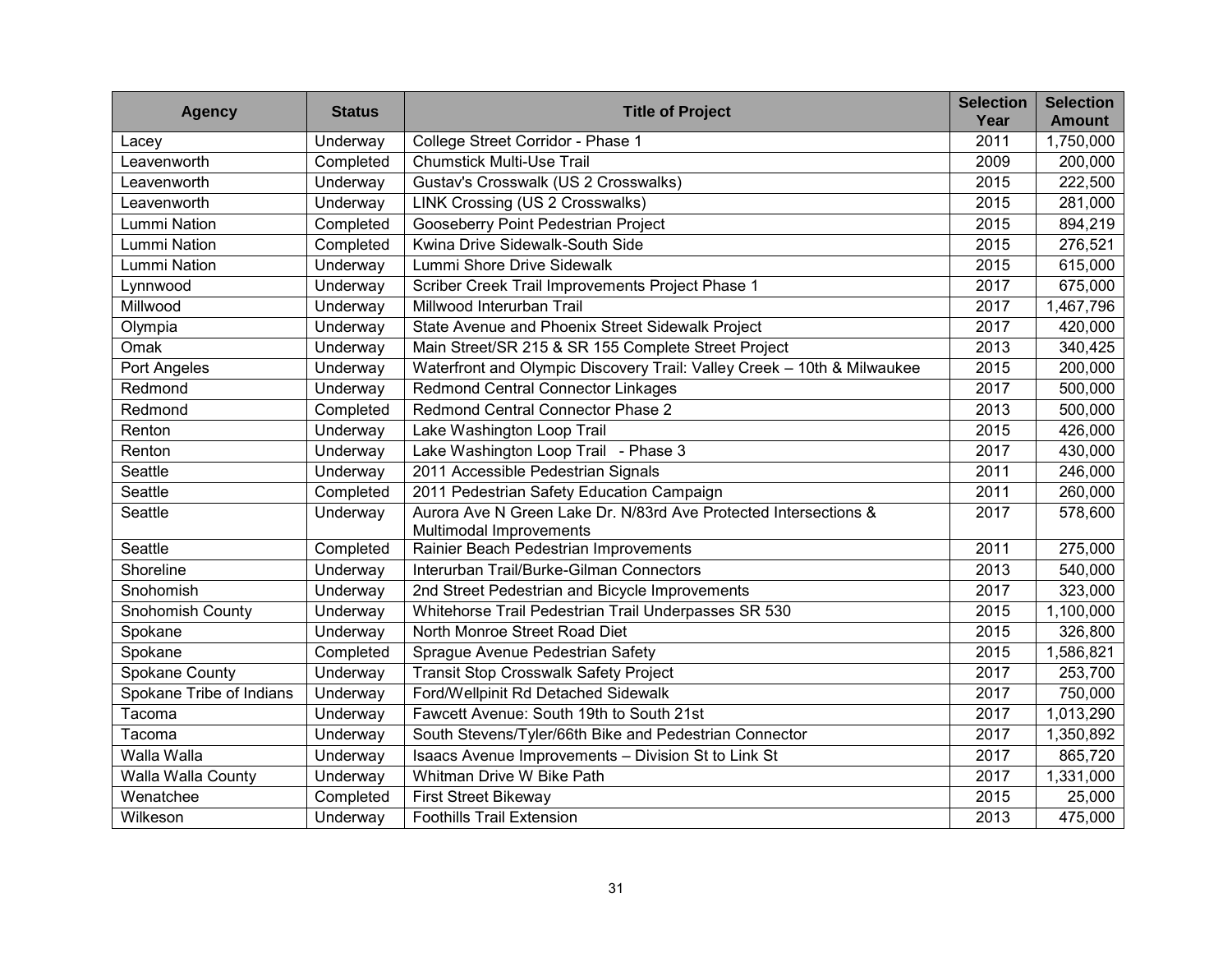| Agency         | <b>Status</b> | <b>Title of Project</b>                                                      | <b>Selection</b><br>Year | <b>Selection</b><br><b>Amount</b> |
|----------------|---------------|------------------------------------------------------------------------------|--------------------------|-----------------------------------|
| WSDOT/ Cascade | Underwav      | Permanent Statewide Bike Counter Network Establishment                       | 2015                     | 302,698                           |
| WSDOT-HQ       | Underway      | Pilot Cities for Permanent Bike/Pedestrian Counter Methodology<br>Comparison | 2017                     | 197,000                           |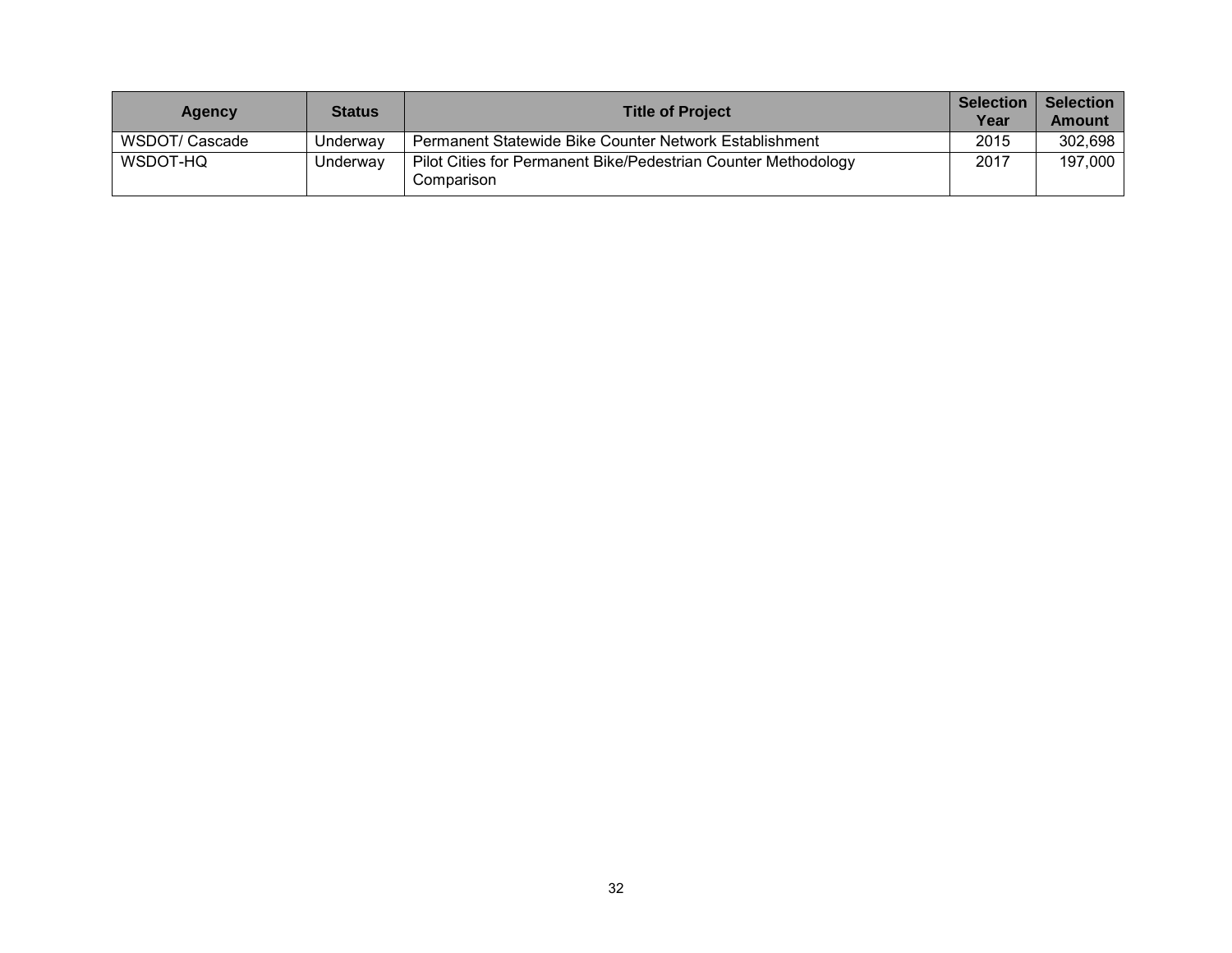## **Safe Routes to School Program**

The purpose of this program is to aid public agencies in funding cost-effective projects that increase the number of children walking and biking to school safely. The program provides funding for infrastructure projects within two miles of a school serving children kindergarten through 12<sup>th</sup> grade. Education and encouragement activities are also eligible for funding. Of the 118 requested applications, 24 are anticipated to be within 2019-21 funding available (\$21.15 million) and 75% of those projects target low-income schools.

The Washington State Student Travel survey is a study of how children in kindergarten through 8th grade get to and from school, with an examination of possible barriers to walking, biking, or riding the bus. The WSDOT and Department of Health (with support from the Office of Superintendent for Public Instruction) developed the survey, funded by the State Legislature, to improve student transportation safety and efficiency. Results from the most recent [survey conducted in 2016](https://wsdot.wa.gov/sites/default/files/2009/01/09/ATP_WA-2016-Student-Travel-Survey-Report.pdf) are based on phone interviews with over 11,000 parents and guardians of students from more than 200 schools across Washington State (Washington State Dept. of Health and WSDOT, 2017). Selected findings of particular interest as context for the value of investments in SRTS projects:

- In 2016, 40.1% of children that live within one mile of school walked to school. Walking was the most common means of transportation for children who live within a mile of school.
- Between 2014 and 2016 there was a significant increase in the percent of children walking (16.4% increase) and biking (56% increase) to school.
- A greater percentage of students from lower income schools (17.4%) than from higher-income schools (14.9%) reportedly walked from home to school
- A greater percentage of students living in urban areas (18.2%), compared to rural areas (11.2%), walked from home to school.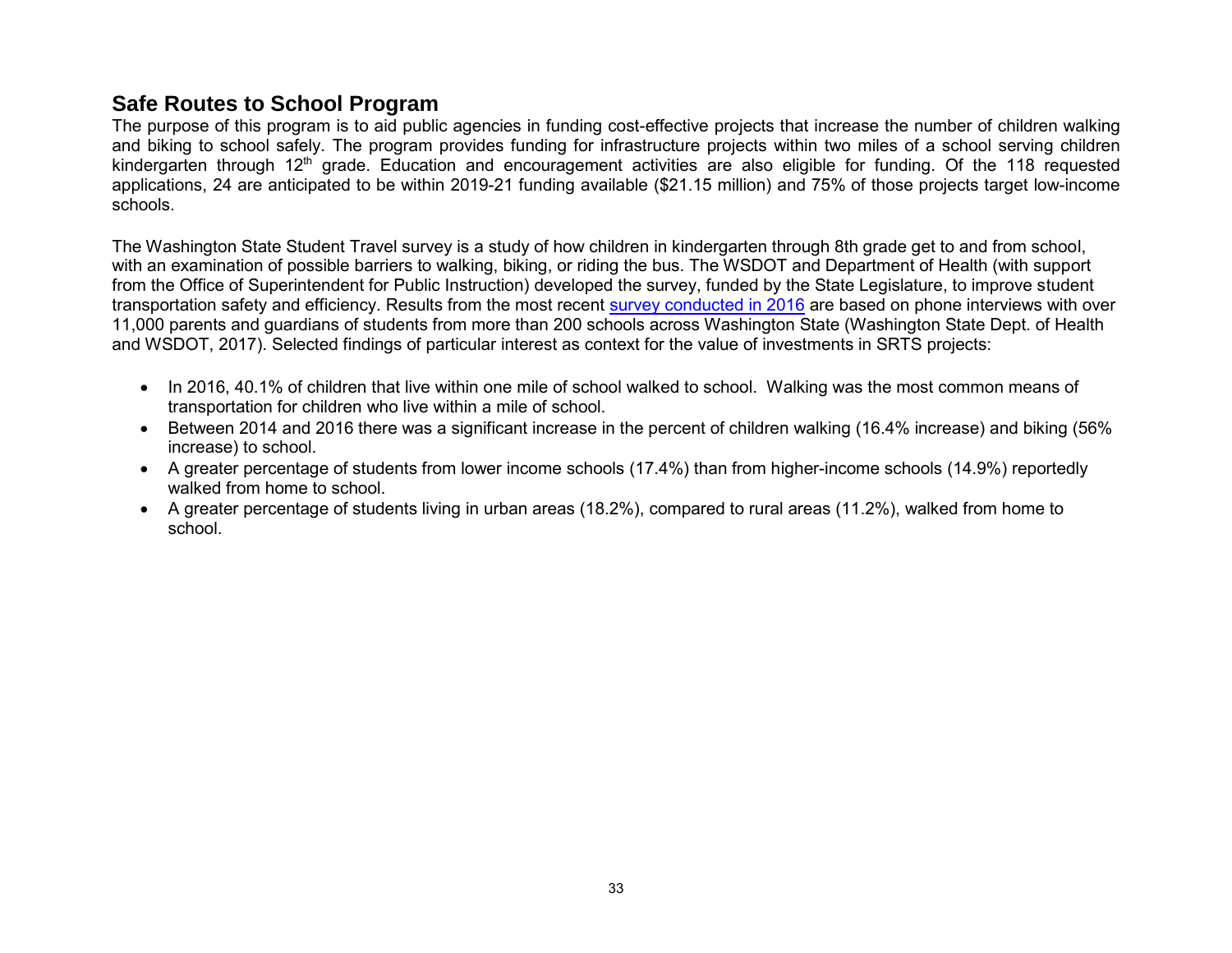<span id="page-35-0"></span>

**Map 2 - Safe Routes to School Program Proposed Priority Project Locations 2019-21**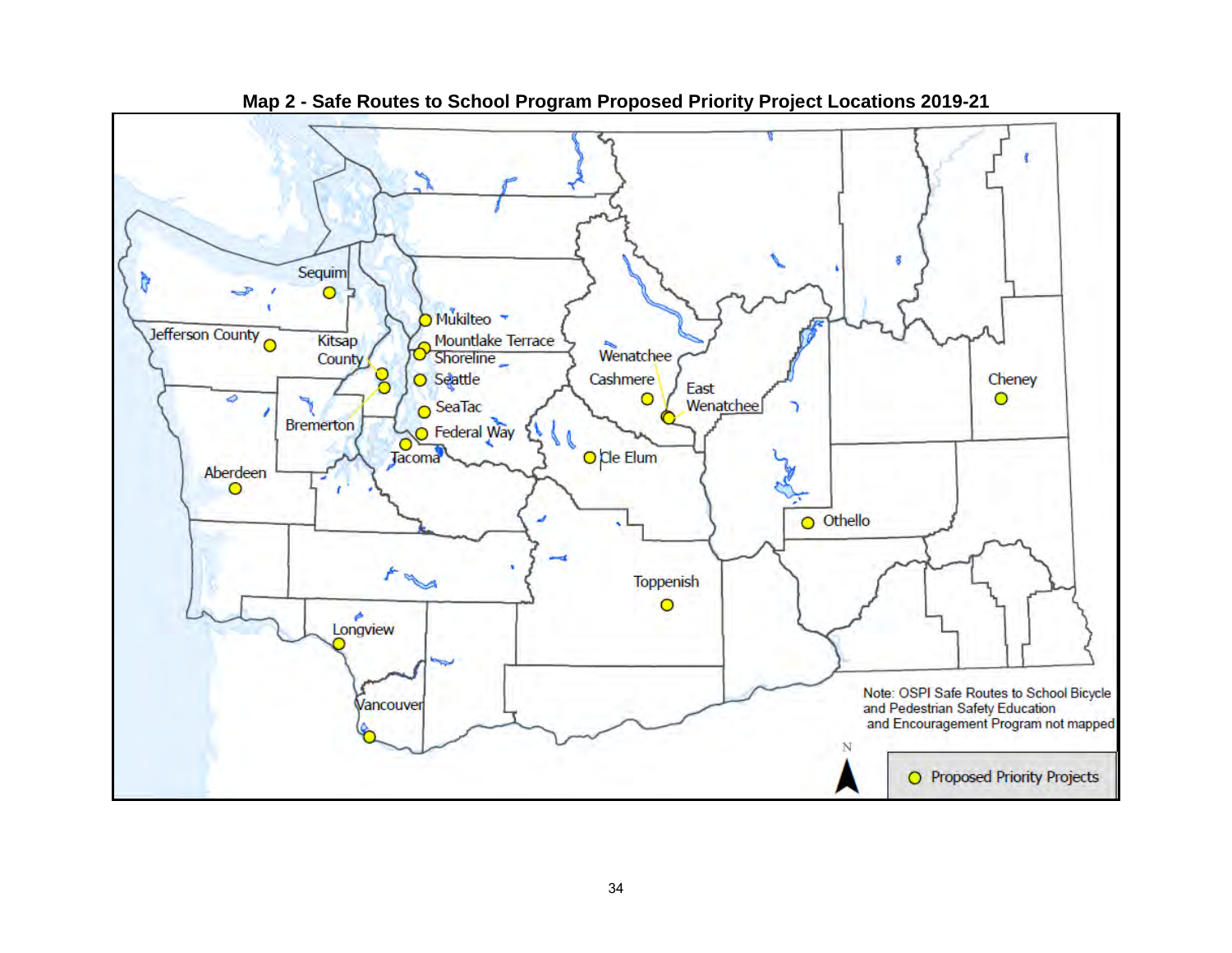## <span id="page-36-0"></span>**Table 3 - Safe Routes to School Program Proposed Priority List for 2019-21**

|  |  |  | (Unshaded projects fall within available funding expectations) |
|--|--|--|----------------------------------------------------------------|
|  |  |  |                                                                |
|  |  |  |                                                                |
|  |  |  |                                                                |

| <b>Agency</b> | Leg<br><b>Dist</b> | <b>Title of Project</b>                                                                                       | <b>Project Description</b>                                                                                                                                                                                                                                              | <b>Total Project</b><br>Cost | Amount<br><b>Requested</b> | <b>Cumulative</b><br><b>Total</b> |
|---------------|--------------------|---------------------------------------------------------------------------------------------------------------|-------------------------------------------------------------------------------------------------------------------------------------------------------------------------------------------------------------------------------------------------------------------------|------------------------------|----------------------------|-----------------------------------|
| <b>OSPI</b>   | N/A                | Safe Routes to<br>School Bicycle and<br>Pedestrian Safety<br><b>Education and</b><br>Encouragement<br>Program | Bicyclist and pedestrian safety education                                                                                                                                                                                                                               | \$1,298,985                  | \$1,298,985                | \$1,298,985                       |
| Longview      | 19                 | Washington Way /<br>28th Avenue<br>Pedestrian Hybrid<br>Beacon and<br>illumination                            | High-intensity activated crosswalk beacon                                                                                                                                                                                                                               | \$200,000                    | \$180,000                  | \$1,478,985                       |
| Othello       | 9                  | <b>Ash Street Safety</b><br>Improvements                                                                      | Install curb extensions, crosswalks, curb ramps                                                                                                                                                                                                                         | \$858,860                    | \$788,586                  | \$2,267,571                       |
| Seattle       | 46                 | NE 117th St<br>Intersection<br>Redesign and<br>Sidewalk                                                       | Traffic signal, pedestrian countdown, audible<br>pedestrian signal, signal backplates,<br>retroreflective signal boarders, protective turn<br>restrictions, curb ramps, crosswalk, median<br>island, protected bicycle crossing, sidewalk,<br>bicycle pavement markings | \$1,859,000                  | \$950,000                  | \$3,217,571                       |
| Federal Way   | 30                 | Lakota Middle<br>School - SW Dash<br>Point Road - Safe<br>Routes to School                                    | Sidewalk, planter strip, bike lane, illumination,<br>extend school speed zone, traffic signal<br>modifications, curb ramps, reduced posted<br>speed limit                                                                                                               | \$1,650,000                  | \$1,350,000                | \$4,567,571                       |
| SeaTac        | 33                 | 34th Avenue South<br>Safe Routes to<br>School Project                                                         | Sidewalk, planter strip, curb, gutter, curb ramps,<br>crosswalk, bike lane, curb extensions,<br>illumination, flashing stop sign, storm water<br>drainage,                                                                                                              | \$6,160,000                  | \$2,464,000                | \$7,031,571                       |
| Wenatchee     | 12                 | Wenatchee S Miller<br><b>Red Apple</b><br>Okanogan                                                            | School speed zone, speed feedback signs,<br>rectangular rapid flashing crosswalk beacon,                                                                                                                                                                                | \$123,000                    | \$123,000                  | \$7,154,571                       |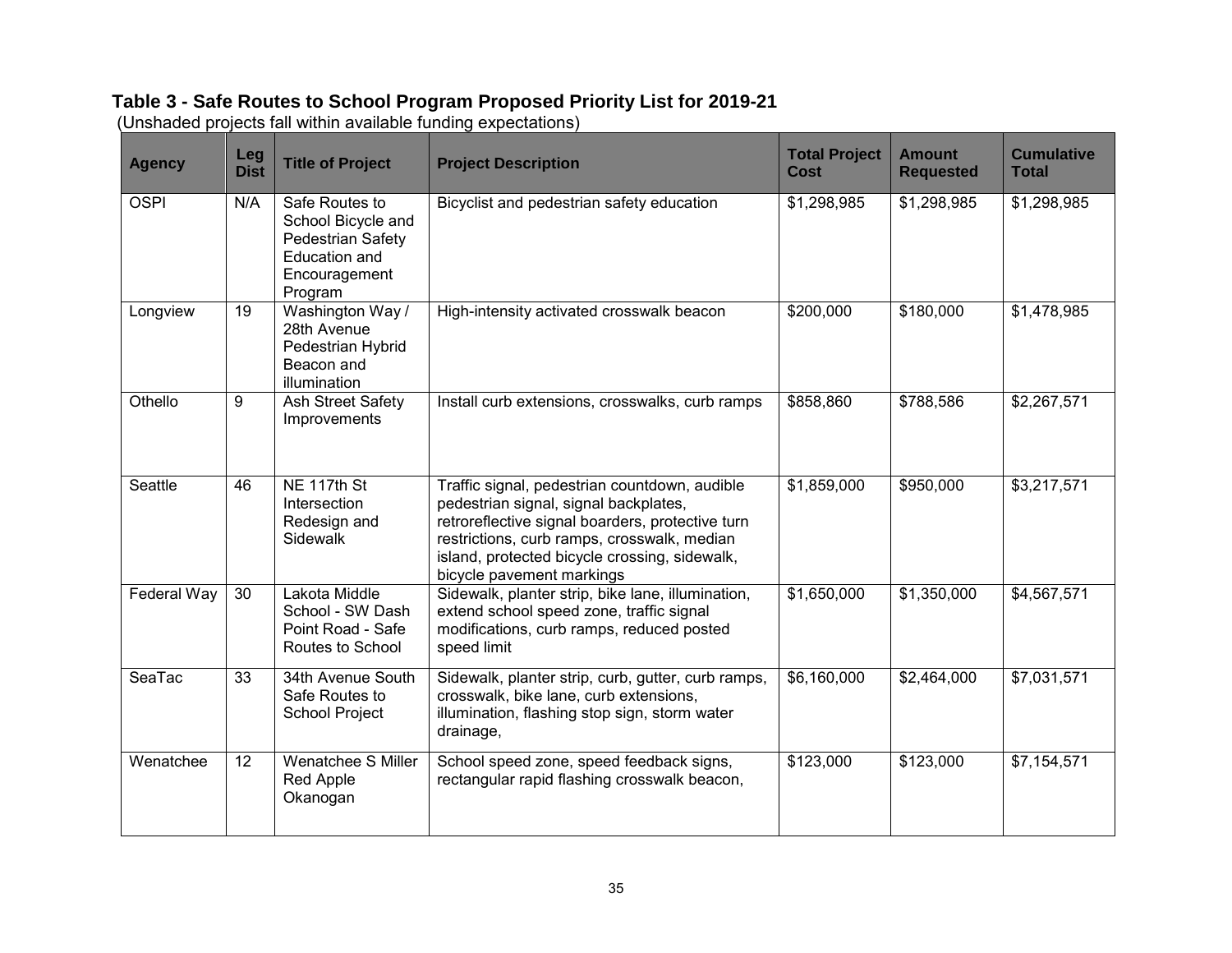| <b>Agency</b>     | Leg<br><b>Dist</b> | <b>Title of Project</b>                                                                      | <b>Project Description</b>                                                                                                                                                                                     | <b>Total Project</b><br><b>Cost</b> | <b>Amount</b><br><b>Requested</b> | <b>Cumulative</b><br><b>Total</b> |
|-------------------|--------------------|----------------------------------------------------------------------------------------------|----------------------------------------------------------------------------------------------------------------------------------------------------------------------------------------------------------------|-------------------------------------|-----------------------------------|-----------------------------------|
| Mukilteo          | 21                 | 76th and SR525<br>Pedestrian<br>Improvements                                                 | Sidewalk, planter strip, curb, gutter, curb ramps,<br>high-intensity activated crosswalk beacon<br>signal, rectangular rapid flashing beacons,<br>crosswalk markings, retaining walls, pedestrian<br>handrail  | \$1,530,000                         | \$1,323,450                       | \$8,478,021                       |
| East<br>Wenatchee | 12                 | Sterling<br>Intermediate Safe<br>Routes to School                                            | Sidewalks, bike lanes, buffer strips, mini<br>roundabout, raised intersection, rectangular<br>rapid flashing beacons, narrow travel lane<br>widths, crosswalk markings, illumination and<br>pedestrian signage | \$2,279,754                         | \$1,937,791                       | \$10,415,812                      |
| Aberdeen          | 19                 | <b>Stevens</b><br>Elementary<br>Pedestrian<br>Improvements                                   | Road diet, sidewalk, curb, gutter, bike lane, curb<br>extensions, planter strip, driveways, and curb<br>ramps, storm water improvements and high<br>visibility crosswalks                                      | \$514,000                           | \$411,200                         | \$10,827,012                      |
| Vancouver         | 49                 | <b>NW Neighborhood</b><br>Connectivity<br>Improvements                                       | Sidewalk, planter strip, curb, gutter, curb ramps,<br>shared use path, crosswalk markings,<br>illumination, curb extensions, and rectangular<br>rapid flashing beacon                                          | \$1,646,600                         | \$500,000                         | \$11,327,012                      |
| <b>Bremerton</b>  | 23,<br>26,<br>35   | <b>Bremerton School</b><br>Zone Safety<br>Improvements -<br>Safe Routes to<br><b>Schools</b> | Speed feedback signs, flashing beacons, and<br>school speed zone signage                                                                                                                                       | \$244,000                           | \$244,000                         | \$11,571,012                      |
| Tacoma            | 27                 | Mary Lyon<br><b>Elementary School</b><br>Safe Routes to<br>School                            | Curb ramps, accessible pedestrian signals,<br>signal head upgrades, crosswalk, safety<br>education                                                                                                             | \$348,440                           | \$296,174                         | \$11,867,186                      |
| Cashmere          | 12                 | 2018 Safe Route to<br><b>School Grant</b>                                                    | Crosswalk marking, crosswalk flashing beacon<br>signs, advanced crosswalk flashing beacon<br>signs, curb ramps                                                                                                 | \$190,268                           | \$180,268                         | \$12,047,454                      |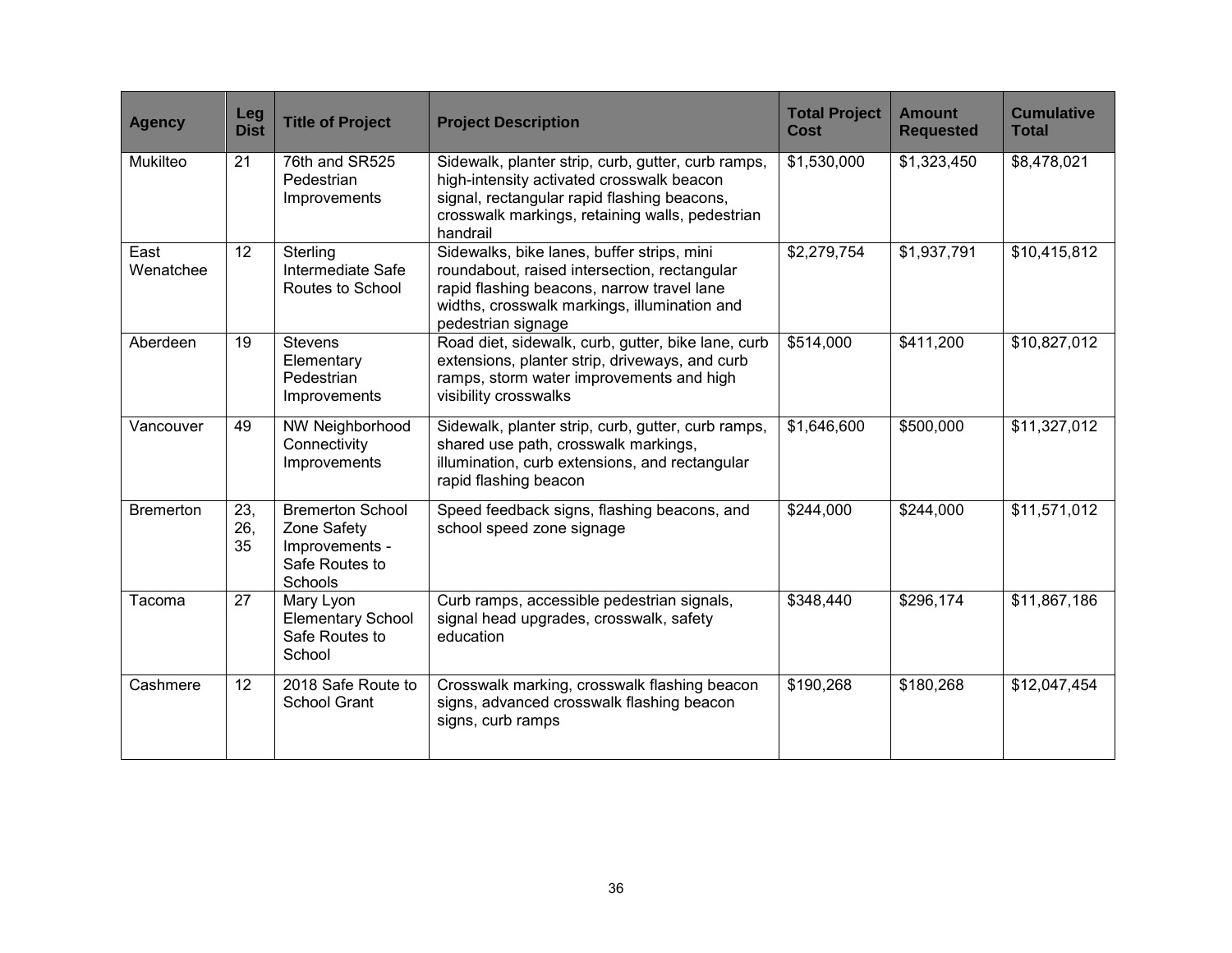| <b>Agency</b>        | Leg<br><b>Dist</b>        | <b>Title of Project</b>                                                                                      | <b>Project Description</b>                                                                                                                                                                                  | <b>Total Project</b><br><b>Cost</b> | <b>Amount</b><br><b>Requested</b> | <b>Cumulative</b><br><b>Total</b> |
|----------------------|---------------------------|--------------------------------------------------------------------------------------------------------------|-------------------------------------------------------------------------------------------------------------------------------------------------------------------------------------------------------------|-------------------------------------|-----------------------------------|-----------------------------------|
| Mountlake<br>Terrace | $\mathbf{1}$<br>and<br>32 | 216th and 220th                                                                                              | Sidewalk, curb, gutter, curb ramps, curb<br>extensions, rectangular rapid flashing crosswalk<br>beacon, crosswalk markings, storm water<br>drainage, speed feedback signs, safety<br>education              | \$654,083                           | \$468,194                         | \$12,515,648                      |
| Cheney               | 6                         | Cheney High and<br><b>Betz Elementary</b><br>Pedestrian and<br><b>Bicycle Route</b><br><b>Safety Project</b> | Sidewalk, multi-use path, curb ramps, crosswalk<br>markings, crosswalk flashing beacons, speed<br>feedback signs, illumination, extend bike lane.                                                           | \$748,273                           | \$598,619                         | \$13,114,267                      |
| Sequim               | 24                        | N Sequim Avenue<br>Sidewalk and Bike<br>Lanes                                                                | Sidewalk, curb, gutter, curb ramps, planter<br>stripe, bike lane, roundabout pedestrian/bicycle<br>facilities, storm water drainage, illumination,<br>crosswalk markings and signs, speed feedback<br>signs | \$1,464,000                         | \$1,098,000                       | \$14,212,267                      |
| Wenatchee            | 12 <sup>°</sup>           | <b>Methow Street</b><br>Improvements                                                                         | Mini round about, bicycle lanes, delineate travel<br>lanes and parking, sidewalk, curb and gutter                                                                                                           | \$983,200                           | \$786,600                         | \$14,998,867                      |
| Toppenish            | 15                        | 2020 Sidewalk<br>Improvements                                                                                | Sidewalk, curb, gutter, curb ramps, storm water<br>drainage, crosswalk pavement markings and<br>signs                                                                                                       | \$538,300                           | \$528,300                         | \$15,527,167                      |
| Jefferson<br>County  | 24                        | SR116 and Cedar<br>Avenue Pedestrian<br><b>Bike Improvements</b>                                             | Sidewalk, curb and gutter, multi-use path, bike<br>lanes, crosswalk markings, crosswalk<br>rectangular rapid flashing beacons, illumination<br>and safety education                                         | \$880,300                           | \$880,300                         | \$16,407,467                      |
| East<br>Wenatchee    | 12                        | Kenroy Elementary<br>Safe Routes to<br>School                                                                | Sidewalk, buffer strip, raised intersection,<br>narrow lane widths, illumination, flashing LED<br>stop signs, crosswalk markings and pedestrian<br>signage                                                  | \$2,351,382                         | \$1,998,675                       | \$18,406,142                      |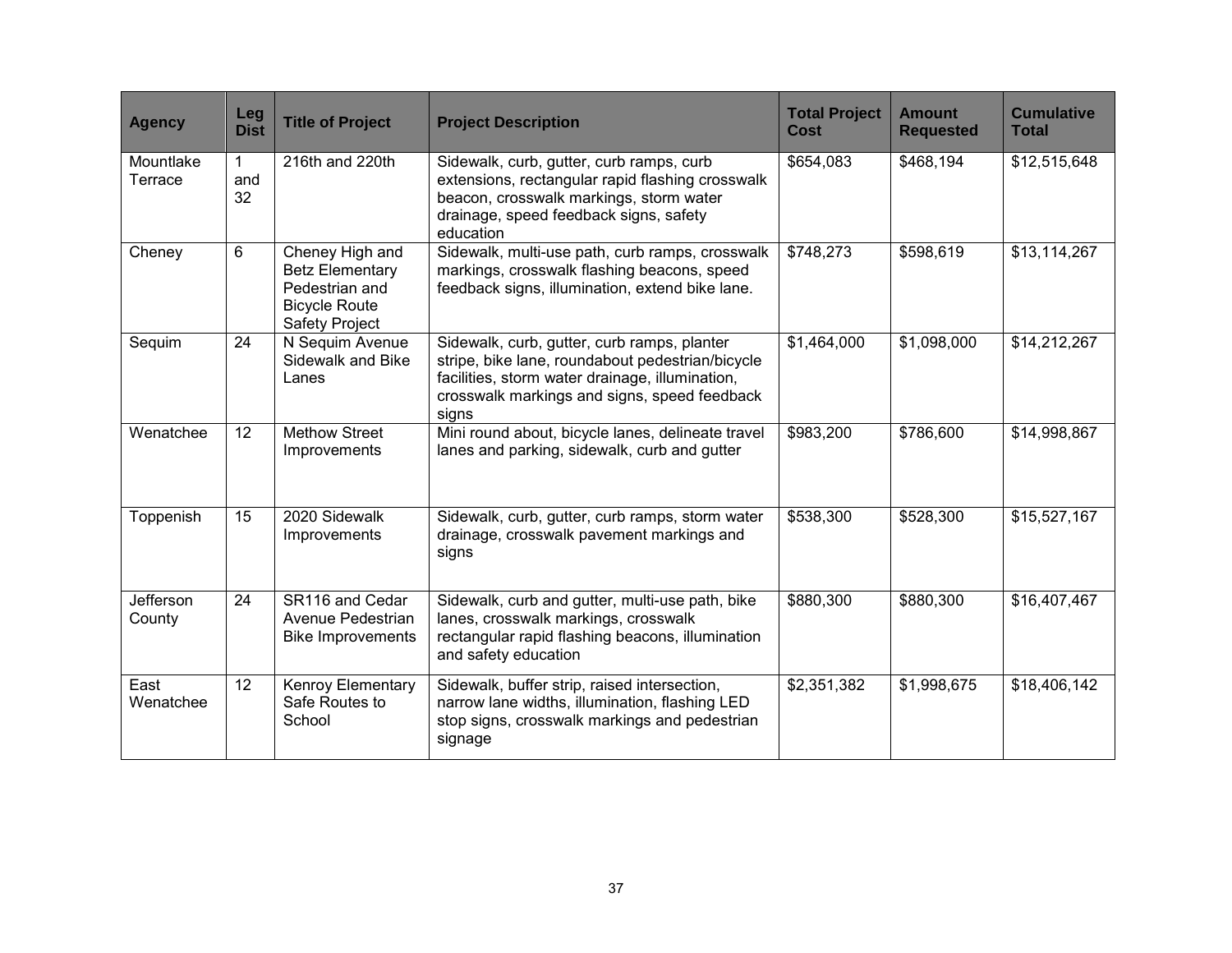| <b>Agency</b>     | Leg<br><b>Dist</b> | <b>Title of Project</b>                                                                                        | <b>Project Description</b>                                                                                                                                                                                                                  | <b>Total Project</b><br><b>Cost</b> | <b>Amount</b><br><b>Requested</b> | <b>Cumulative</b><br><b>Total</b> |
|-------------------|--------------------|----------------------------------------------------------------------------------------------------------------|---------------------------------------------------------------------------------------------------------------------------------------------------------------------------------------------------------------------------------------------|-------------------------------------|-----------------------------------|-----------------------------------|
| Cle Elum          | 13                 | SR 903 and<br><b>Stafford Street</b><br><b>Sidewalk</b><br>Improvements                                        | Intersection rebuild, sidewalk, curb, gutter, curb<br>ramps, crosswalk pavement marking, crosswalk<br>beacon, illumination and curb extension                                                                                               | \$375,000                           | \$356,250                         | \$18,762,392                      |
| Shoreline         | 32                 | Ridgecrest<br>Elementary<br>Pedestrian<br>Crossing<br>Improvements and<br><b>School Speed Zone</b><br>Flashers | School speed zone flashers, speed feedback<br>signs, curb extensions, education                                                                                                                                                             | \$481,400                           | \$467,700                         | \$19,230,092                      |
| Kitsap<br>County  | 23                 | <b>Central Valley</b><br>Road                                                                                  | Sidewalk, curb, gutter, bike lanes, illumination,<br>stormwater drainage, curb ramps, crosswalk<br>markings, and rectangular rapid flashing<br>crosswalk beacons                                                                            | \$3,649,835                         | \$2,044,637                       | \$21,274,729                      |
| Cathlamet         | 19                 | The Town of<br><b>Cathlamet School</b><br>Zone<br>Establishment and<br>Sidewalk System<br>Improvements         | Sidewalk, curb, gutter, curb ramps, school zone,<br>and crosswalk signs, speed feedback sign,<br>storm water drainage                                                                                                                       | \$823,534                           | \$790,987                         | \$22,065,716                      |
| <b>Des Moines</b> | 33                 | North Hill<br>Elementary<br>Walkway<br>Improvements                                                            | Sidewalk, curb, gutter, curb ramps, bike lane,<br>storm water drainage, retaining walls,<br>pedestrian railing, speed feedback signs and<br>rectangular rapid flashing crosswalk beacon                                                     | \$3,382,000                         | \$1,810,000                       | \$23,875,716                      |
| Chelan<br>County  | 12                 | Binder/Tigner<br>Sidewalk                                                                                      | Sidewalk, curb, gutter, shoulder, retaining wall,<br>curb ramps, crosswalks, crosswalk flashing<br>beacon, advanced pedestrian crossing warning<br>sign, illumination, storm water drainage, and<br>bicycle and pedestrian safety education | \$1,124,414                         | \$824,414                         | \$24,700,130                      |
| Tacoma            | 27                 | Whitman<br><b>Elementary School</b><br>Safe Routes to<br>School                                                | Curb ramps, curb extensions, pedestrian<br>crosswalk beacon, crosswalk, safety education                                                                                                                                                    | \$385,683                           | \$327,831                         | \$25,027,961                      |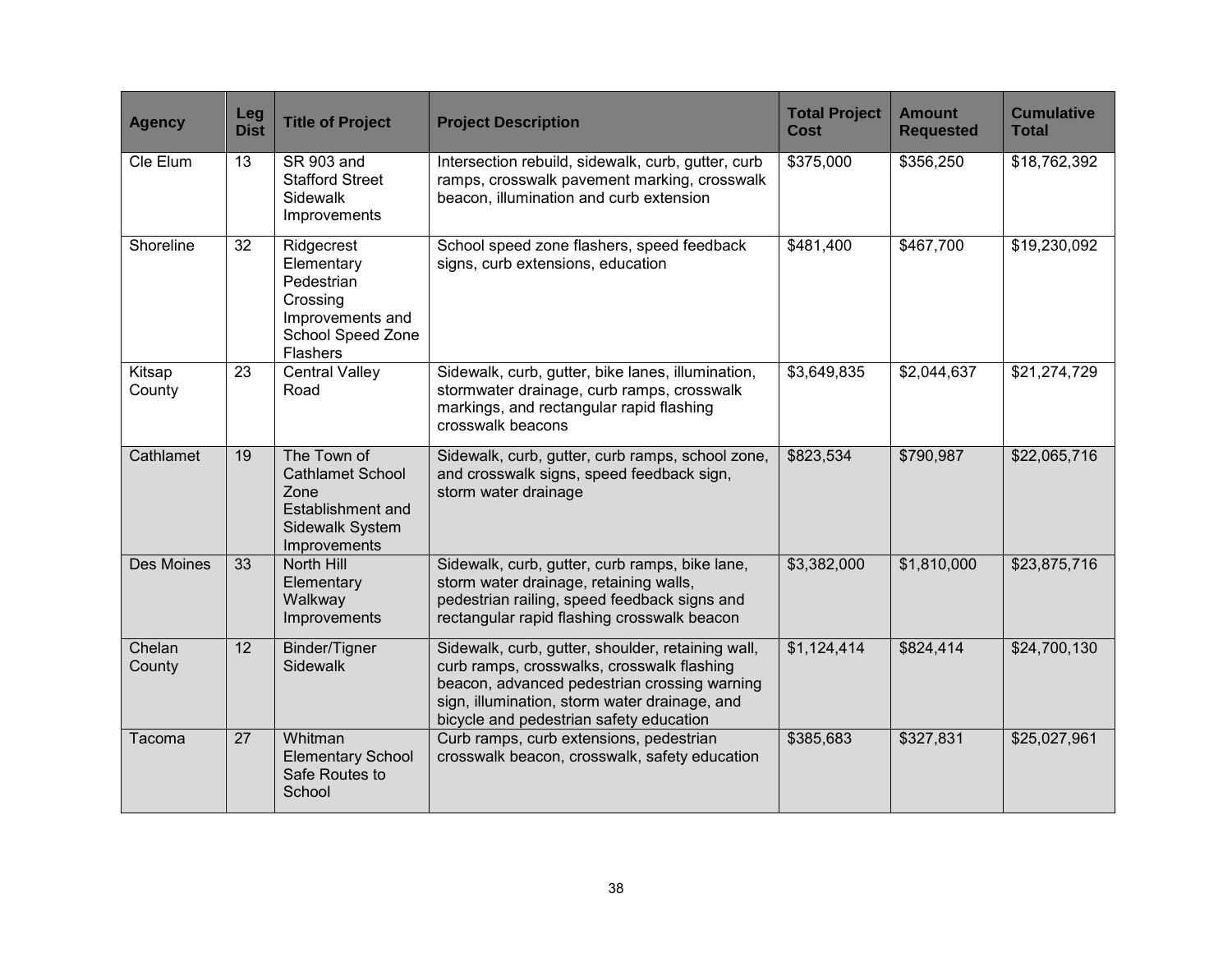| <b>Agency</b>     | Leg<br><b>Dist</b> | <b>Title of Project</b>                                                                                                      | <b>Project Description</b>                                                                                                                                                    | <b>Total Project</b><br>Cost | <b>Amount</b><br><b>Requested</b> | <b>Cumulative</b><br><b>Total</b> |
|-------------------|--------------------|------------------------------------------------------------------------------------------------------------------------------|-------------------------------------------------------------------------------------------------------------------------------------------------------------------------------|------------------------------|-----------------------------------|-----------------------------------|
| Tekoa             | 9                  | <b>SR-27 Pedestrian</b><br><b>Safety Sidewalk</b>                                                                            | Sidewalk, curb, curb ramps, separated<br>sidewalk, speed feedback sign, pedestrian<br>actuated crosswalk illumination, crosswalk<br>markings, signs, safety education         | \$482,300                    | \$472,654                         | \$25,500,615                      |
| Kenmore           | 46                 | NE 202nd Street<br>Pedestrian and<br><b>Bicycle</b><br>Improvements<br>Project                                               | Sidewalk, curb, gutter, bike lanes, storm water<br>drainage, retaining wall, narrow travel lanes,<br>crosswalk markings, curb extension, and<br>illumination                  | \$2,983,000                  | \$983,000                         | \$26,483,615                      |
| Milton            | 30                 | 19th Ave Sidewalk<br>Connection                                                                                              | Sidewalk, curb, gutter, planter strip and bike<br>lane                                                                                                                        | \$122,337                    | \$110,103                         | \$26,593,718                      |
| Clallam<br>County | 24                 | Greywolf<br><b>Elementary School</b><br>and Carlsborg<br><b>Urban Growth Area</b><br>Safe Routes to<br><b>School Project</b> | Shared use path, sidewalk, speed feedback<br>signs, crosswalk signs and markings                                                                                              | \$844,000                    | \$699,800                         | \$27,293,518                      |
| Yakima            | 14                 | <b>McKinley</b><br><b>Elementary School</b><br><b>Vicinity Safety</b><br>Improvements                                        | High-intensity activated crosswalk beacon<br>Pedestrian crossing signal, sidewalk, curb<br>ramps, crosswalks, and bike rack                                                   | \$540,000                    | \$540,000                         | \$27,833,518                      |
| Lynnwood          | 21                 | <b>Beverly Elementary</b><br>- School Zone<br>Safety                                                                         | Crosswalk markings, stop bars, ADA curb ramp<br>upgrades, school zone sign upgrades, traffic<br>messaging signs, and safety education                                         | \$152,000                    | \$122,000                         | \$27,955,518                      |
| Kelso             | 18                 | N Kelso Dr<br>Redpath St                                                                                                     | Sidewalk, curb, gutter, curb ramps, speed<br>feedback signs, crosswalk pavement markings,<br>crosswalk flashing beacons, signs, audible<br>pedestrian signal and illumination | \$792,128                    | \$732,128                         | \$28,687,646                      |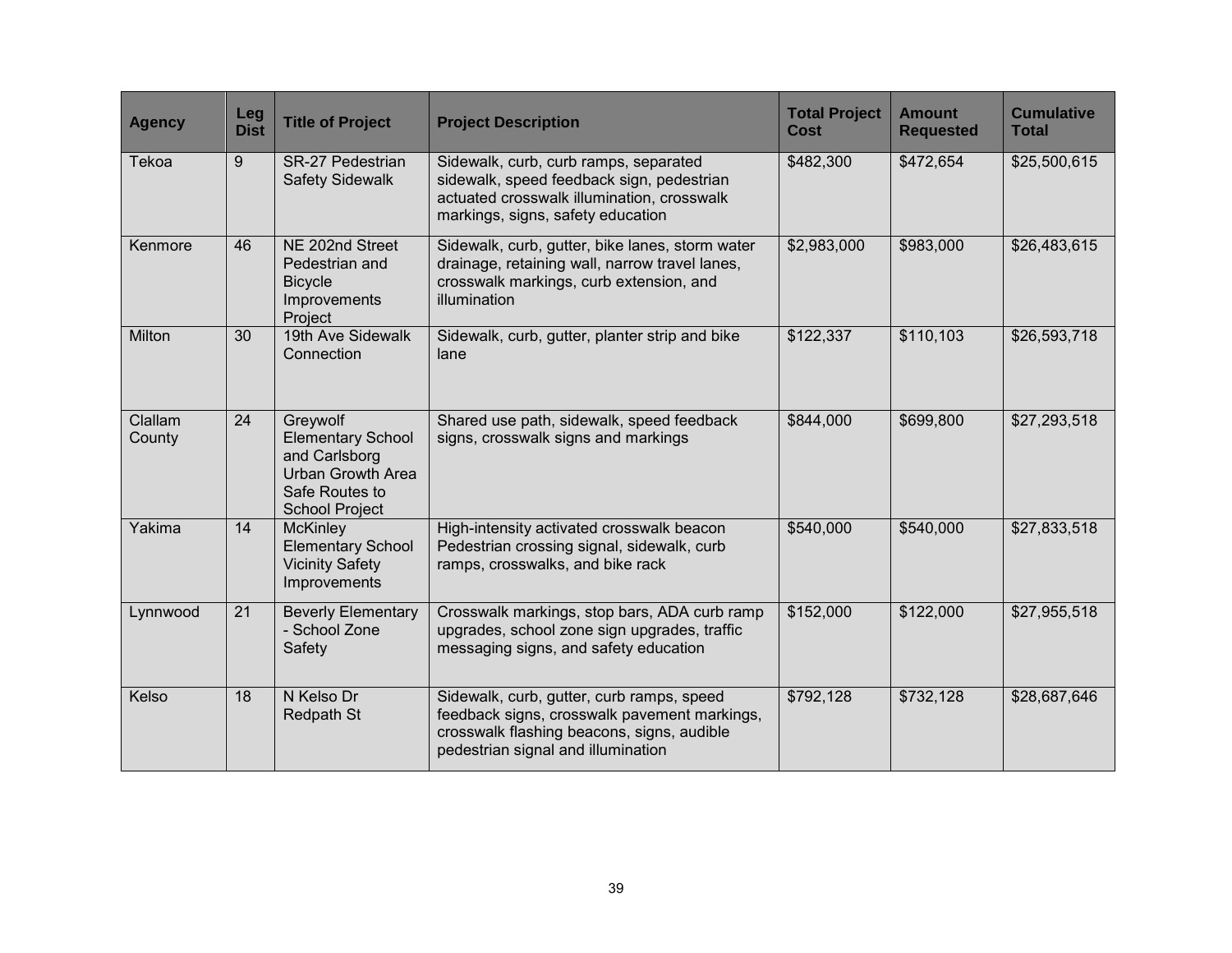| <b>Agency</b>              | <b>Leg</b><br><b>Dist</b> | <b>Title of Project</b>                                                                        | <b>Project Description</b>                                                                                                                                                                               | <b>Total Project</b><br><b>Cost</b> | <b>Amount</b><br><b>Requested</b> | <b>Cumulative</b><br><b>Total</b> |
|----------------------------|---------------------------|------------------------------------------------------------------------------------------------|----------------------------------------------------------------------------------------------------------------------------------------------------------------------------------------------------------|-------------------------------------|-----------------------------------|-----------------------------------|
| <b>Bellevue</b>            | 48                        | Northtowne Safe<br><b>Routes to School</b><br>Project                                          | Sidewalk, planter strip, raised intersection,<br>enhanced high visibility crosswalk, on-street<br>parking                                                                                                | \$2,395,616                         | \$1,300,000                       | \$29,987,646                      |
| Reardan                    | 13                        | Spokane St./Green<br>St. Sidewalk and<br><b>Ballfields Safe</b><br>Pathway Project,<br>Phase 2 | Sidewalk, curb, gutter, curb ramps, crosswalk,<br>storm water drainage, safety education                                                                                                                 | \$430,947                           | \$372,498                         | \$30,360,144                      |
| Walla Walla                | 16                        | School Avenue and<br><b>Pleasant Street</b><br><b>Pedestrian Safety</b><br>Improvements        | Reconstruct intersection to reduce crosswalk<br>length, curb extensions, sidewalk, curb, gutter,<br>curb ramps, school zone flashing beacons,<br>speed feedback sign                                     | \$1,147,600                         | \$544,000                         | \$30,904,144                      |
| <b>Lake Forest</b><br>Park | 46                        | 37th Avenue NE<br>Sidewalk (165th to<br>178th)                                                 | Sidewalk, planter strip, curb, gutter, storm water<br>Drainage, curb extension, crosswalk flashing<br>beacon, crosswalk signs, retaining walls, curb<br>ramps, and pedestrian<br>education/encouragement | \$1,164,000                         | \$1,104,000                       | \$32,008,144                      |
| Woodland                   | 20                        | SR503 Pedestrian<br><b>Safety Project</b><br>Phase I                                           | sidewalk, planter strip, curb gutter, storm water<br>drainage, curb ramps, bicycle path, crosswalk<br>flashing beacons, speed feedback signs, safety<br>education                                        | \$1,307,260                         | \$1,162,260                       | \$33,170,404                      |
| Ridgefield                 | 18                        | Hillhurst Multimodal<br>Trail                                                                  | Multi-use path, swale, extruded curb, median<br>island, crosswalk markings, school speed zone<br>flashing beacons                                                                                        | \$448,500                           | \$392,000                         | \$33,562,404                      |
| Yakima                     | 14                        | 88th Avenue<br><b>Sidewalk Project</b>                                                         | Curb, gutter, sidewalk, curb ramps, raised<br>crosswalks, crosswalk, bike rack and safety<br>education                                                                                                   | \$810,000                           | \$510,000                         | \$34,072,404                      |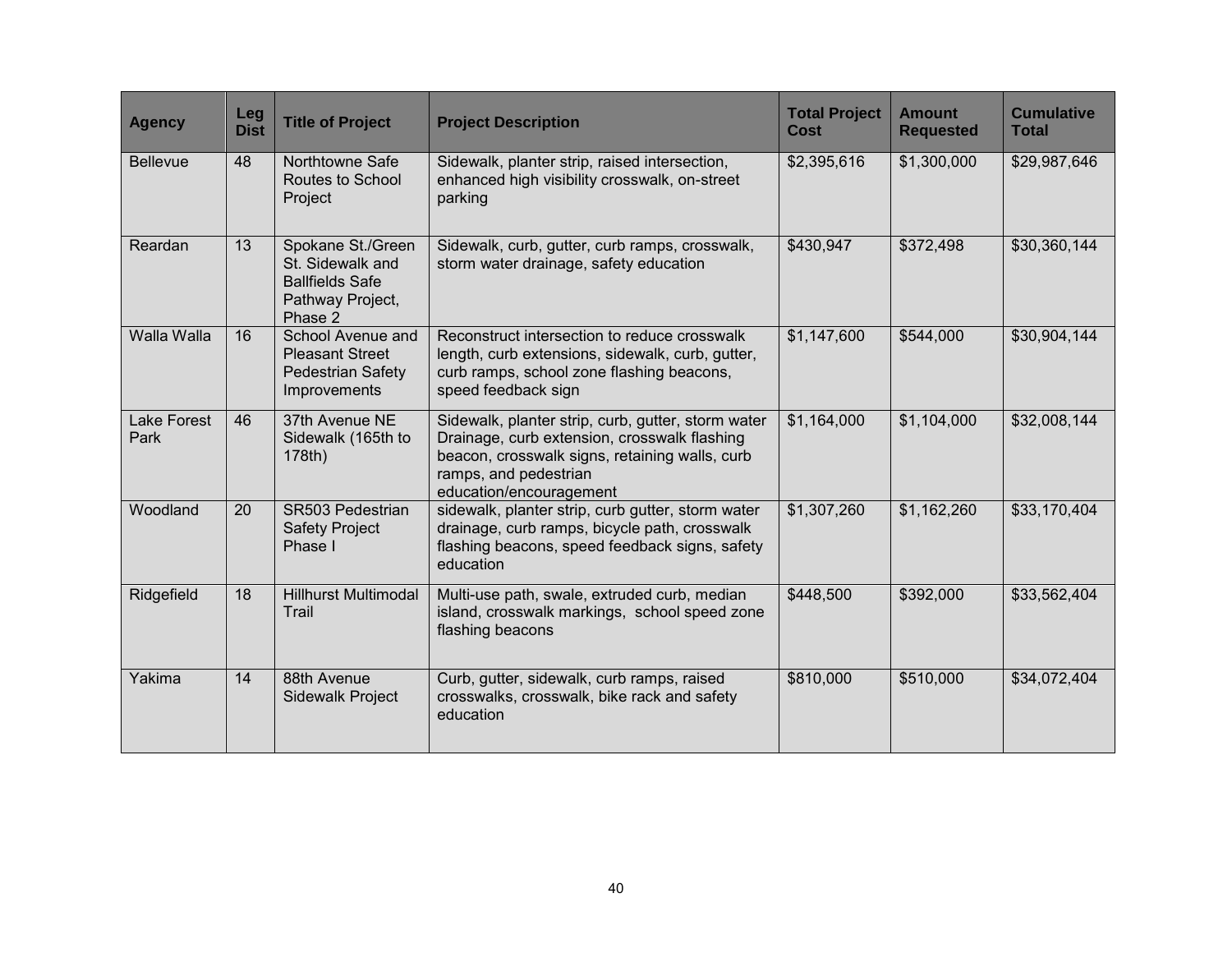| <b>Agency</b>                                                 | Leg<br><b>Dist</b> | <b>Title of Project</b>                                                                                    | <b>Project Description</b>                                                                                                                                          | <b>Total Project</b><br><b>Cost</b> | Amount<br><b>Requested</b> | <b>Cumulative</b><br><b>Total</b> |
|---------------------------------------------------------------|--------------------|------------------------------------------------------------------------------------------------------------|---------------------------------------------------------------------------------------------------------------------------------------------------------------------|-------------------------------------|----------------------------|-----------------------------------|
| Quallayute<br>Valley<br>School<br><b>District</b>             | 24                 | Elderberry<br>Intersection<br><b>Sidewalk</b><br>Improvement<br>Project                                    | Sidewalk, curb, gutter, curb ramps, crosswalk<br>markings                                                                                                           | \$204,050                           | \$204,050                  | \$34,276,454                      |
| Selah                                                         | 15                 | <b>West Fremont</b><br>Sidewalk<br>Improvements                                                            | Sidewalk, curb, gutter, bike lane, storm water<br>drainage, curb ramps, school speed zone<br>beacons                                                                | \$301,790                           | \$271,611                  | \$34,548,065                      |
| <b>King County</b>                                            | 34                 | <b>Highline School</b><br><b>District Safety</b><br>Improvements - 8th<br>Ave SW Active-<br>Transportation | Bike lane, sidewalk, curb, gutter and side path,<br>flexible delineators, shoulder widening,<br>pavement markings, signs, improve bus stops<br>and safety education | \$3,550,000                         | \$3,550,000                | \$38,098,065                      |
| Milton                                                        | 30                 | Oak St and 17th<br><b>Ave Sidewalk</b><br>Improvement                                                      | Sidewalk, curb, gutter, curb ramps, crosswalk<br>pavement markings                                                                                                  | \$112,514                           | \$101,263                  | \$38,199,328                      |
| <b>Benton</b><br>Franklin<br><b>Health</b><br><b>District</b> | 8                  | <b>Tri-Cities Walking</b><br><b>School Bus</b><br>Program                                                  | Walking school bus program                                                                                                                                          | \$27,776                            | \$27,776                   | \$38,227,104                      |
| Anacortes                                                     | 40                 | 2019 Anacortes<br>Safe Routes to<br><b>School Projects</b>                                                 | Sidewalk, crosswalk markings, raised<br>intersection, curb extensions, crosswalk flashing<br>beacon, illumination, bicycle safety<br>encouragement and education    | \$540,338                           | \$470,000                  | \$38,697,104                      |
| College<br>Place                                              | 16                 | <b>4BIKDES Project</b>                                                                                     | Two way cycle track, sidewalk, curb, gutter,<br>curb ramps, green pavement, and bicycle box                                                                         | \$854,000                           | \$676,000                  | \$39,373,104                      |
| Cheney<br><b>Public</b><br>Schools                            | 6                  | Snowdon<br><b>Pedestrian Route</b><br><b>Safety Project</b>                                                | Sidewalk, curb, gutter, multi-use path, curb<br>ramps, driveways, crosswalk markings, and<br>speed feedback signs                                                   | \$320,579                           | \$256,463                  | \$39,629,567                      |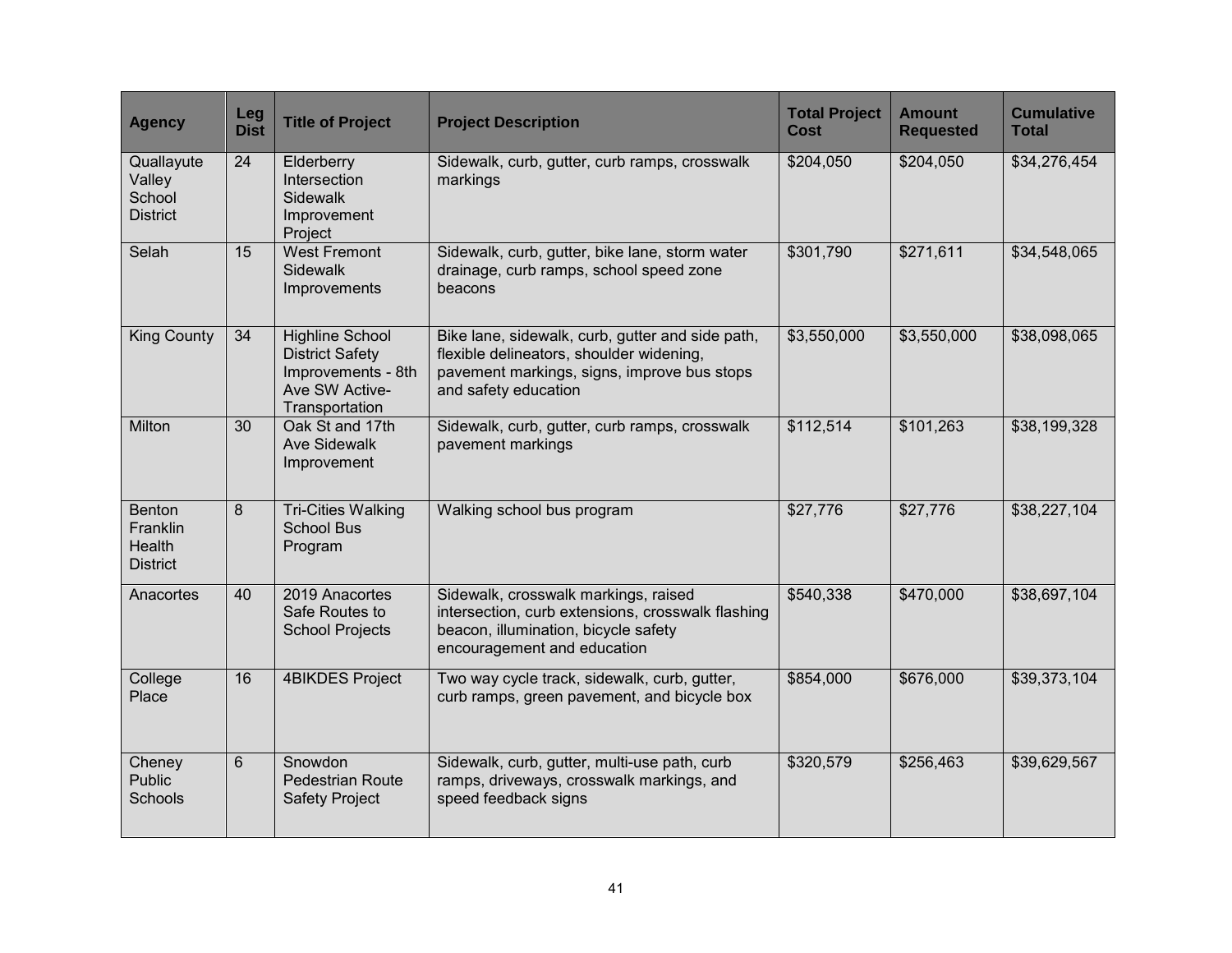| <b>Agency</b>       | Leg<br><b>Dist</b> | <b>Title of Project</b>                                                   | <b>Project Description</b>                                                                                                                                                            | <b>Total Project</b><br><b>Cost</b> | <b>Amount</b><br><b>Requested</b> | <b>Cumulative</b><br><b>Total</b> |
|---------------------|--------------------|---------------------------------------------------------------------------|---------------------------------------------------------------------------------------------------------------------------------------------------------------------------------------|-------------------------------------|-----------------------------------|-----------------------------------|
| Edmonds             | 21                 | 80th Ave W<br>Walkway from<br>188th St SW to<br><b>Olympic View Drive</b> | Sidewalk, curb, gutter, sharrows, crosswalk<br>marking, crosswalk flashing beacon, speed<br>feedback sign, storm water drainage facilities,<br>bike rack and bicycle safety education | \$2,135,000                         | \$1,506,000                       | \$41,135,567                      |
| Federal Way         | 30                 | Sacajawea Middle<br><b>School Sidewalk</b><br><b>SRTS Gap Project</b>     | Sidewalk, bicycle lane, planter strip, illumination,<br>storm water drainage, curb ramps and<br>crosswalk flashing beacon.                                                            | \$1,374,000                         | \$600,000                         | \$41,735,567                      |
| Lakewood            | 28                 | Phillips Rd SW:<br>Agate Rd SW to<br>Onyx Dr. SW                          | Sidewalk, curb, gutter, bike lanes, illumination,<br>storm water drainage, crosswalk and curb<br>ramps                                                                                | \$1,005,000                         | \$864,250                         | \$42,599,817                      |
| Monroe              | 39                 | 179th Ave Sidewalk<br>- 154th St to 157th<br>PI                           | Sidewalk, curb, gutter, planter strip, curb ramps,<br>storm water drainage, illumination, and bike<br>lane                                                                            | \$830,000                           | \$717,850                         | \$43,317,667                      |
| Snohomish<br>County | $\mathbf{1}$       | 212 St SE Sidewalk<br>Gap Improvements                                    | Sidewalk, planter strip, curb, gutter, storm water<br>drainage, curb ramps, crosswalk                                                                                                 | \$483,082                           | \$386,465                         | \$43,704,132                      |
| Tukwila             | 11                 | 46th Ave S Safe<br><b>Routes to School</b>                                | Sidewalk, curb, gutter, curb extensions, raised<br>crosswalk, storm water drainage, crosswalk<br>beacons                                                                              | \$2,536,725                         | \$2,536,725                       | \$46,240,857                      |
| College<br>Place    | 16                 | NE C Street &<br>Damsen NE Birch<br><b>Avenue Pedestrian</b><br>Upgrades  | Sidewalk, curb ramps, driveway entrances,<br>pavement, crosswalk striping, pedestrian<br>crossing ahead signs                                                                         | \$747,100                           | \$697,600                         | \$46,938,457                      |
| College<br>Place    | 16                 | NE C Street & NE<br><b>Birch Avenue</b><br>Pedestrian<br><b>Upgrades</b>  | Sidewalk, curb ramps, driveway entrances,<br>pavement, crosswalk striping, pedestrian<br>crossing ahead signs                                                                         | 642200                              | \$592,700                         | \$47,531,157                      |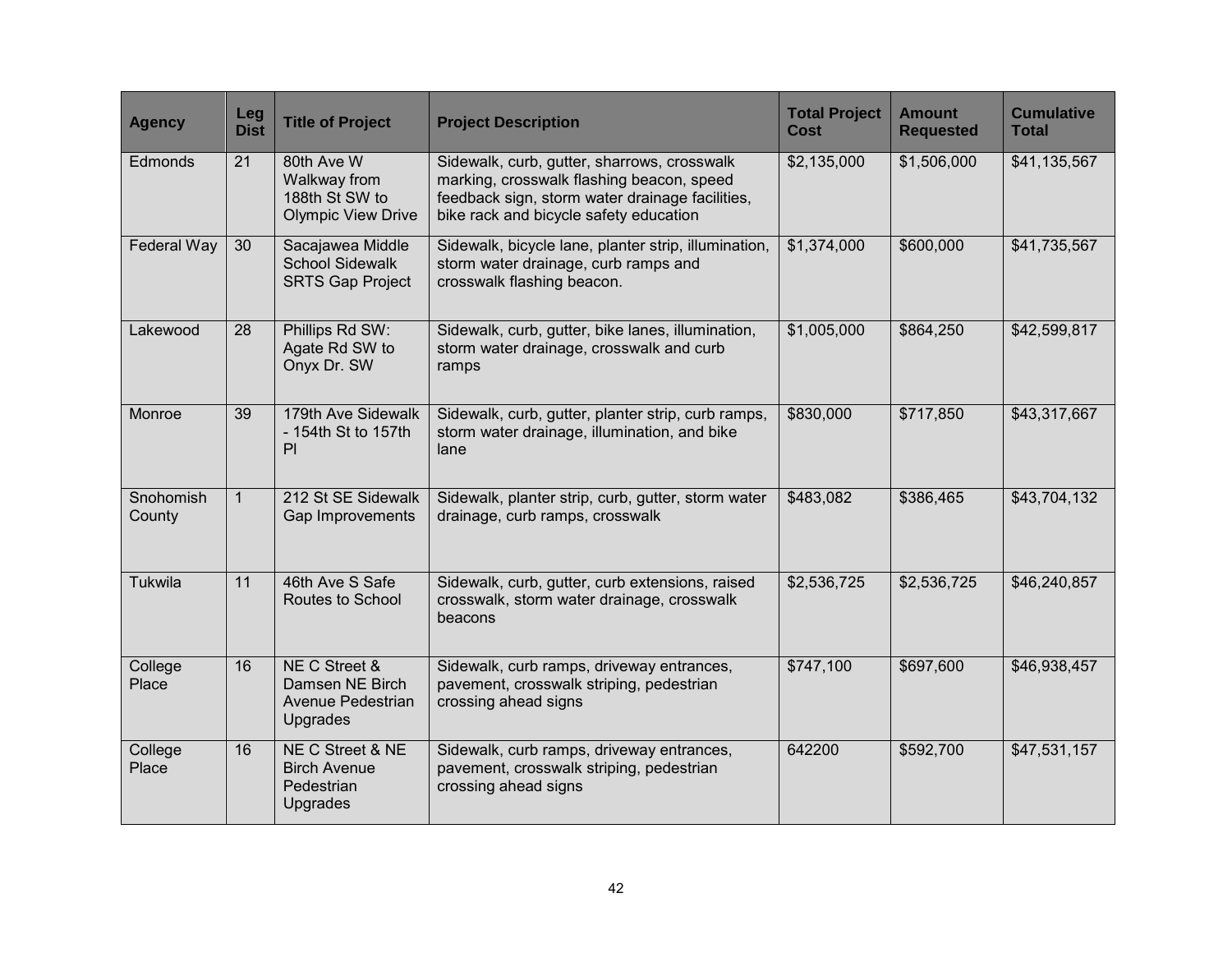| <b>Agency</b>          | Leg<br><b>Dist</b> | <b>Title of Project</b>                                                                                | <b>Project Description</b>                                                                                                                                           | <b>Total Project</b><br>Cost | <b>Amount</b><br><b>Requested</b> | <b>Cumulative</b><br><b>Total</b> |
|------------------------|--------------------|--------------------------------------------------------------------------------------------------------|----------------------------------------------------------------------------------------------------------------------------------------------------------------------|------------------------------|-----------------------------------|-----------------------------------|
| Kelso                  | 18                 | Allen Street 17th<br>Ave - Crescent Dr.                                                                | Sidewalk, curb ramps, storm water drainage,<br>speed feedback sign, crosswalk beacons, signs<br>and illumination                                                     | \$642,000                    | \$642,000                         | \$48,173,157                      |
| Spokane<br>County      | $\overline{4}$     | <b>Otis Orchards</b><br><b>Elementary School</b><br>Crosswalk and<br><b>Sidewalk Safety</b><br>Project | Sidewalk, bike lane, storm water swale, curb<br>extension, school speed zone beacon and<br>safety education                                                          | \$699,000                    | \$576,000                         | \$48,749,157                      |
| <b>Bothell</b>         | $\mathbf{1}$       | 130th PL NE and<br>132nd Ave NE<br>Sidewalk<br>Improvements<br>Project                                 | Sidewalk, planter strip buffer, curb, shoulder,<br>rockery wall, gutter storm water drainage, curb<br>ramps, crosswalks                                              | \$1,235,000                  | \$741,000                         | \$49,490,157                      |
| Dayton                 | 16                 | North 3rd Street<br>Reconstruction<br>Project                                                          | Reconstruct roadway, sidewalk, curb, gutter,<br>parking lane, curb ramps, railroad crossing,<br>crosswalk pavement markings, pedestrian<br>bridge and bridge barrier | \$1,268,426                  | \$442,216                         | \$49,932,373                      |
| Kenmore                | 46                 | <b>NE Arrowhead</b><br><b>Drive Safe Routes</b><br>to School                                           | Sidewalk, planter strip, curb, gutter, curb ramps,<br>storm water drainage, retaining walls, marked<br>crosswalks, pedestrian safety education and<br>encouragement  | \$1,182,181                  | \$1,063,963                       | \$50,996,336                      |
| Seattle                | 32                 | Meridian Ave N<br>between N 117th St<br>and N 122nd St<br><b>Sidewalk</b>                              | Sidewalk, planter strip, paved parking lane, curb<br>ramps                                                                                                           | \$686,875                    | \$412,000                         | \$51,408,336                      |
| Edmonds                | 21                 | Elm Way Walkway<br>from 8th Ave S to<br>9th Ave S/100th<br>Ave W                                       | Sidewalk, curb, gutter, curb ramps, speed<br>feedback signs, speed feedback sign, sharrows,<br>storm water drainage facilities, bicycle safety<br>education          | \$950,000                    | \$757,000                         | \$52,165,336                      |
| <b>Clark</b><br>County | 49                 | <b>Truman School</b><br>Sidewalk (NE 40th<br>Avenue/NE 47th<br>Street)                                 | Sidewalk, curb, gutter, storm water mitigation,<br>curb ramps, retaining wall, pavement marking,<br>signage and crosswalk illumination                               | \$489,000                    | \$439,000                         | \$52,604,336                      |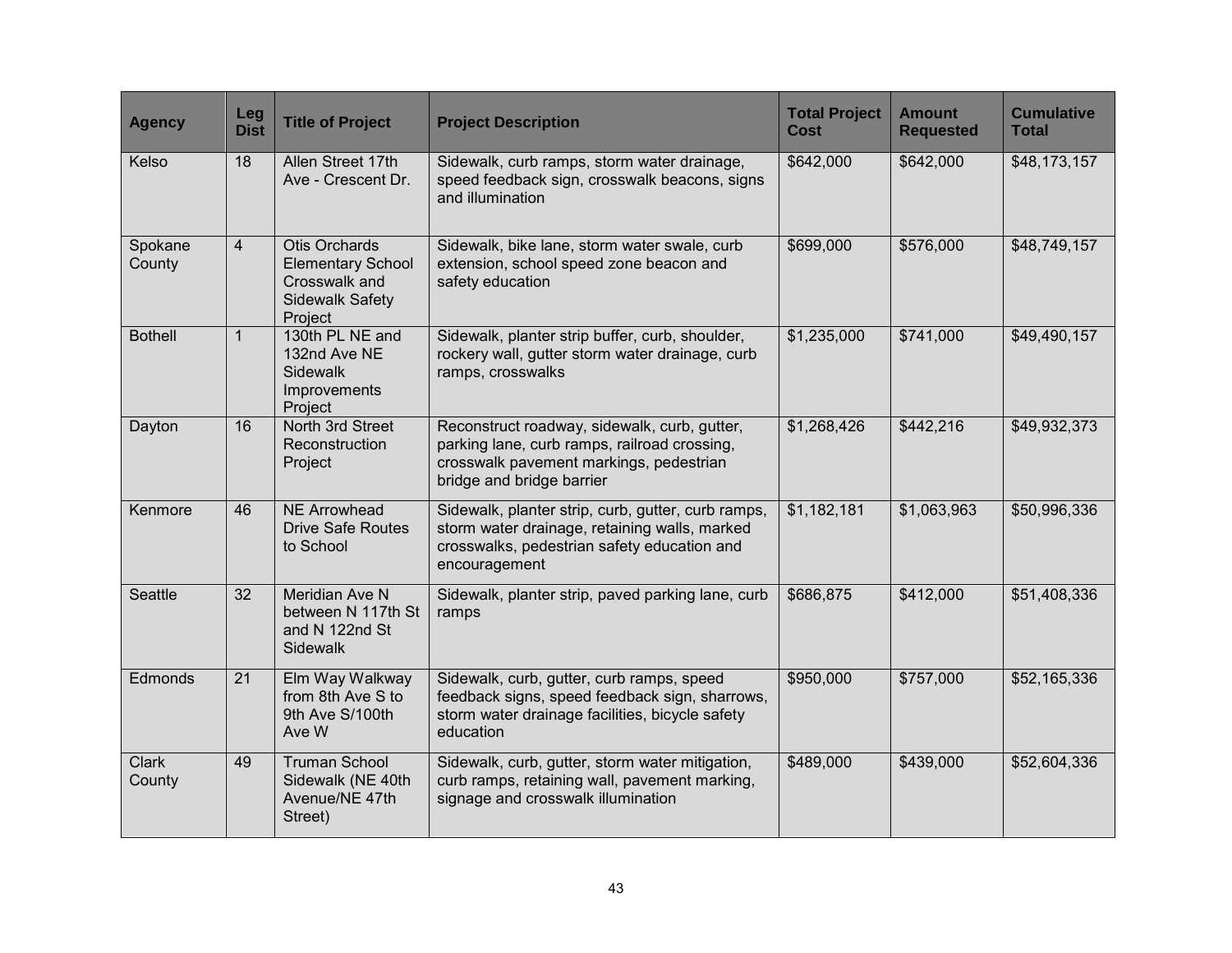| <b>Agency</b>       | Leg<br><b>Dist</b> | <b>Title of Project</b>                                                               | <b>Project Description</b>                                                                                                                                                                                                           | <b>Total Project</b><br>Cost | <b>Amount</b><br><b>Requested</b> | <b>Cumulative</b><br><b>Total</b> |
|---------------------|--------------------|---------------------------------------------------------------------------------------|--------------------------------------------------------------------------------------------------------------------------------------------------------------------------------------------------------------------------------------|------------------------------|-----------------------------------|-----------------------------------|
| Auburn              | 47                 | Lea Hill Safe<br>Routes to Multiple<br>Schools                                        | Sidewalk, curb, gutter, curb ramps, shoulder<br>widening, retaining wall and illumination                                                                                                                                            | \$1,826,904                  | \$1,551,904                       | \$54,156,240                      |
| Montesano           | 19                 | Simpson Avenue<br>Sidewalk - 3rd<br>Street to 1st Street                              | Sidewalk, curb, gutter, crosswalks, curb<br>extension, curb ramps, storm water drainage,                                                                                                                                             | \$159,000                    | \$145,900                         | \$54,302,140                      |
| Snohomish<br>County | $\mathbf{1}$       | 52nd Ave W<br>Sidewalk Gap<br>Improvement                                             | Sidewalk, curb, gutter, bike lane, planter strip                                                                                                                                                                                     | \$756,463                    | \$406,463                         | \$54,708,603                      |
| Spokane<br>County   | $\overline{4}$     | Midway Elementary<br><b>School Bike Lane</b><br>and Sidewalk<br><b>Safety Project</b> | Sidewalk, swale, bike lane, crosswalk markings                                                                                                                                                                                       | \$646,000                    | \$567,800                         | \$55,276,403                      |
| Napavine            | 20                 | 4th Ave Safe<br>Routes                                                                | Sidewalk, swale, curb ramps, crosswalk, curb<br>extension                                                                                                                                                                            | \$256,500                    | \$243,675                         | \$55,520,078                      |
| Kirkland            | $\mathbf{1}$       | 90th Ave NE - Finn<br>Hill Safe Route to<br>School                                    | Sidewalk, planter strip, curb, gutter, curb ramps,<br>and storm water drainage                                                                                                                                                       | \$458,000                    | \$364,550                         | \$55,884,628                      |
| Everett             | 38                 | Madison<br><b>Elementary Safe</b><br>Routes to School<br>Crossing<br>Improvements     | Crosswalk flashing beacons, crosswalk<br>markings, pick up and drop off restriping, signs<br>and curb ramps                                                                                                                          | \$587,200                    | \$528,400                         | \$56,413,028                      |
| Oroville            | $\overline{4}$     | Oroville Elementary<br><b>School Safety</b><br>Improvements                           | Curb ramps, curb extension, sidewalk, curb,<br>gutter, planter strip, crosswalk, install parking<br>lane and bus loading/unloading upgrades, road<br>reconfiguration, speed feedback signs, storm<br>water drainage and illumination | \$359,019                    | \$305,160                         | \$56,718,188                      |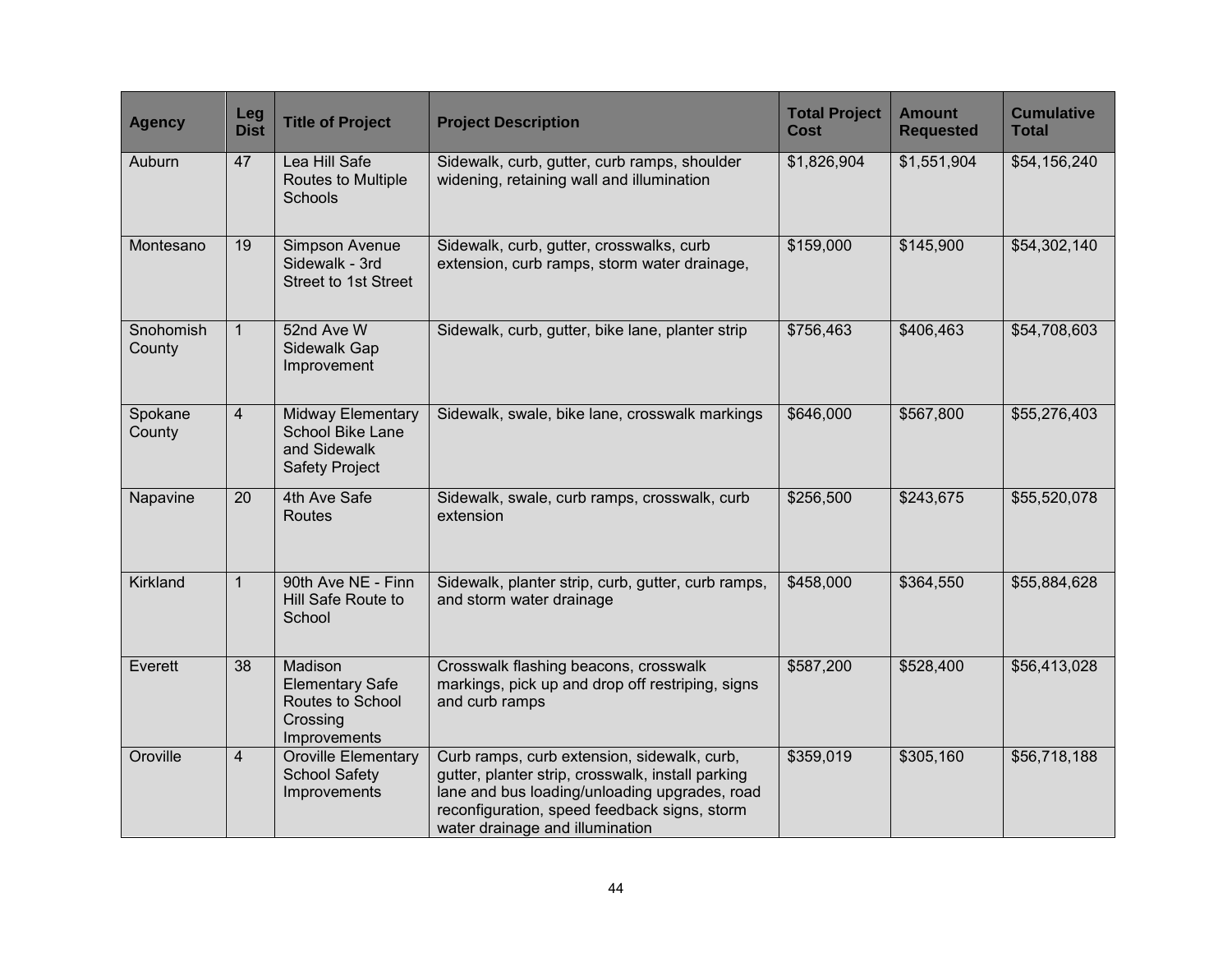| <b>Agency</b>      | Leg<br><b>Dist</b> | <b>Title of Project</b>                                                           | <b>Project Description</b>                                                                                                                 | <b>Total Project</b><br><b>Cost</b> | <b>Amount</b><br><b>Requested</b> | <b>Cumulative</b><br><b>Total</b> |
|--------------------|--------------------|-----------------------------------------------------------------------------------|--------------------------------------------------------------------------------------------------------------------------------------------|-------------------------------------|-----------------------------------|-----------------------------------|
| Kirkland           | 48                 | 126th Ave NE -<br><b>Mark Twain</b><br><b>Elementary Safe</b><br>Routes to School | Sidewalk, planter strip, curb, gutter, curb ramps,<br>storm water drainage                                                                 | \$311,360                           | \$250,000                         | \$56,968,188                      |
| Richland           | 8                  | Marcus Whitman<br>Elementary<br><b>Sidewalk Addition</b><br>& Improvement         | Street re-construction, sidewalk, curb, gutter,<br>curb ramps, safety education                                                            | \$144,150                           | \$129,735                         | \$57,097,923                      |
| Ferndale           | 42                 | <b>Thornton Street</b><br>Improvements<br>Project, Vista to<br>Malloy             | Reconstruct roadway, sidewalk, planter strip,<br>curb, gutter, curb ramps, shoulders, crosswalk<br>markings and storm water drainage       | \$2,149,000                         | \$250,000                         | \$57,347,923                      |
| <b>Benton City</b> | 16                 | Horne Drive/SR<br>225 Sidewalk<br>Improvement                                     | Sidewalk, curb, gutter, illumination, curb ramps,<br>storm water drainage, crosswalks, shoulder and<br>retaining wall                      | \$427,587                           | \$407,587                         | \$57,755,510                      |
| Wenatchee          | 12                 | Elliott Ave /<br>Castlerock Ave<br>Pedestrian<br>Crossing<br>Improvements         | curb extension, crosswalk flashing beacons                                                                                                 | \$333,700                           | \$333,700                         | \$58,089,210                      |
| <b>Bothell</b>     | $\mathbf{1}$       | 9th Ave SE<br>Pedestrian<br>Improvements                                          | Sidewalk, planter strip, curb, gutter, storm water<br>drainage, midblock crossings, pedestrian<br>crosswalk flags, and curb ramps          | \$1,240,000                         | \$744,000                         | \$58,833,210                      |
| Mattawa            | 13                 | <b>Riverview Avenue</b><br>and Boundary<br>Avenue Pedestrian<br>Improvements      | Sidewalk, curb, gutter, curb ramps, planter strip,<br>restripe drop-off zone, speed feedback signs,<br>crosswalk beacons, safety education | \$610,000                           | \$610,000                         | \$59,443,210                      |
| Marysville         | 39<br>and<br>39    | Cascade<br><b>Elementary School</b><br>Safe Routes to<br>School (51st Ave<br>NE)  | Sidewalk, curb, gutter, and curb ramps                                                                                                     | \$632,000                           | \$474,000                         | \$59,917,210                      |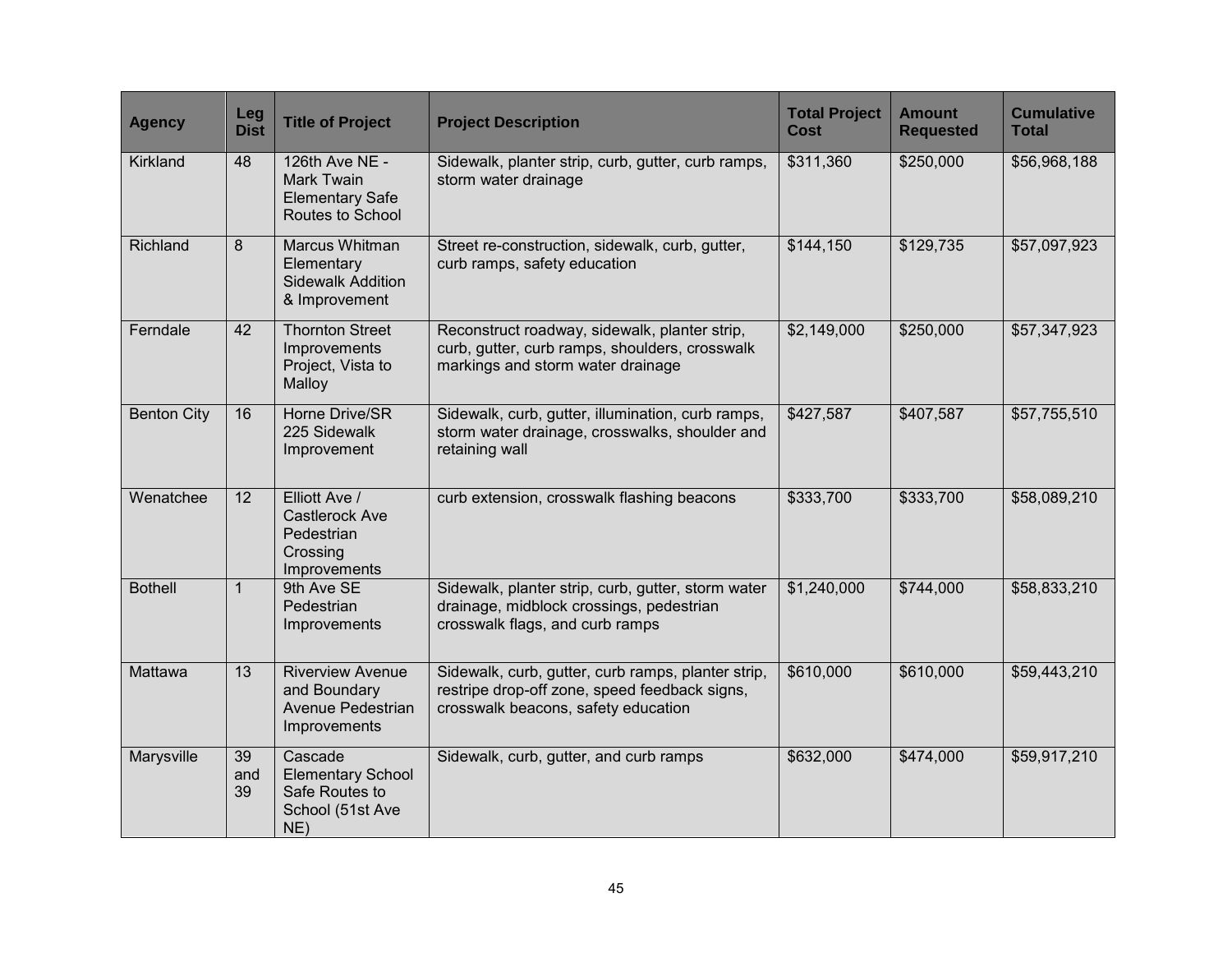| <b>Agency</b>       | Leg<br><b>Dist</b> | <b>Title of Project</b>                                                                                            | <b>Project Description</b>                                                                                                          | <b>Total Project</b><br><b>Cost</b> | <b>Amount</b><br><b>Requested</b> | <b>Cumulative</b><br><b>Total</b> |
|---------------------|--------------------|--------------------------------------------------------------------------------------------------------------------|-------------------------------------------------------------------------------------------------------------------------------------|-------------------------------------|-----------------------------------|-----------------------------------|
| Port<br>Townsend    | 24                 | <b>Salish Coast</b><br><b>Elementary School</b><br>Sidewalk and<br>Crossings on<br>Discovery Road                  | Sidewalk, curb ramps, crosswalk beacons,<br>crosswalk markings,                                                                     | \$1,637,219                         | \$1,309,775                       | \$61,226,985                      |
| Puyallup            | 25                 | Fruitland<br><b>Elementary School</b><br>Pedestrian<br>Improvements                                                | Sidewalk, curb, gutter, planter strip, storm water<br>drainage, curb ramps, crosswalk beacons,<br>illumination and safety education | \$1,195,000                         | \$1,175,000                       | \$62,401,985                      |
| Spokane<br>Valley   | $\overline{4}$     | <b>Wilbur Road</b><br><b>Sidewalk</b>                                                                              | Sidewalk, curb, gutter, curb ramps, widen travel<br>lane and pavement                                                               | \$644,000                           | \$557,060                         | \$62,959,045                      |
| Lynnwood            | 32                 | Meadowdale High<br><b>School Pedestrian</b><br>Improvements                                                        | Trail connection, illumination, planning/design<br>study, upgrade school speed zone signs, safety<br>education                      | \$565,000                           | \$479,000                         | \$63,438,045                      |
| Spokane<br>County   | $\overline{4}$     | <b>Prairie View</b><br><b>Elementary School</b><br>Sidewalk and<br><b>Flashing Beacon</b><br><b>Safety Project</b> | Sidewalk, swale, crosswalk and school zone<br>flashing beacons                                                                      | \$272,700                           | \$248,700                         | \$63,686,745                      |
| <b>Kettle Falls</b> | $\overline{7}$     | Evergreen Dr. and<br>Juniper St.<br>Sidewalk<br><b>Installation Project</b>                                        | Sidewalk, curb, gutter, shoulder, curb ramps,<br>crosswalk markings and encouragement<br>activities                                 | \$296,300                           | \$293,520                         | \$63,980,265                      |
| <b>Zillah</b>       | 15                 | Second Avenue<br>and Second Street<br>Sidewalk<br>Improvements                                                     | Sidewalk, curb, gutter, storm water drainage,<br>curb ramps                                                                         | \$430,990                           | \$397,665                         | \$64,377,930                      |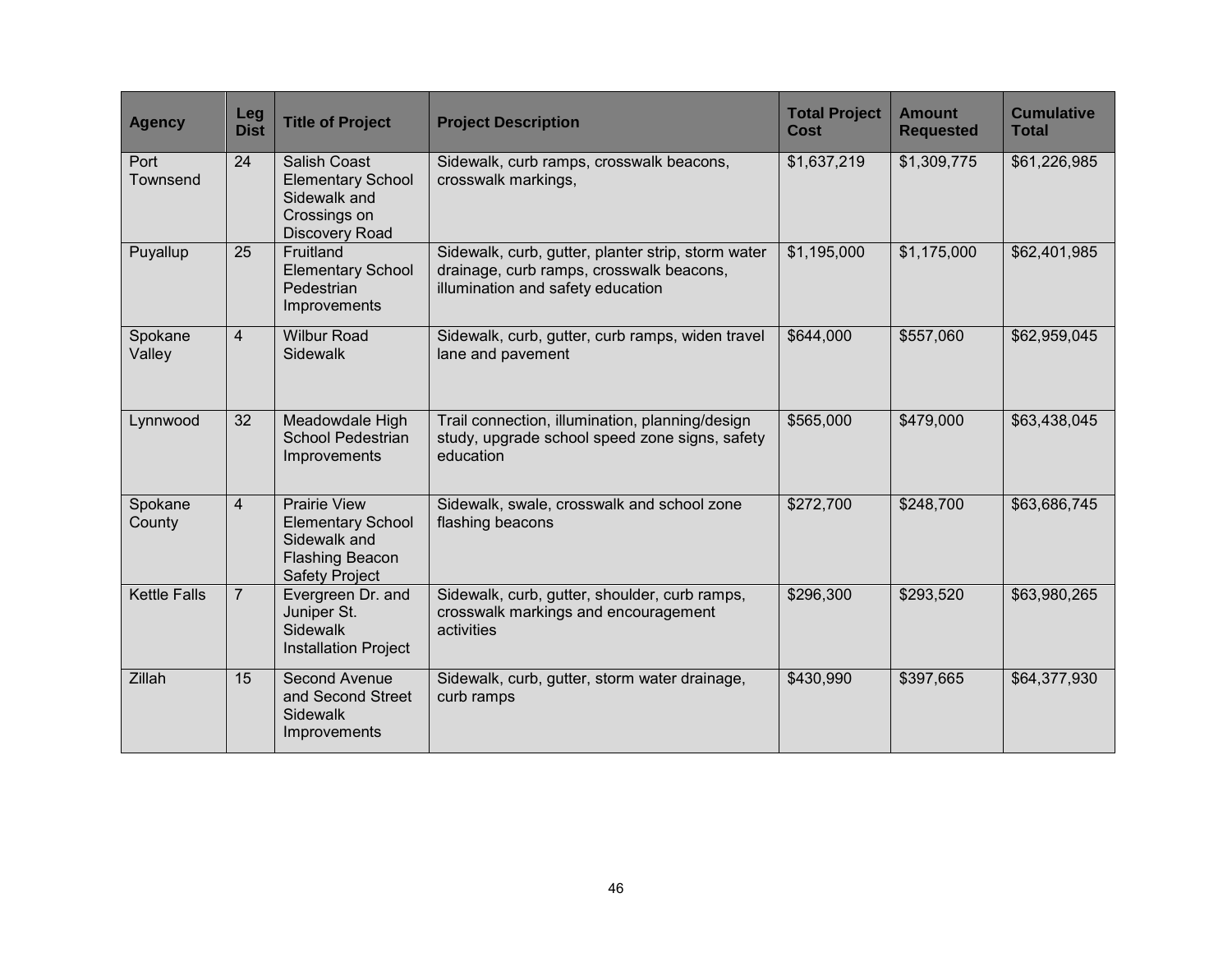| <b>Agency</b>     | Leg<br><b>Dist</b> | <b>Title of Project</b>                                                                                              | <b>Project Description</b>                                                                                                                                                      | <b>Total Project</b><br>Cost | <b>Amount</b><br><b>Requested</b> | <b>Cumulative</b><br><b>Total</b> |
|-------------------|--------------------|----------------------------------------------------------------------------------------------------------------------|---------------------------------------------------------------------------------------------------------------------------------------------------------------------------------|------------------------------|-----------------------------------|-----------------------------------|
| Zillah            | 15                 | <b>Third Avenue</b><br>Sidewalk<br>Improvments-<br><b>Westwind Drive to</b><br><b>Meadowlark Lane</b><br>(northside) | Sidewalk, curb, gutter, storm water drainage,<br>curb ramps, road widening and illumination                                                                                     | \$485,510                    | \$485,510                         | \$64,863,440                      |
| Edgewood          | 31                 | <b>Mountain View</b><br>Elementary 119th<br>Ave E<br>Improvements                                                    | Asphalt walkway, wedge curb or swale, curb<br>ramps, crosswalk pavement markings and<br>signage                                                                                 | \$162,000                    | \$145,800                         | \$65,009,240                      |
| Everett           | 38                 | Madison<br><b>Elementary Safe</b><br>Routes to School<br>Sidewalk<br>Improvements<br>Phase I                         | Sidewalk, curb, gutter, storm water drainage,<br>crosswalk flashing beacons, curb ramps, traffic<br>signal upgrade, signing, pavement markings<br>and traffic monitoring camera | \$665,200                    | \$598,680                         | \$65,607,920                      |
| Spokane<br>County | $\overline{4}$     | <b>Mullan Road</b><br><b>Elementary School</b><br>Sidewalk/Flashing<br><b>Beacon Safety</b><br>Project               | Sidewalk, curb, gutter, curb ramps, school zone<br>flashing beacons                                                                                                             | \$319,400                    | \$282,400                         | \$65,890,320                      |
| Kent              | 47                 | Meridian<br><b>Elementary Safe</b><br>Routes to School                                                               | Traffic signal, "shoulder path", extruded curb,<br>crosswalk markings, and illumination                                                                                         | \$961,019                    | \$961,019                         | \$66,851,339                      |
| Kent              | 47                 | Neely O'Brien<br><b>Elementary Safe</b><br>Routes to School                                                          | Traffic signal and crosswalk                                                                                                                                                    | \$976,477                    | \$976,477                         | \$67,827,816                      |
| Spokane           | $\overline{3}$     | Audubon<br><b>Elementary Safe</b><br>Routes to School<br>Project                                                     | Sidewalk, planter strip, curb ramps, crosswalk<br>markings, speed feedback signs, illumination,                                                                                 | \$789,000                    | \$729,000                         | \$68,556,816                      |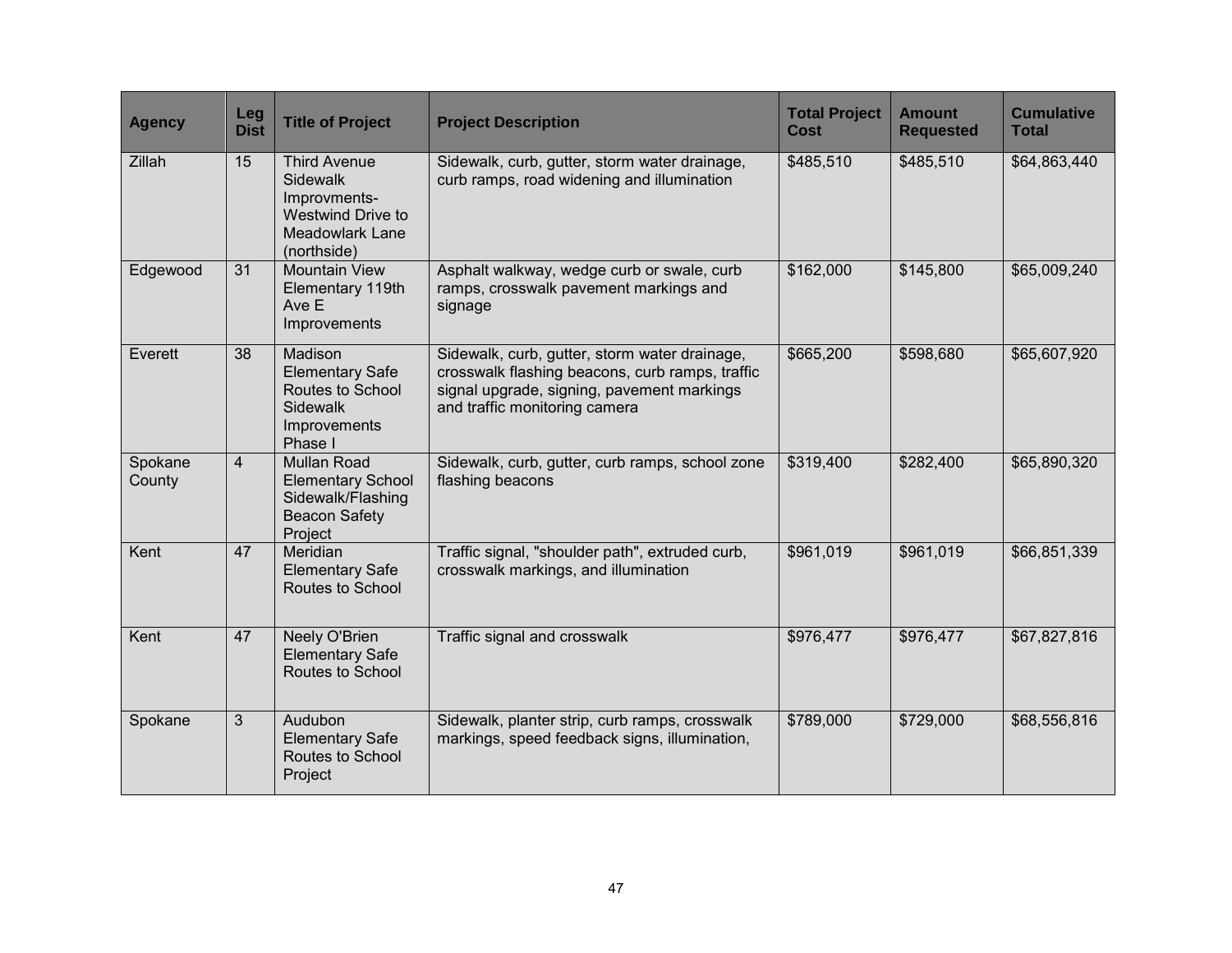| <b>Agency</b>              | Leg<br><b>Dist</b> | <b>Title of Project</b>                                                                  | <b>Project Description</b>                                                                                                             | <b>Total Project</b><br>Cost | <b>Amount</b><br><b>Requested</b> | <b>Cumulative</b><br><b>Total</b> |
|----------------------------|--------------------|------------------------------------------------------------------------------------------|----------------------------------------------------------------------------------------------------------------------------------------|------------------------------|-----------------------------------|-----------------------------------|
| Marysville                 | 38<br>and<br>39    | <b>Shoultes</b><br><b>Elementary School</b><br>Safe Routes to<br>School (51st Ave<br>NE) | Sidewalk, curb, gutter, curb ramps, bike lane,<br>remove crosswalks, add center turn lane                                              | \$1,192,458                  | \$680,733                         | \$69,237,549                      |
| Quinault                   | 24                 | <b>School Walk Route</b><br>Along 109                                                    | Trail replacement and storm water drainage                                                                                             | \$76,545                     | \$76,545                          | \$69,314,095                      |
| Asotin<br>County           | 9                  | 6th Avenue<br><b>Sidewalk Project</b>                                                    | Sidewalk, curb, gutter, curb ramps, manholes,<br>catch basins, piping, permanent signing and<br>pavement markings                      | \$2,156,503                  | \$1,940,853                       | \$71,254,948                      |
| Seattle                    | 46                 | 17th Ave NE<br>Sidewalk                                                                  | Sidewalk, curb, gutter, curb ramps, storm water<br>drainage, retaining wall                                                            | \$945,223                    | \$945,223                         | \$72,200,171                      |
| Tukwila                    | 11                 | 152nd Street Safe<br>Routes to School                                                    | Sidewalk, curb, gutter, storm water drainage,<br>parking lane                                                                          | \$2,826,356                  | \$2,826,356                       | \$75,026,527                      |
| Bainbridge<br>Island       | 23                 | <b>Woodward School</b><br>Sidewalk<br>Improvements                                       | Sidewalk, shoulders, and speed feedback signs                                                                                          | \$177,000                    | \$159,300                         | \$75,185,827                      |
| <b>Lake Forest</b><br>Park | 46                 | <b>LFP Elementary</b><br><b>Sidewalk</b><br>Improvements                                 | Sidewalk, planter strip, curb, gutter, storm water<br>drainage, retaining walls, curb ramps, and<br>pedestrian education/encouragement | \$1,571,000                  | \$1,511,000                       | \$76,696,827                      |
| Tieton                     | 14                 | <b>Franklin Road</b><br><b>Sidewalk</b><br>Improvements                                  | Sidewalk, curb, gutter, storm water drainage,<br>shoulder, intersection improvement, pedestrian<br>bridge                              | \$442,255                    | \$442,255                         | \$77,139,082                      |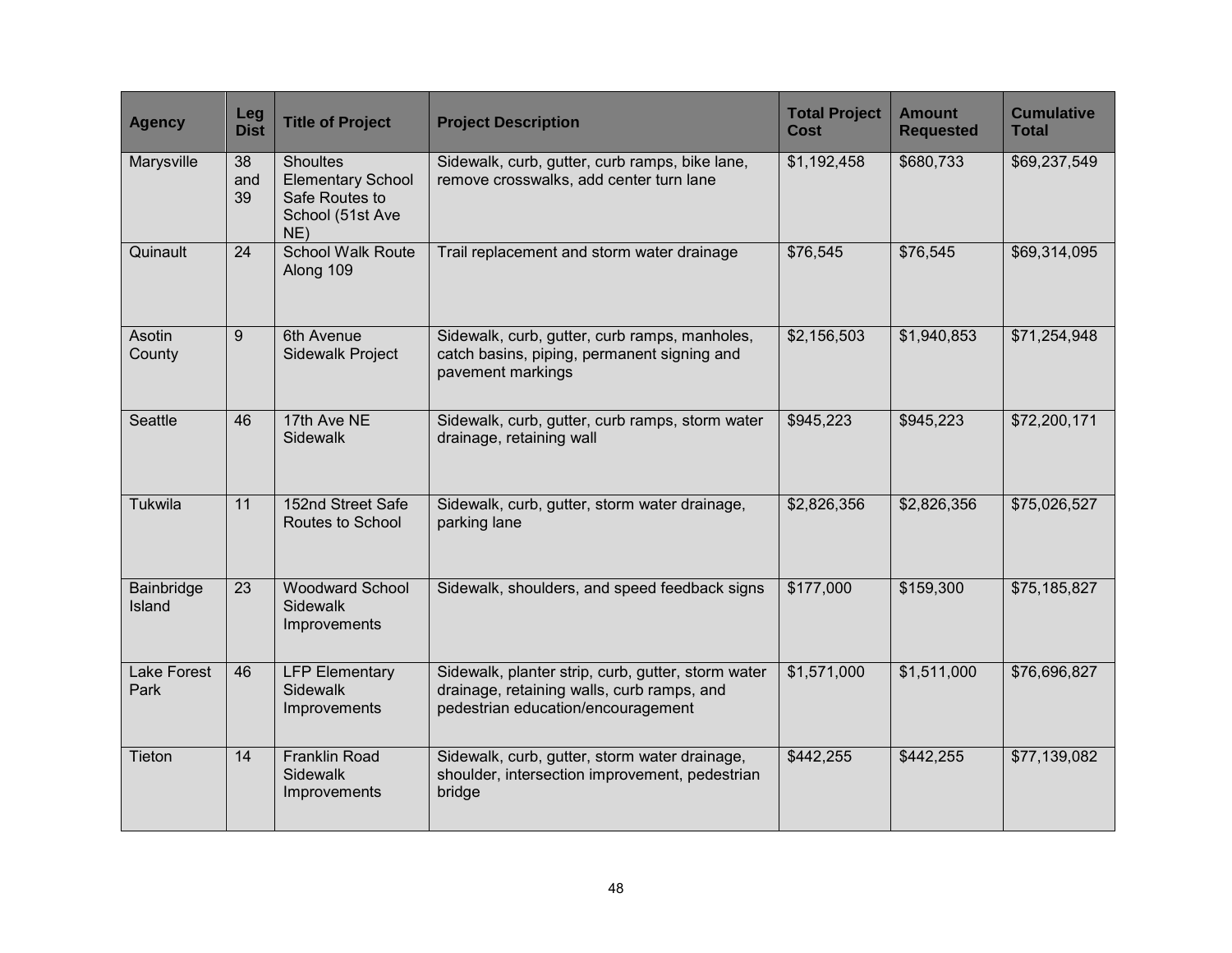| <b>Agency</b>       | Leg<br><b>Dist</b> | <b>Title of Project</b>                                                                              | <b>Project Description</b>                                                                            | <b>Total Project</b><br>Cost | <b>Amount</b><br><b>Requested</b> | <b>Cumulative</b><br><b>Total</b> |
|---------------------|--------------------|------------------------------------------------------------------------------------------------------|-------------------------------------------------------------------------------------------------------|------------------------------|-----------------------------------|-----------------------------------|
| Everett             | 38                 | Madison<br><b>Elementary Safe</b><br>Routes to School<br><b>Sidewalk</b><br>Improvements<br>Phase II | Sidewalk, curb, gutter, curb ramps, storm water<br>drainage and pick up/drop off pavement<br>markings | \$2,526,400                  | \$2,273,700                       | \$79,412,782                      |
| Snohomish<br>County | $\mathbf{1}$       | Lake Stickney<br>Pedestrian<br>Improvements                                                          | Walkway/shoulder, media filter drain                                                                  | \$2,747,000                  | \$1,000,000                       | \$80,412,782                      |
| Republic            | $\overline{7}$     | Safe Route for<br>Students along<br><b>SR20</b>                                                      | Sidewalk, swale, retaining wall                                                                       | \$421,780                    | \$319,780                         | \$80,732,562                      |
| Richland            | 8                  | Orchard<br>Elementary<br>Crossing<br>Improvement<br>Project                                          | Raised crosswalk, curb ramps, crosswalk<br>beacons, crosswalk signs                                   | \$50,895                     | \$50,895                          | \$80,783,457                      |
| Ellensburg          | 13                 | 1st Ave Sidewalk<br>Improvements                                                                     | Sidewalk, crosswalks, and curb ramps                                                                  | \$195,051                    | \$167,293                         | \$80,950,750                      |
| Leavenwort<br>h     | 12                 | <b>Orchard Street</b><br><b>Sidewalk Addition</b>                                                    | Sidewalk, curb, gutter, shoulder and curb ramps                                                       | \$119,890                    | \$107,312                         | \$81,058,062                      |
| Roslyn              | 13                 | Safe Route<br><b>Sidewalk Extension</b>                                                              | Sidewalk, curb, gutter, shoulder storm water<br>drainage                                              | \$1,692,584                  | \$1,630,660                       | \$82,688,722                      |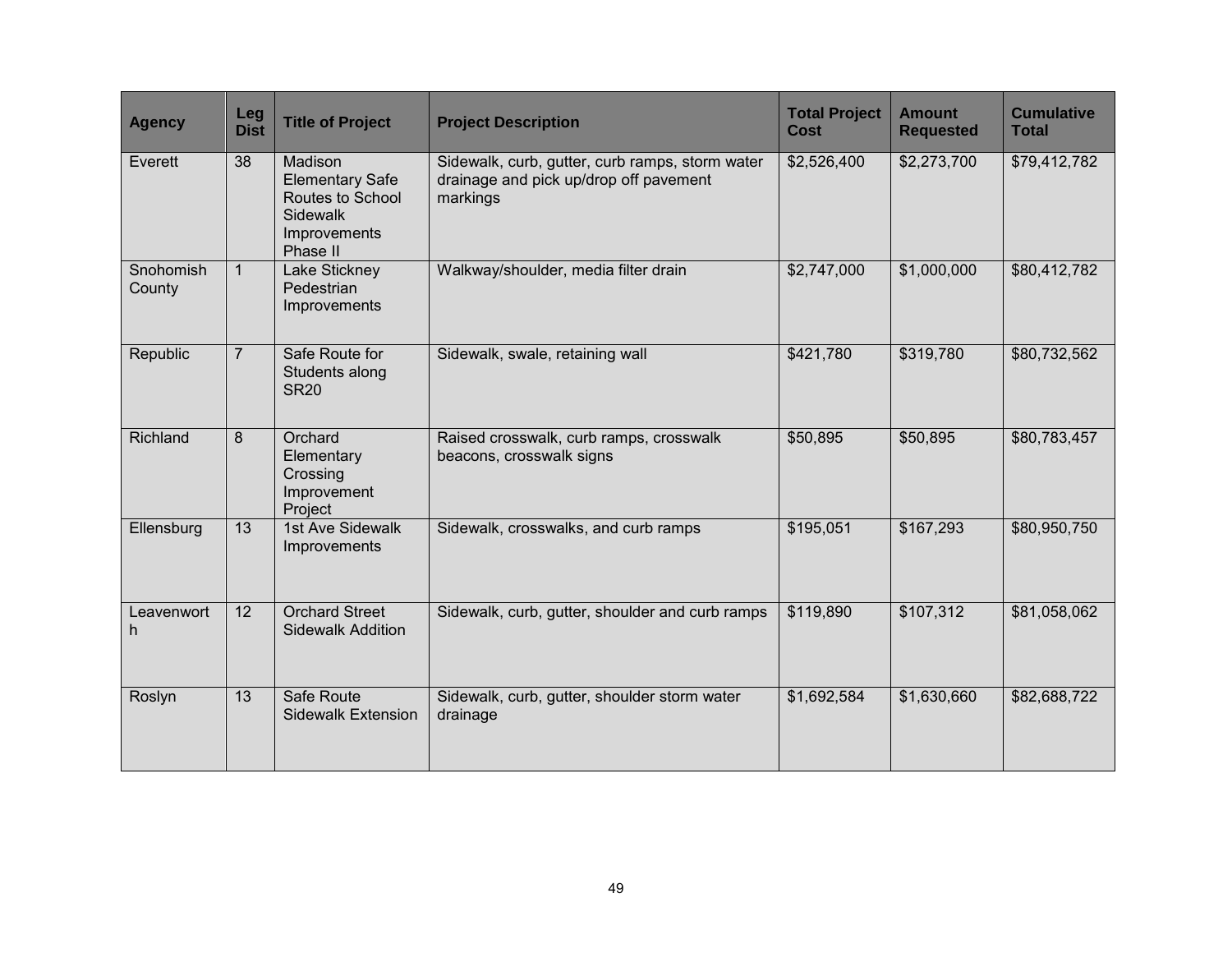| <b>Agency</b>    | Leg<br><b>Dist</b> | <b>Title of Project</b>                                                  | <b>Project Description</b>                                                                                                                                                                                                            | <b>Total Project</b><br><b>Cost</b> | <b>Amount</b><br><b>Requested</b> | <b>Cumulative</b><br><b>Total</b> |
|------------------|--------------------|--------------------------------------------------------------------------|---------------------------------------------------------------------------------------------------------------------------------------------------------------------------------------------------------------------------------------|-------------------------------------|-----------------------------------|-----------------------------------|
| Kennewick        | 16                 | W. 36th Ave.<br>Pedestrian<br>Improvements<br>Project                    | Sidewalk, curb, gutter, curb ramps, illumination,<br>crosswalk markings, storm water drainage, and<br>widen road                                                                                                                      | \$273,000                           | \$245,700                         | \$82,934,422                      |
| Pierce<br>County | $\overline{2}$     | 78th Avenue East<br><b>Pedestrian Safety</b><br>Improvements             | Sidewalk, curb, gutter, curb ramps, swale                                                                                                                                                                                             | \$902,600                           | \$802,600                         | \$83,737,022                      |
| Kalama           | 20                 | 10th Street and<br><b>Cedar Street</b><br><b>Sidewalk</b><br>Improvement | Sidewalk, curb, gutter, curb ramps and<br>illumination                                                                                                                                                                                | \$614,900                           | \$614,900                         | \$84,351,922                      |
| Dupont           | 28                 | <b>Street Trees and</b><br>Sidewalk Team                                 | Sidewalk maintenance                                                                                                                                                                                                                  | \$2,170,600                         | \$100,000                         | \$84,451,922                      |
| Seattle          | 37                 | S King St Safety<br>Improvements                                         | Project moved to Pedestrian Bicycle Program -<br>Widen sidewalk, bike lane/sharrows,<br>illumination, curb ramps, raised crosswalk, curb<br>extensions, audible pedestrian signal, leading<br>pedestrian signal phase, speed cushions | \$1,067,000                         | \$400,000                         | \$84,851,922                      |
| Seattle          | 37                 | Rainier Ave S<br>Crossing<br>Improvements                                | Project withdrawn per applicant - Curb<br>extensions, raised crossing and bicycle<br>channelization islands, green pavement<br>markings, pedestrian countdown signal heads,<br>audible pedestrian signal                              | \$883,366                           | \$698,693                         | \$85,550,615                      |
| <b>Seattle</b>   | 32                 | Ashworth Ave N<br>and N 130th St<br>Signal                               | Project withdrawn per applicant - Traffic signal<br>with backplates, retroreflective boarders, and<br>pedestrian countdowns, pedestrian push<br>buttons, curb extension, illumination, crosswalk,<br>curb ramps,                      | \$358,000                           | \$265,000                         | \$85,815,615                      |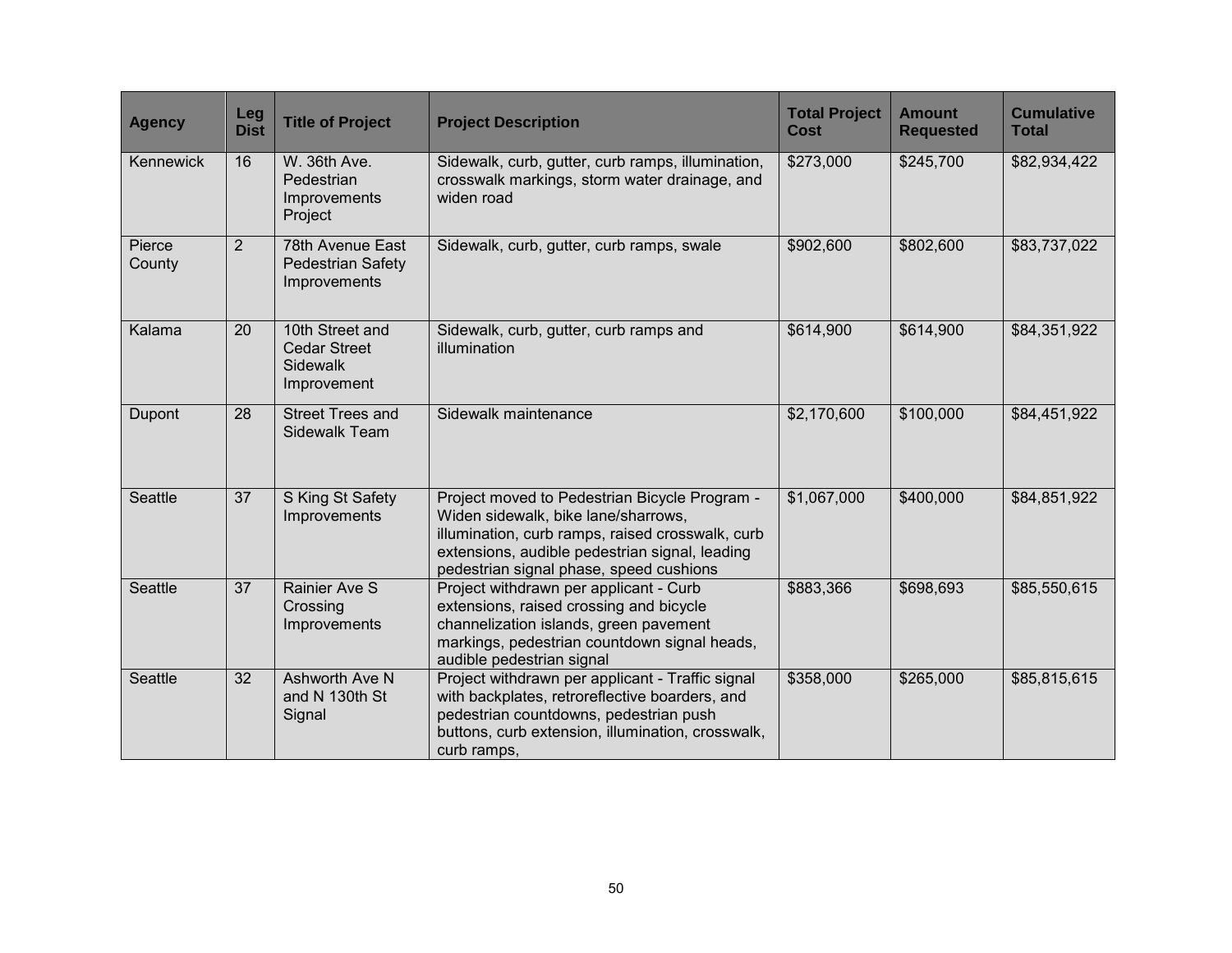### <span id="page-52-0"></span>**Past Performance**

- Since this program was created in 2005, (ESSB 6091) funding requests have consistently exceeded funding amounts provided.
- Between 2005 and 2017, approximately \$71 million was made available for 215 projects.
- Beginning in 2009, funds were prioritized for the SRTS bicycle and pedestrian safety education project, which provides education about bike and pedestrian safety to children in 5<sup>th</sup> through 8<sup>th</sup> grades. The project has been implemented in 84 school districts and has reached approximately 158,540 children.

<span id="page-52-1"></span>

#### **Figure 3 - Safe Routes to School Program Funding Requested and Awarded 2005-2018**

- 79% of projects awarded between 2013 and 2015 have been completed.
- To date, 162 Safe Routes to School projects are complete, 51 are underway and two were cancelled.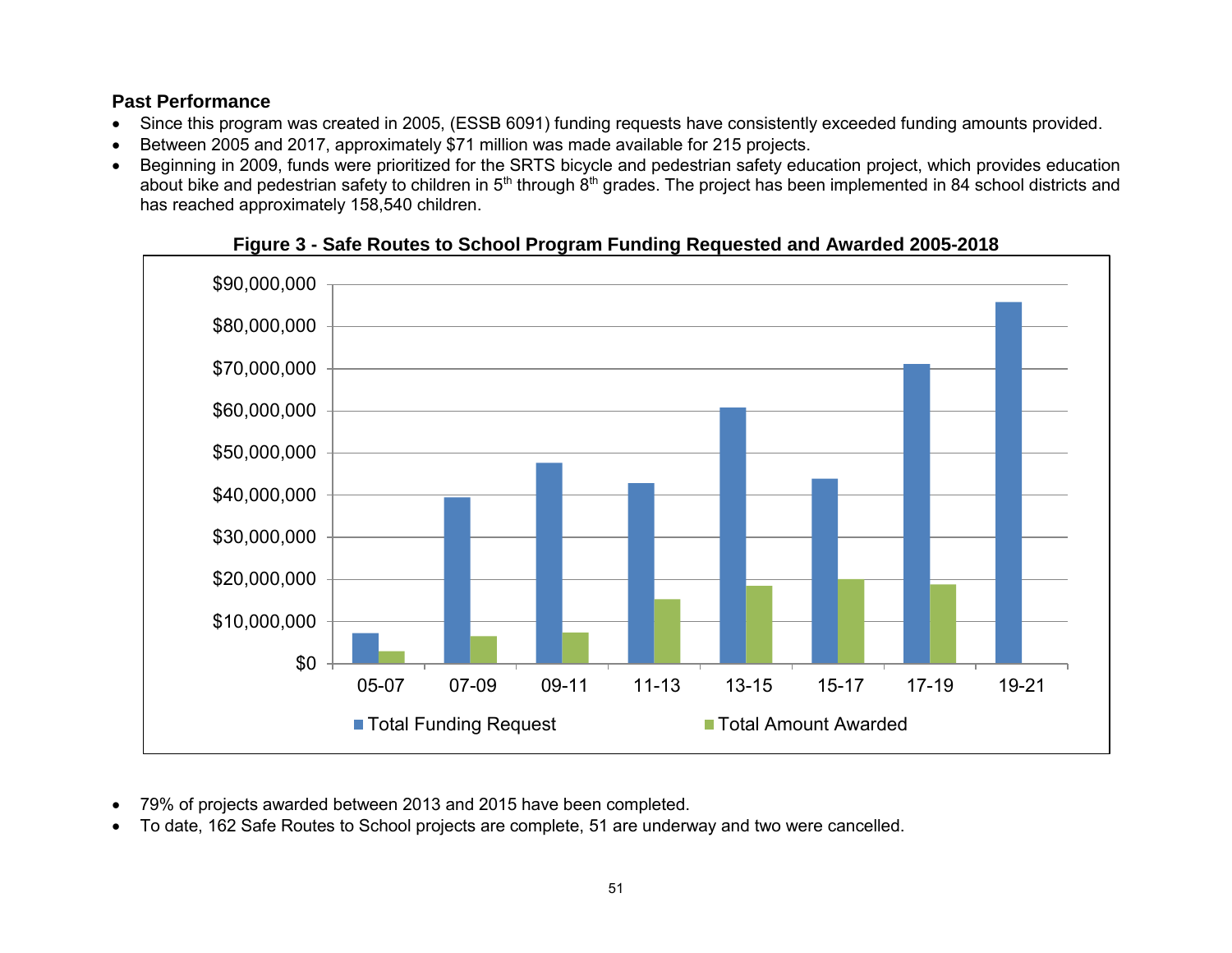<span id="page-53-0"></span>

**Figure 4 - Safe Routes to School Program Project Status 2005 to 2017**

 Below is a list of previously awarded Safe Routes to School projects that are completed or underway. It does not include closed projects reported in previous years' reports. For more detailed information about these and other state and federal transportation projects administered by WSDOT Local Programs visit the [WSDOT Local](http://webpub1.wsdot.wa.gov/LocalPrograms/Projects/Dashboard/ProjectMapWA.aspx) Programs Find a Local Project. This report updates information provided to the legislature in July 2018 as part of the 2019-21 Transportation Addendum June 2018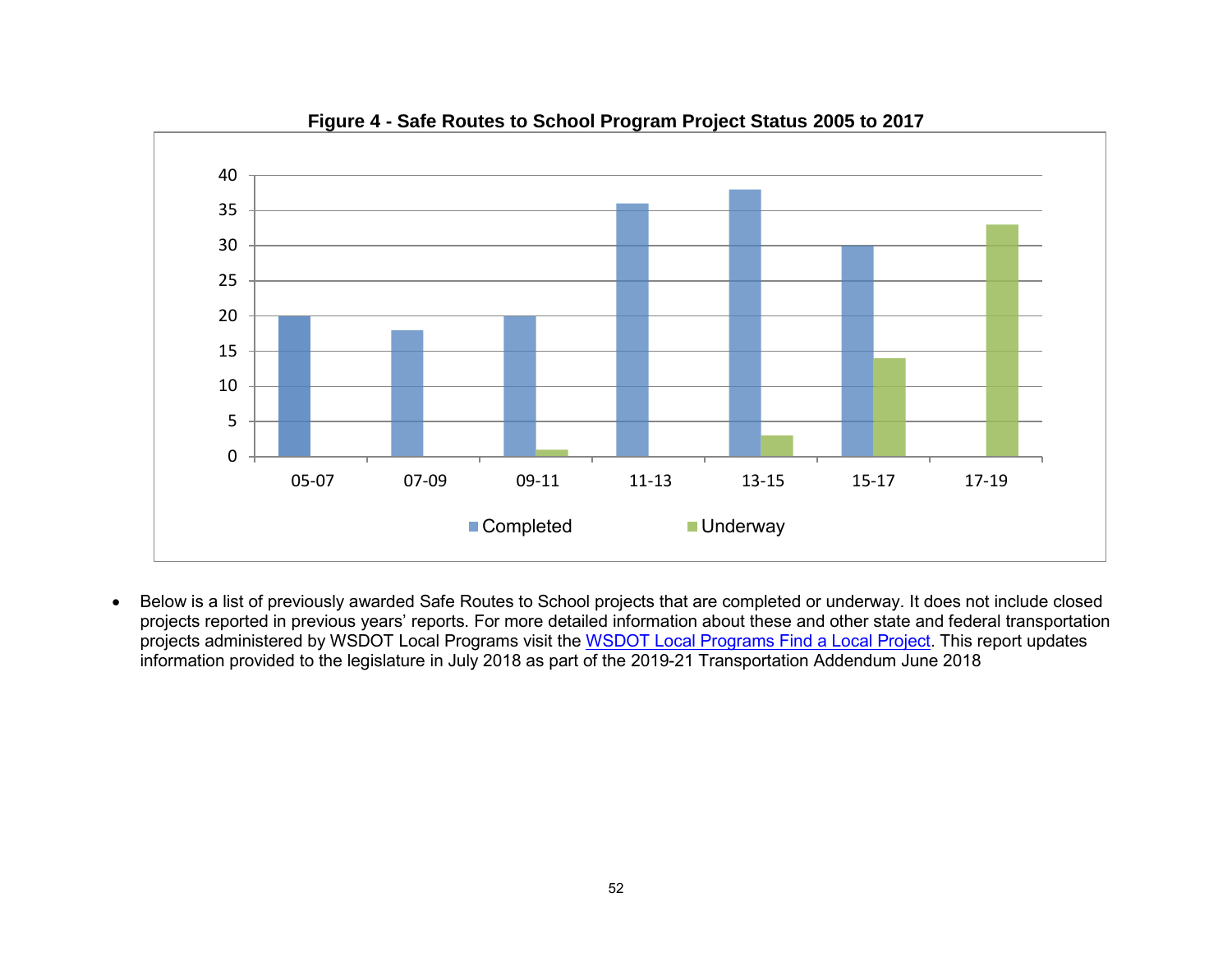| <b>Agency</b>        | <b>Status</b> | <b>Title of Project</b>                                            | <b>Selection</b><br>Year | <b>Selection</b><br><b>Amount</b> |
|----------------------|---------------|--------------------------------------------------------------------|--------------------------|-----------------------------------|
| Algona               | Underway      | Milwaukee Avenue Sidewalks                                         | 2015                     | 731,413                           |
| Anacortes            | Completed     | Anacortes Safe Routes to Schools                                   | 2013                     | 221,000                           |
| Bellevue             | Underway      | Sherwood Elementary and Interlake High School Non-motorized Safety | 2017                     | 778,559                           |
| Bellingham           | Underway      | Cordata Safe Routes to School Program                              | 2015                     | 778,127                           |
| Bellingham           | Underway      | W. Maplewood Multimodal Improvements                               | 2015                     | 895,000                           |
| <b>Bothell</b>       | Underway      | 188th St Non-motorized Improvements                                | 2017                     | 672,600                           |
| <b>Bothell</b>       | Underway      | 19th Ave SE/232nd St SE/23rd Ave SE Non-motorized Improvements     | 2017                     | 748,800                           |
| <b>Bothell</b>       | Underway      | 7th Ave SE/88th Ave NE Non-Motorized Improvements                  | 2017                     | 610,200                           |
| <b>Bremerton</b>     | Completed     | <b>Crownhill Elementary Sidewalks</b>                              | 2015                     | 545,000                           |
| <b>Bremerton</b>     | Underway      | Kitsap Lake Elementary SRTS                                        | 2017                     | 1,754,348                         |
| <b>Chelan County</b> | Underway      | South Wenatchee Pedestrian Safety Improvements, Phase II           | 2015                     | 131,600                           |
| Dept. of Health      | Completed     | <b>State Student Travel Survey</b>                                 | 2015                     | 299,501                           |
| Des Moines           | Completed     | Woodmont School Walkway Improvements                               | 2015                     | 431,000                           |
| <b>DOH</b>           | Underway      | Washington State Student Travel Survey                             | 2017                     | 380,446                           |
| Edmonds              | Completed     | 238th St. SW from 100th Ave. W to 104th Ave. W                     | 2013                     | 591,000                           |
| Edmonds              | Underway      | <b>Citywide Ped Crossing Enhancements</b>                          | 2017                     | 1,490,000                         |
| Edmonds              | Completed     | Madrona Elementary Walkway Project                                 | 2013                     | 494,000                           |
| Ephrata              | Underway      | Flashing beacons, crosswalks, and driver feedback displays         | 2017                     | 50,000                            |
| Everson              | Underway      | <b>SR544 S Everson Sidewalk Improvements</b>                       | 2017                     | 497,025                           |
| Federal Way          | Completed     | Sacajawea Middle School Safe Routes to School                      | 2015                     | 1,200,000                         |
| Ferndale             | Completed     | Washington Street Pedestrian and Bicycle Safety Improvements       | 2015                     | 200,000                           |
| Grandview            | Underway      | Elm Street and Fir Street Sidewalk Improvements                    | 2017                     | 354,864                           |
| <b>Grant County</b>  | Underway      | Endeavor Middle School Sidewalk                                    | 2015                     | 135,200                           |
| Kelso                | Completed     | Wallace Elementary School - Laurel Street Pedestrian Project       | 2017                     | 491,000                           |
| Kenmore              | Completed     | Kenmore NE 202nd Street Safe Routes to School                      | 2015                     | 814,056                           |
| Kenmore              | Underway      | NE 153rd PI Safe Routes to School                                  | 2017                     | 673,594                           |
| Kirkland             | Completed     | Lakeview Elementary                                                | 2011                     | 348,000                           |
| Kirkland             | Underway      | Making the Connection                                              | 2009                     | 498,000                           |
| Kirkland             | Completed     | Peter Kirk Elementary                                              | 2011                     | 456,600                           |
| Lake Forest Park     | Completed     | NE 178th Street Sidewalk Improvements                              | 2013                     | 569,000                           |
| Lake Stevens         | Underway      | 91st Avenue SE & 4th Street SE Improvements                        | 2017                     | 466,500                           |
| Lakewood             | Underway      | Gravelly Lake Drive Safe Routes to School                          | 2017                     | 535,000                           |
| Lakewood             | Underway      | John Dower Sidewalk Improvements                                   | 2015                     | 550,000                           |

## <span id="page-54-0"></span>**Table 4 - Safe Routes to School Program Project Status 2006-17**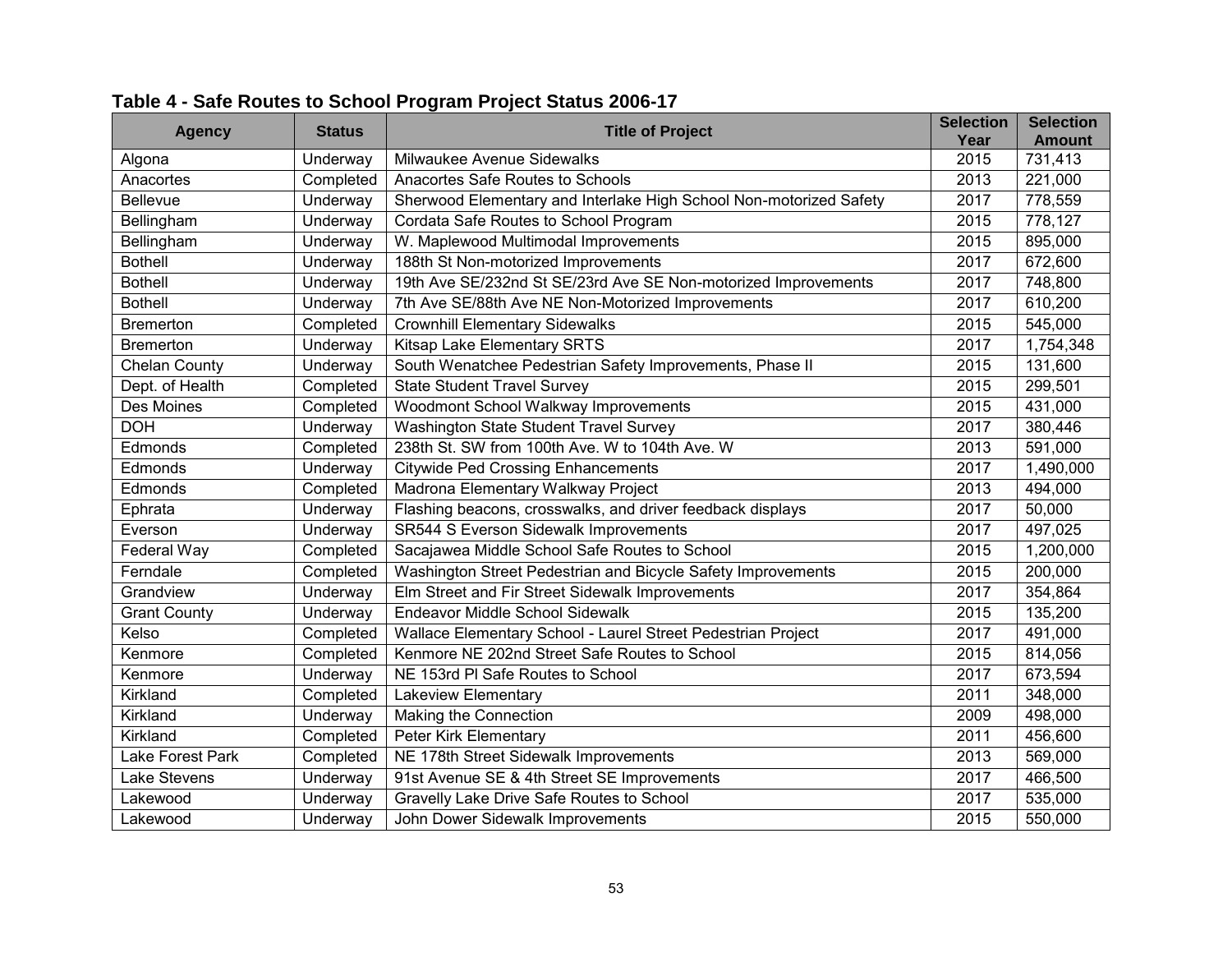| <b>Agency</b>       | <b>Status</b>   | <b>Title of Project</b>                                                | <b>Selection</b><br>Year | <b>Selection</b><br><b>Amount</b> |
|---------------------|-----------------|------------------------------------------------------------------------|--------------------------|-----------------------------------|
| Lakewood            | Underway        | Phillips Road Sidewalk Improvements                                    | 2015                     | 500,000                           |
| Lakewood            | Underway        | Steilacoom Blvd. SW: Weller to Phillips                                | 2015                     | 450,000                           |
| Lynden              | Underway        | Jim Kaemingk Sr. Trail Extension                                       | 2013                     | 273,000                           |
| Mabton              | Completed       | Mabton Safe Routes to School                                           | 2015                     | 560,000                           |
| Maple Valley        | Underway        | Pedestrian shared use path to Rock Creek Elementary School             | 2017                     | 164,430                           |
| Marysville          | Completed       | Marshall Elementary Safe Routes to School Project                      | 2015                     | 315,000                           |
| Marysville          | Completed       | Sunnyside Elementary Safe Routes to School Project                     | 2015                     | 205,000                           |
| Mattawa             | Completed       | William Avenue Sidewalk Improvements                                   | 2015                     | 265,000                           |
| <b>Mount Vernon</b> | Completed       | <b>Bike Walk Mount Vernon 2013</b>                                     | 2013                     | 389,500                           |
| Ocean Shores        | Completed       | Ocean Shores Safe Routes to School Point Brown South                   | 2015                     | 770,200                           |
| Okanogan            | Underway        | Virginia Grainger Elementary Safe Routes to School                     | 2017                     | 452,865                           |
| Olympia             | Underway        | <b>Quince Street Sidewalk</b>                                          | 2015                     | 203,200                           |
| <b>OSPI</b>         | Underway        | <b>Bike and Pedestrian Safety Education</b>                            | 2015                     | 837,000                           |
| <b>OSPI</b>         | Completed       | SRTS/bicycle and pedestrian safety education and encouragement program | 2017                     | 1,212,970                         |
| Pasco               | Underway        | Road 84 Safe Walking Route Connection                                  | 2017                     | 214,970                           |
| Pasco               | Underway        | Rowena chess School Crossing                                           | 2017                     | 88,140                            |
| Poulsbo             | Underway        | Finn Hill Road Shared Use Path                                         | 2017                     | 800,000                           |
| Reardan             | Underway        | Ball-fields Safe Walkway Project - Phase 1                             | 2015                     | 302,027                           |
| Redmond             | Underway        | 134th Avenue Safe Route Project                                        | 2015                     | 400,000                           |
| Redmond             | Underway        | Redmond-Woodinville Road Safe Route Project                            | 2015                     | 550,000                           |
| Renton              | Underway        | 116th Ave SE                                                           | 2015                     | 111,000                           |
| Rosalia             | Completed       | Josephine Avenue Sidewalk, Rosalia, WA                                 | 2015                     | 243,559                           |
| SeaTac              | Underway        | South 166th St Safe Routes to School Project                           | 2017                     | 967,200                           |
| Seattle             | Underway        | Broadview Thomson K-8/Greenwood Ave N Sidewalk                         | 2017                     | 700,000                           |
| Seattle             | Underway        | Hamilton Middle School/Stone Way N and N 41St Street                   | 2017                     | 253,700                           |
| Seattle             | Underway        | Lowell Elementary Neighborhood Greenway                                | 2017                     | 442,000                           |
| Seattle             | Underway        | Rainier Ave S & S Graham St Intersection Safety Improvement            | 2017                     | 249,300                           |
| Seattle             | Underway        | Rainier View Elementary School Safety Project                          | 2015                     | 420,000                           |
| Seattle             | Completed       | Wedgwood Elementary Children and Neighbors                             | 2013                     | 439,000                           |
| Sequim              | Underway        | Safe Routes to Sequim Schools Campus on W. Fir Street                  | 2017                     | 231,000                           |
| Shoreline           | <b>Underway</b> | Echo Lake Elementary Safe Routes to School                             | 2015                     | 520,000                           |
| Spokane             | <b>Underway</b> | Regal - Bemiss - Shaw Pedestrian Safety                                | 2015                     | 559,513                           |
| Spokane             | Underway        | Ridgeview Elementary Pedestrian Safety                                 | 2015                     | 803,207                           |
| Spokane Valley      | Underway        | Wellesley Sidewalk Project, McDonald to Evergreen                      | 2017                     | 402,300                           |